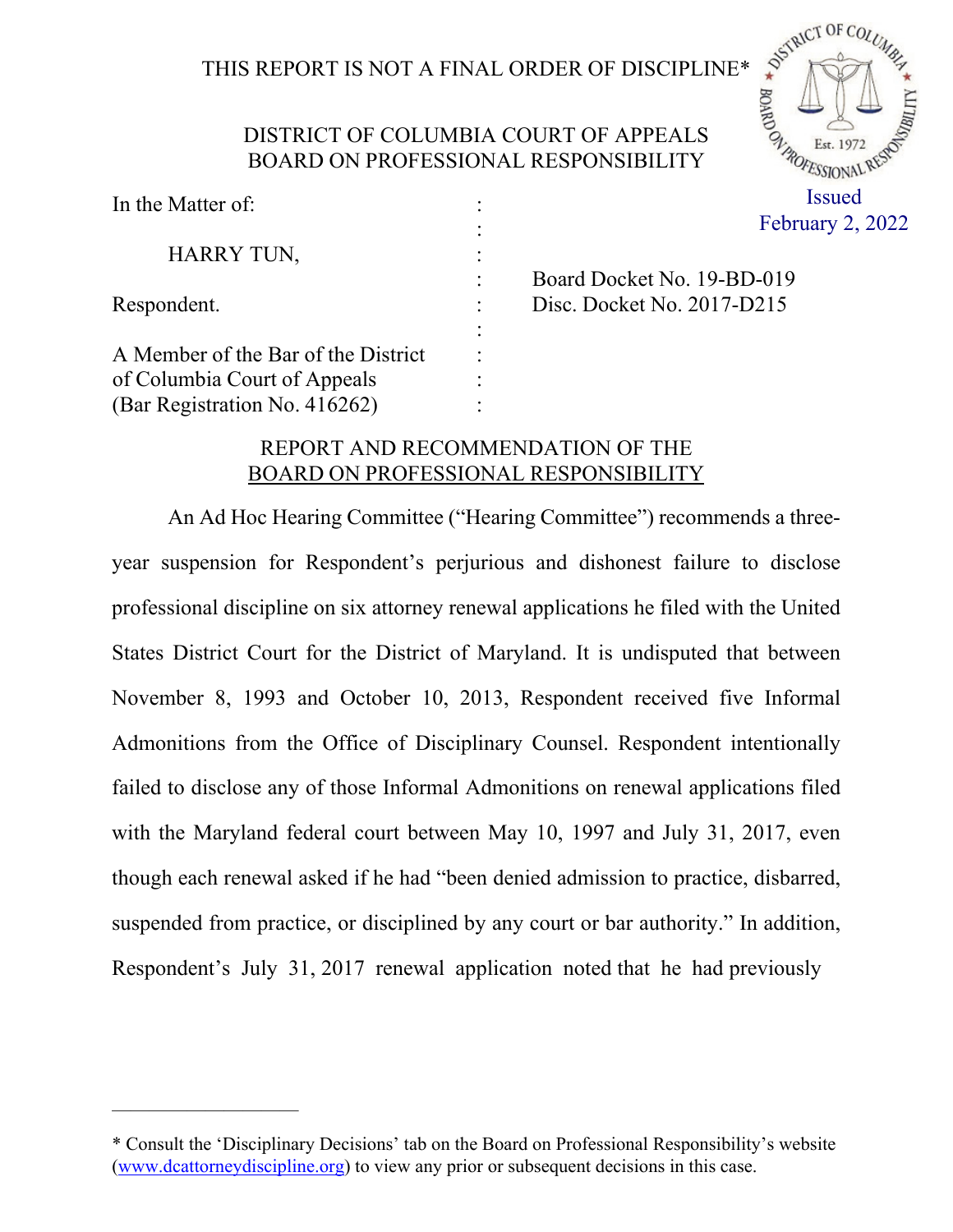reported prior discipline on November 7, 2011<sup>1</sup>, but denied that there were any disciplinary proceedings pending against him, even though two weeks earlier (on July 14, 2017), this Board recommended to the Court that Respondent be suspended for one year, with proof of fitness.2 Despite failing to truthfully disclose his prior disciplinary history, and the pendency of an active disciplinary matter, Respondent certified under penalty of perjury on each renewal application that the information provided was "true and correct."

The Hearing Committee found by clear and convincing evidence that Respondent's failure to disclose the five Informal Admonitions and the pending Board Report and Recommendation violated Maryland Rules of Professional Conduct<sup>3</sup> 19-303.3(a)(l) (knowingly making a false statement of fact or law to a

 $1$  On August 11, 2011, the Court approved a negotiated disposition and suspended Respondent for eighteen months, with six months stayed in favor of one year of probation, with conditions, for his misrepresentations on CJA vouchers due to poor recordkeeping, which were reckless but did not involve fraud, dishonesty or deceit. *In re Tun* (*Tun I*), 26 A.3d 313 (D.C. 2011) (per curiam); *see also In re Tun*, Bar Docket. No. 273-06, at 26-27 (HC Rpt. June 24, 2011).

<sup>&</sup>lt;sup>2</sup> In re Tun, Board Docket No. 14-BD-099 (BPR July 14, 2017). The Court ultimately suspended Respondent for one year for intentionally making false statements regarding the status of *Tun I* in a recusal motion filed in D.C. Superior Court. *In re Tun* (*Tun II*), 195 A.3d 65 (D.C. 2018).

<sup>&</sup>lt;sup>3</sup> Under the choice of law provision of D.C. Rule of Professional Conduct 8.5, Disciplinary Counsel charged Respondent under both the old Rules (Maryland Lawyers' Rules of Professional Conduct, or "MLRPC") and the current Maryland Attorneys' Rules of Professional Conduct ("MARPC") because the conduct at issue began prior to, and continued after, July 1, 2016, when the Maryland Rules of Professional Conduct were incorporated within Title 19, Chapter 300 of the Maryland Rules. Accordingly, MLRPC applied when Respondent falsely answered and filed five of the six renewal applications prior to July 1, 2016. The Hearing Committee noted that the change from the MLRPC to the MARPC was made "without substantive change," so their conclusions would apply to both. HC Rpt. at 1-2 n.1 (quoting *Attorney Grievance Comm'n v. Bellamy*, 162 A.3d 848, 852 n.1 (Md. 2017)). For the sake of simplicity, we refer to both sets of Rules as the "Maryland Rules of Professional Conduct" or "Maryland Rules."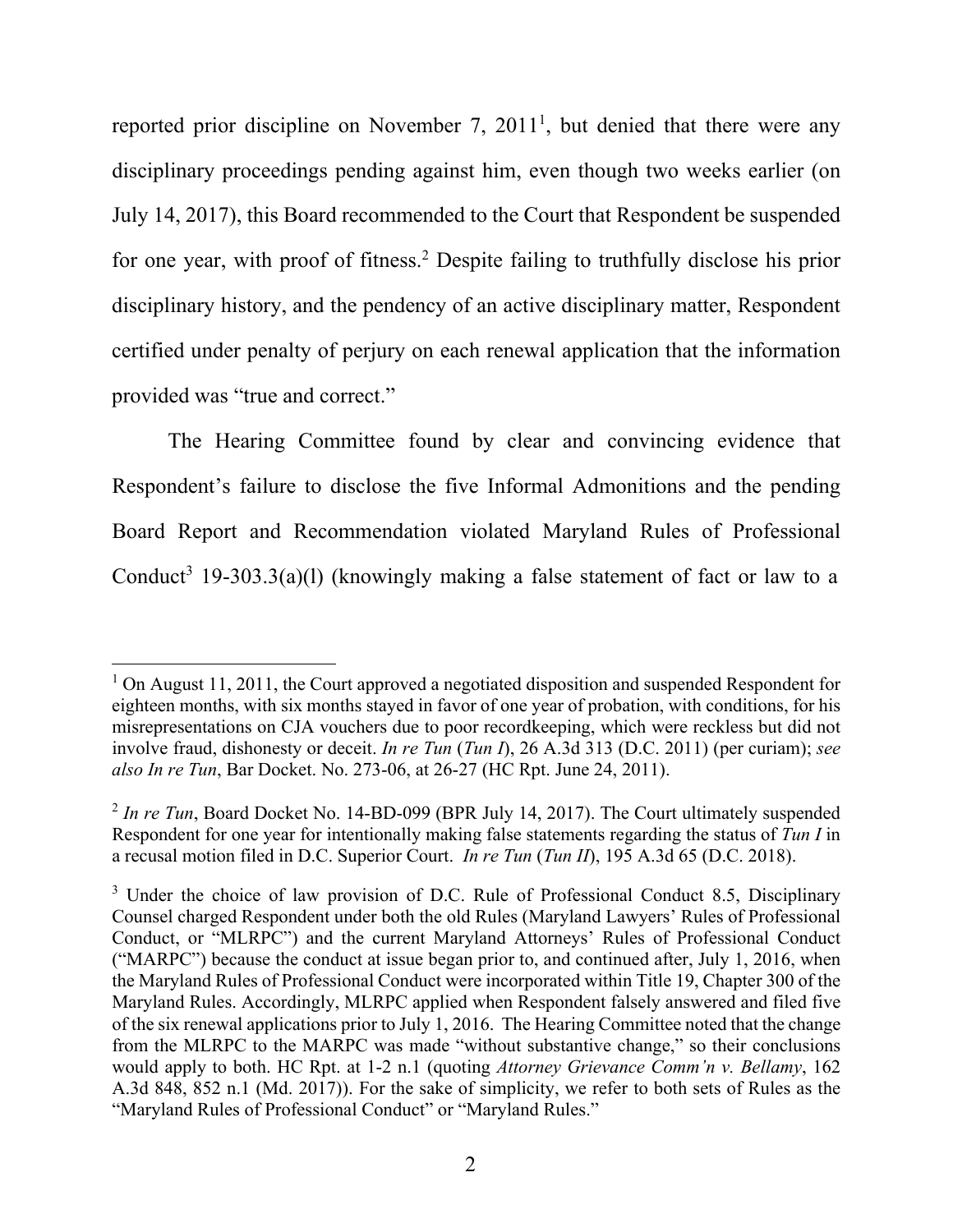tribunal), 19-308.4(b) (committing perjury in violation of 18 U.S.C. § 1621 and Maryland Code, Criminal Law, § 9-101, a criminal act that reflects adversely on his honesty, trustworthiness, and fitness as a lawyer), 19-308.4(c) (engaging in conduct involving dishonesty), and 19-308.4(d) (engaging in conduct prejudicial to the administration of justice<sup>4</sup>). The Hearing Committee also found that Respondent gave intentionally false testimony at the hearing. The Hearing Committee recommended that Respondent be suspended for three years as a sanction for his misconduct, without a requirement to prove fitness because it could "envisage no fitness requirements, probation conditions, or CLE courses that will correct Respondent's disregard for the truth when he is confronted with a court submission in the future." HC Rpt. at 38.

Neither Respondent nor Disciplinary Counsel except to the Hearing Committee's findings of fact regarding the underlying misconduct, or its recommendations regarding the Rule violations. Both except to the sanction recommendation. Disciplinary Counsel argues that Respondent should be disbarred for his repeated perjury, false hearing testimony, and history of serious dishonesty. Respondent excepts to the Hearing Committee's finding that he gave intentionally false testimony during the disciplinary hearing regarding his state of mind when

<sup>4</sup> The language from the Specification of Charges ¶ 29 tracks D.C. Rule of Professional Conduct 8.4(d)'s standard of "seriously interferes with the administration of justice." The relevant Maryland Rule notes that it is a violation to engage in "conduct that is prejudicial to the administration of justice." The Hearing Committee analyzed Respondent's conduct under the language of the Maryland Rule. *See* HC Rpt. at 23-24.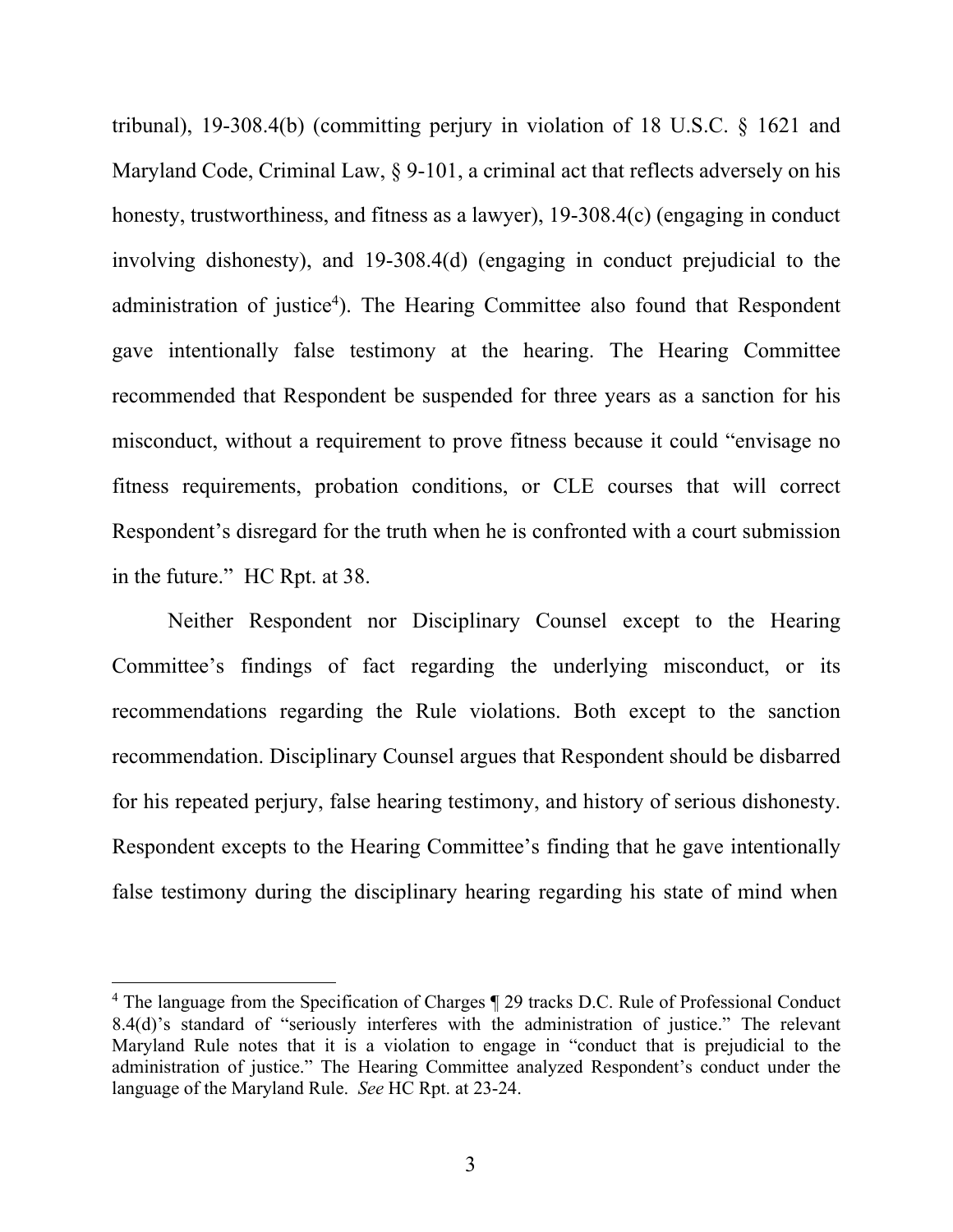providing the false answers on the renewal applications.<sup>5</sup> Respondent argues for an eighteen-month suspension.

The Board, having reviewed the record, the briefs of the parties, and their oral arguments, concurs with the Hearing Committee's factual findings regarding the underlying conduct as supported by substantial evidence in the record and with its conclusions of law, as set forth in the Hearing Committee's Report and Recommendation, which is attached hereto and adopted and incorporated by reference. However, we conclude that the Hearing Committee's findings regarding false hearing testimony are not supported by substantial evidence in the record as a whole. Despite the absence of a finding of false testimony, we recommend that Respondent be disbarred based on the underlying misconduct and Respondent's continuing and intentional dishonesty about his own discipline.

### I. SANCTION

The Hearing Committee recommends a three-year suspension for Respondent's perjury, false statements, dishonesty, and conduct prejudicial to the administration of justice in violation of Maryland Rules 19-303.3(a)(l), 19-308.4(b), 19-308.4(c), and 19-308.4(d). In reaching its sanction recommendation the Hearing Committee considered Respondent's conceded perjury, along with the aggravating

<sup>&</sup>lt;sup>5</sup> In Respondent's brief to the Board and in oral argument, Respondent seemed to argue as if he were taking exception to the Hearing Committee's findings, in addition to taking exception to the term of suspension. However, ultimately, in his brief and when his attorney was pressed in oral argument, Respondent made clear he takes exception to the determination that he gave false testimony to the Hearing Committee and to his suspension, and not to the Hearing Committee's findings on the Rules he violated. Accordingly, the Board considers his arguments in opposition to the Hearing Committee's finding that he gave false testimony, which bear on the length of his suspension, and not the Hearing Committee's conclusions regarding Rule violations.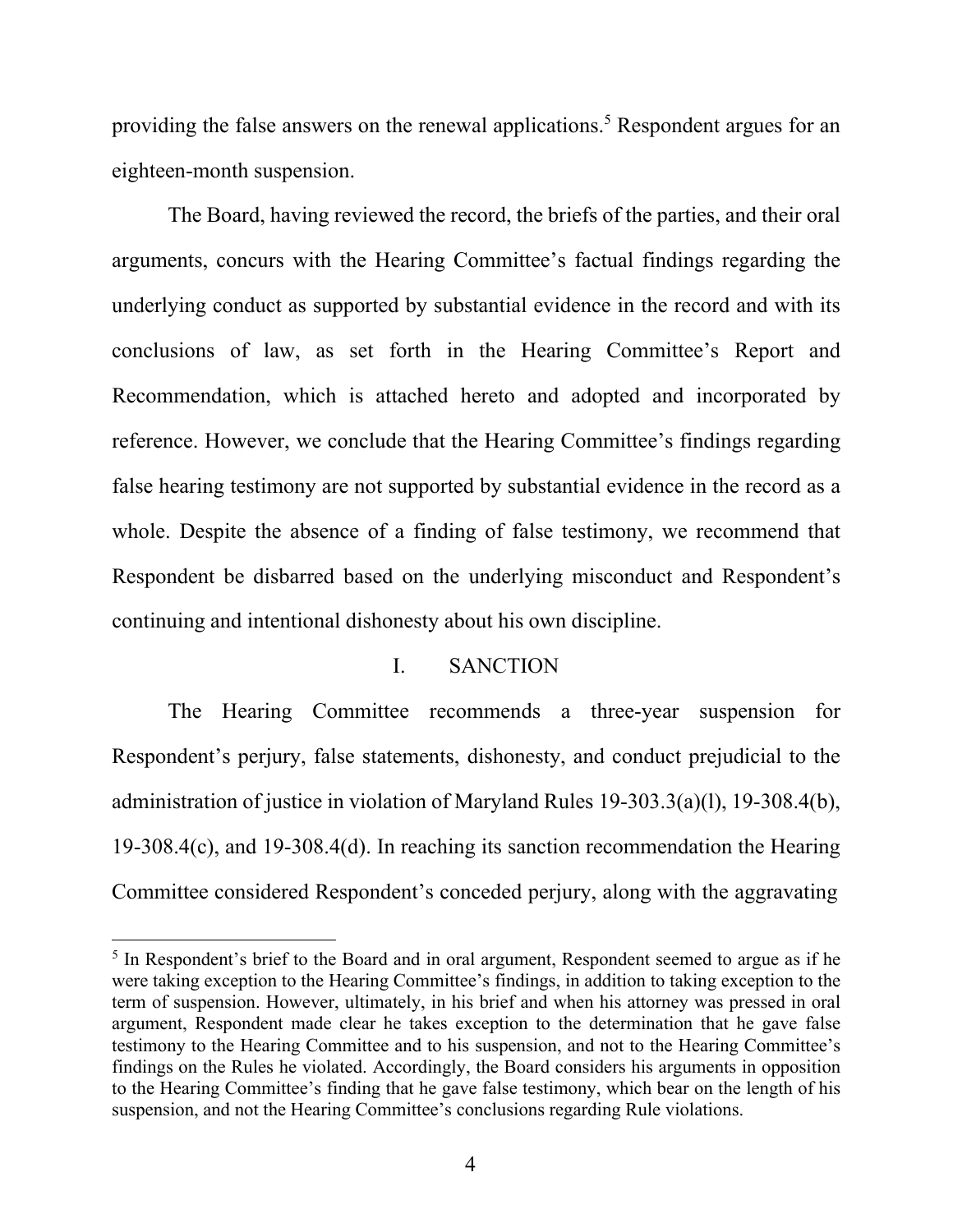factors of "Respondent's intentional and repetitious dishonesty" over an extensive time period, his "intentionally false testimony to the Hearing Committee[,]" and his two previous one-year suspensions, which were also for misconduct that included false statements to the court. HC Rpt. at 28-30; *see Tun*, Bar Docket. No. 273-06, HC Rpt. at 26-27, *recommendation adopted*, *Tun I*, 26 A.3d 313.

#### Standard of Review

The sanction imposed in an attorney disciplinary matter is one that is necessary to protect the public and the courts, maintain the integrity of the legal profession, and deter the respondent and other attorneys from engaging in similar misconduct. *See, e.g.*, *In re Hutchinson*, 534 A.2d 919, 924 (D.C. 1987) (en banc); *In re Martin*, 67 A.3d 1032, 1053 (D.C. 2013); *In re Cater*, 887 A.2d 1, 17 (D.C. 2005). "In all cases, [the] purpose in imposing discipline is to serve the public and professional interests . . . rather than to visit punishment upon an attorney." *In re Reback*, 513 A.2d 226, 231 (D.C. 1986) (en banc) (citations omitted); *see also In re Goffe*, 641 A.2d 458, 464 (D.C. 1994) (per curiam).

The sanction also must not "foster a tendency toward inconsistent dispositions for comparable conduct or ... otherwise be unwarranted." D.C. Bar R. XI,  $\S$  9(h)(1); *see, e*.*g.*, *Hutchinson*, 534 A.2d at 923-24; *In re Berryman*, 764 A.2d 760, 766 (D.C. 2000). In determining the appropriate sanction, the Court of Appeals considers a number of factors, including: (1) the seriousness of the conduct at issue; (2) the prejudice, if any, to the client which resulted from the conduct; (3) whether the conduct involved dishonesty; (4) the presence or absence of violations of other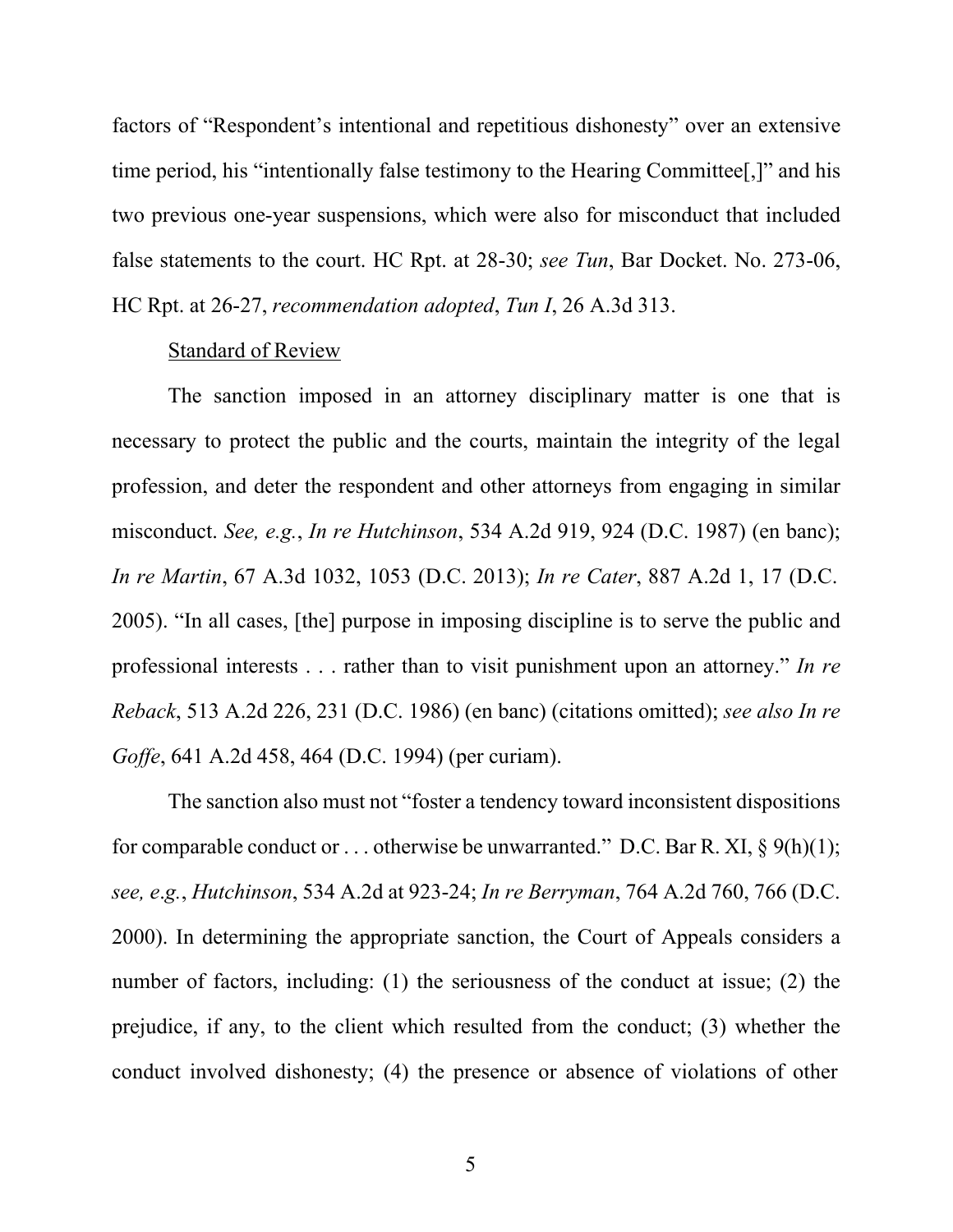provisions of the disciplinary rules; (5) whether the attorney has a previous disciplinary history; (6) whether the attorney has acknowledged his wrongful conduct; and (7) circumstances in mitigation or aggravation. *See, e.g.*, *Martin*, 67 A.3d at 1053 (citing *In re Elgin*, 918 A.2d 362, 376 (D.C. 2007)). The Court also considers "'the moral fitness of the attorney' and 'the need to protect the public, the courts, and the legal profession . . . .'" *In re Rodriguez-Quesada*, 122 A.3d 913, 921 (D.C. 2015) (per curiam) (quoting *In re Howes*, 52 A.3d 1, 15 (D.C. 2012)).

## Application of the Sanction Factors

#### *Respondent's Protracted Dishonesty*

Respondent's conduct was undeniably serious. He submitted six false renewal applications over a period of twenty years. He signed each application under penalty of perjury. Had he been criminally convicted of felony perjury, his disbarment would have been mandatory. *See In re Daum*, 69 A.3d 400, 401 (D.C. 2013) (per curiam) ("[P]erjury and perjury-related offenses, such as subornation of perjury, involve moral turpitude *per se*[;]" thus "disbarment is mandatory under D.C. Code § 11–2503(a)."); *see also In re Meisnere*, 471 A.2d 269, 270 (D.C. 1984) (per curiam) (appended Board Report) (18 U.S.C. § 1623 is "essentially a perjury statute" the violation of which is moral turpitude *per se*); *In re Gormley*, 793 A.2d 469, 470 (D.C. 2002) (per curiam). In the District of Columbia, "[a] lawyer need not actually be convicted of a crime of moral turpitude in order to be disbarred on the basis of the underlying conduct." *In re Corizzi*, 803 A.2d 438, 442 (D.C. 2002) (citing *In re Slattery*, 767 A.2d 203, 207 (D.C. 2001)). In considering *Corizzi*, we recognize that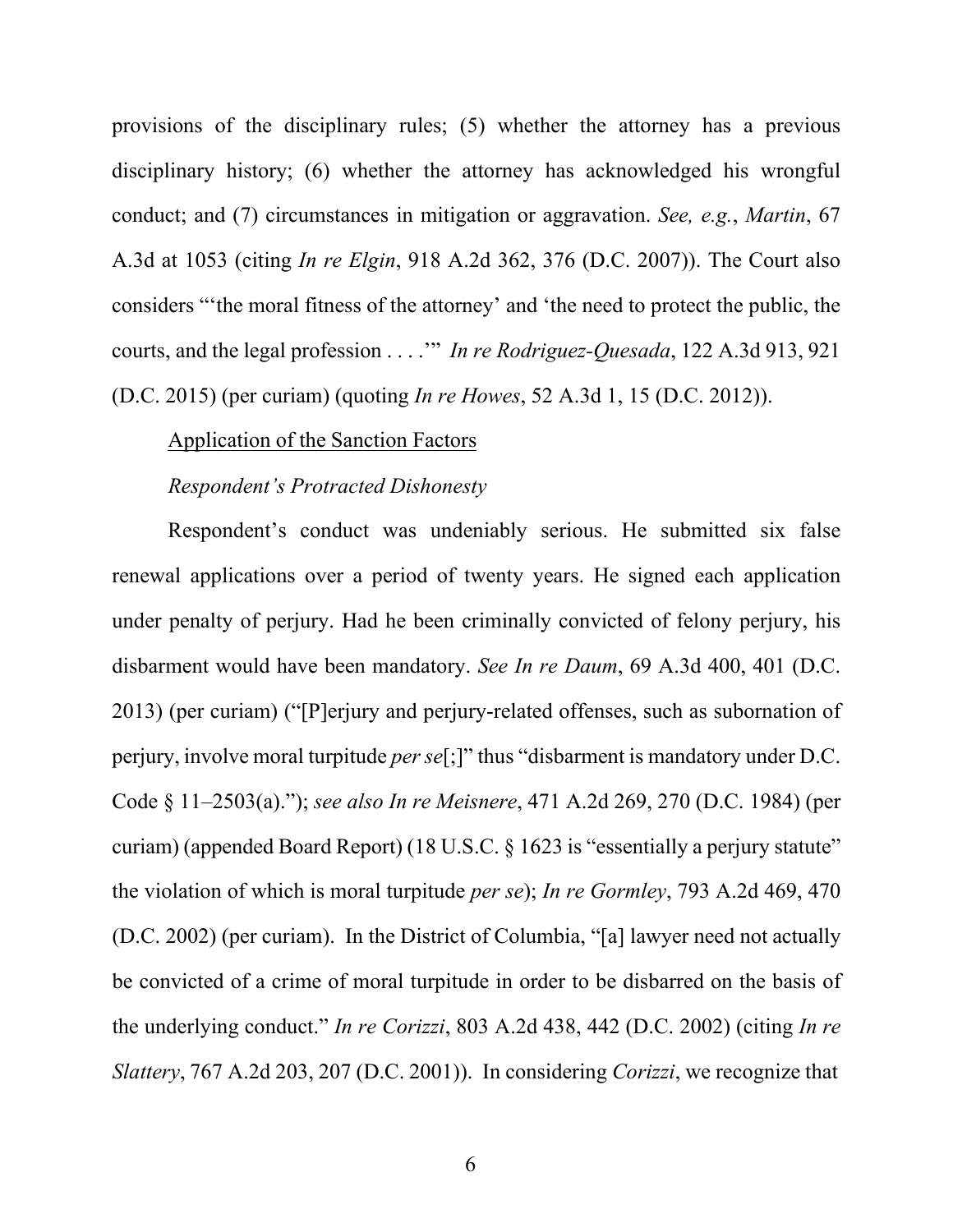Respondent's conduct may be somewhat less serious than Corizzi's because Respondent did not instruct his clients to commit perjury.6

*Respondent's Misconduct is Consistent with Prior Dishonesty-Related Misconduct*

This matter is the third in a series of disciplinary cases brought against Respondent due to his failure to tell the truth to a court. This disciplinary history "is an important factor because it 'sheds considerable light on continued fitness.'" *In re Bettis*, 855 A.2d 282, 289 (D.C. 2004) (quoting *In re Rosen*, 481 A.2d 451, 455 (D.C. 1984)).

In *Tun I*, Respondent agreed that between 1999 and 2003, he submitted CJA vouchers that recklessly included 162 instances of double-billing for his work, with the result that he sought and received payment for 1,180.25 hours of services that he did not provide, or that he did not provide at the time that he claimed on the voucher. *Tun*, Bar Docket No. 273-06, HC Rpt. at 10. The *Tun I* Hearing Committee report describes Respondent's recklessness in some detail.

Because of his poor record-keeping, Respondent could not submit accurate vouchers. Instead, he simply submitted vouchers that roughly reflected the time – in the aggregate – he had spent on CJA cases. Thus, if Respondent had spent "X" hours during a certain time period on CJA cases, he would submit a voucher reflecting approximately "X" hours. The specific time charges on the vouchers, however, were frequently inaccurate. In some instances Respondent might not have performed the charged-for services at all in the specific case. In other instances,

<sup>&</sup>lt;sup>6</sup> Because of Respondent's extensive dishonesty and other misconduct discussed below, we need not consider whether Respondent's perjury alone would require his disbarment.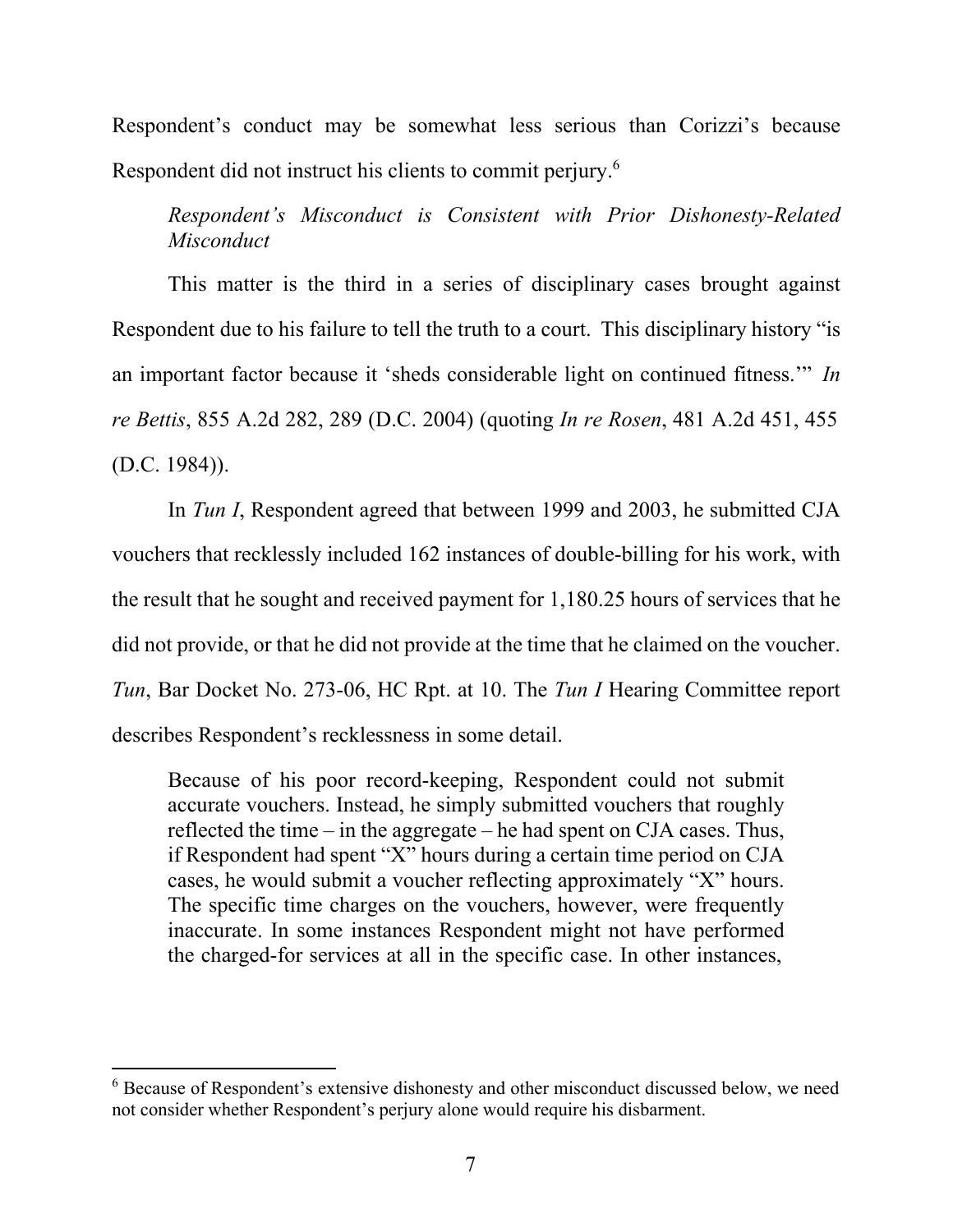Respondent may have performed the services, but not at the time he certified.

*Id.* In short, Respondent represented that he had performed certain tasks at certain times when he did not know whether those representations were true. Notably, although Respondent made reckless misrepresentations, he did not believe that he overcharged for CJA work in the aggregate, and did not engage in fraud, dishonesty, or deceit. *Id.* at 26-27. The Court approved the negotiated disposition of an eighteen-month suspension, with six months stayed in favor of one year of probation with conditions. *Tun I*, 26 A.3d at 315.

*Tun II* arose out of an intentional misrepresentation Respondent made to a Superior Court Judge in 2009 regarding the status of the *Tun I* disciplinary matter. In *Tun II*, Respondent represented a client before the judge who had previously alerted the Chief Judge of the Superior Court about his concerns regarding the accuracy of Respondent's CJA vouchers, which ultimately led to *Tun I*. Respondent filed a motion to recuse the judge, asserting that the judge had

reported undersigned counsel for an alleged ethical violation, which was then investigated by D.C. Bar Counsel. The investigation was then dismissed without any disciplinary action being instituted against undersigned counsel.

*Tun II*, 195 A.3d at 69-70. The assertion that the investigation was dismissed without disciplinary action was false. At the time that Respondent filed the motion to recuse, he and Disciplinary Counsel had already agreed to enter into a negotiated disposition in which he admitted violating the Rules. *Id.* at 70. The Court found that Respondent made an intentional misrepresentation regarding the *Tun I* investigation in an

8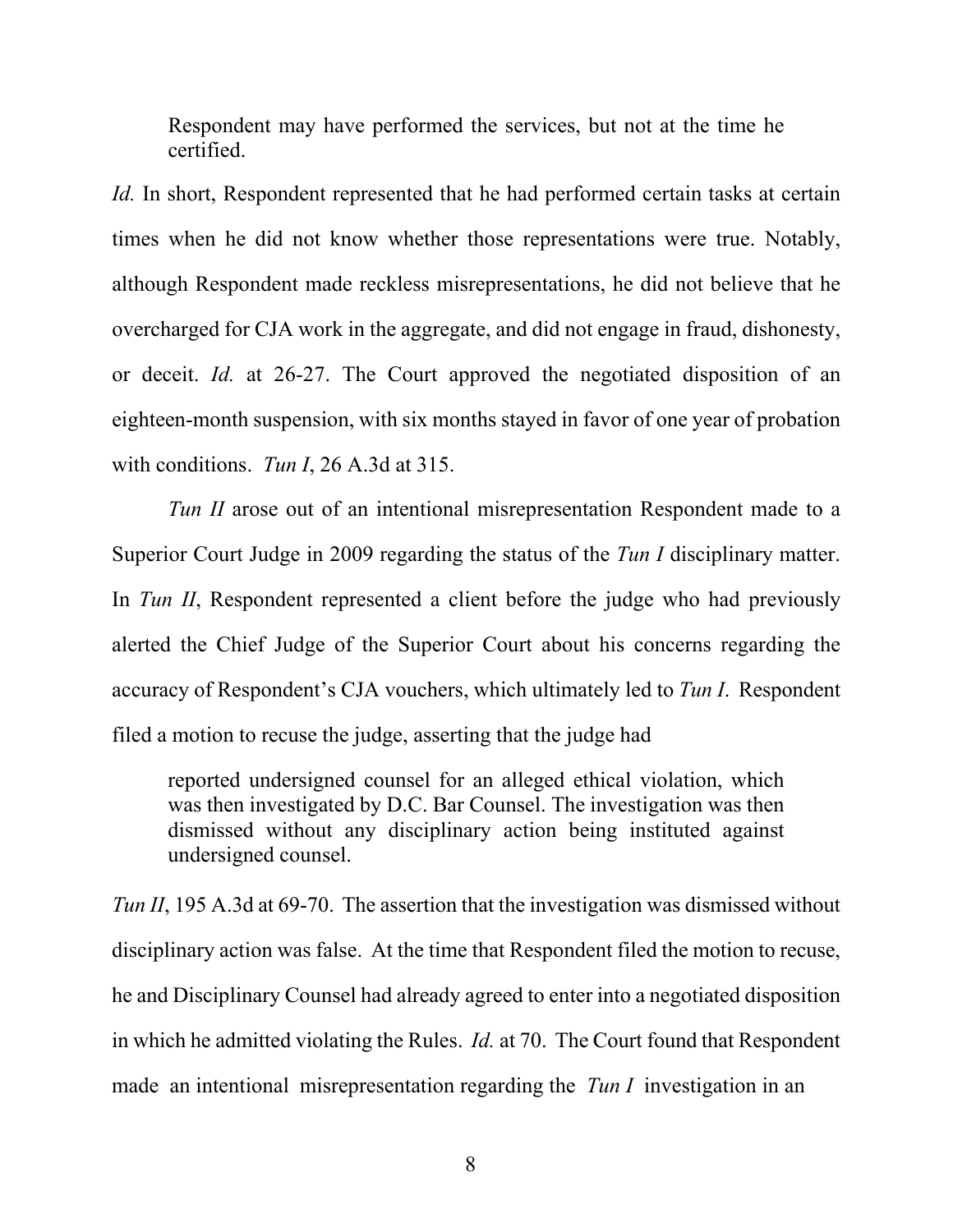apparent effort to bolster his recusal motion. *Id.* at 74. He was suspended for one year.

Unfortunately, it is now clear that *Tun I* and *Tun II* were not isolated incidents of Respondent failing to tell the truth to a court. As he has now admitted, Respondent perjured himself on the Maryland federal court renewal applications filed in 1997, 1999, 2002, 2005, 2011, and 2017, by failing to disclose Informal Admonitions issued in 1993, 1995, 2004, 2011, and 2013. In addition, although Respondent's 2011 renewal disclosed the existence of *Tun I*, he did not disclose the existence of *Tun II* in 2017, even though the Board Report had been issued only two weeks before he filed the renewal. Shortly thereafter, he corrected this omission, but dishonestly claimed to the Maryland federal court that he thought he had to disclose only disciplinary actions against him before that court. *See* Hearing Committee Report, Finding of Fact ("FF") 17-18. Despite this correction, he did not correct the six prior failures to disclose his Informal Admonitions.

In addition to the unfortunately abundant evidence of Respondent's dishonesty, Respondent's extensive disciplinary history is a seriously aggravating factor. He received five Informal Admonitions between 1993 and 2013:

In 1993, he was disciplined for violating Rule 1.4 (a) by failing to keep his client informed about the status of a matter, and Rule 1.5 (b) by failing to give his client a written statement of the basis or rate of his fee. In 1995, respondent was disciplined for violating Rule 1.15 (b) by withholding funds that a third person was entitled to receive. In 2004, respondent was disciplined for violating Rules 1.15 (a) and 1.16 (d) by failing to retain a client's file and records showing how he had handled settlement funds. In 2011, he was disciplined for violating Rule 1.6 by revealing a client's confidences and secrets. In 2013, respondent was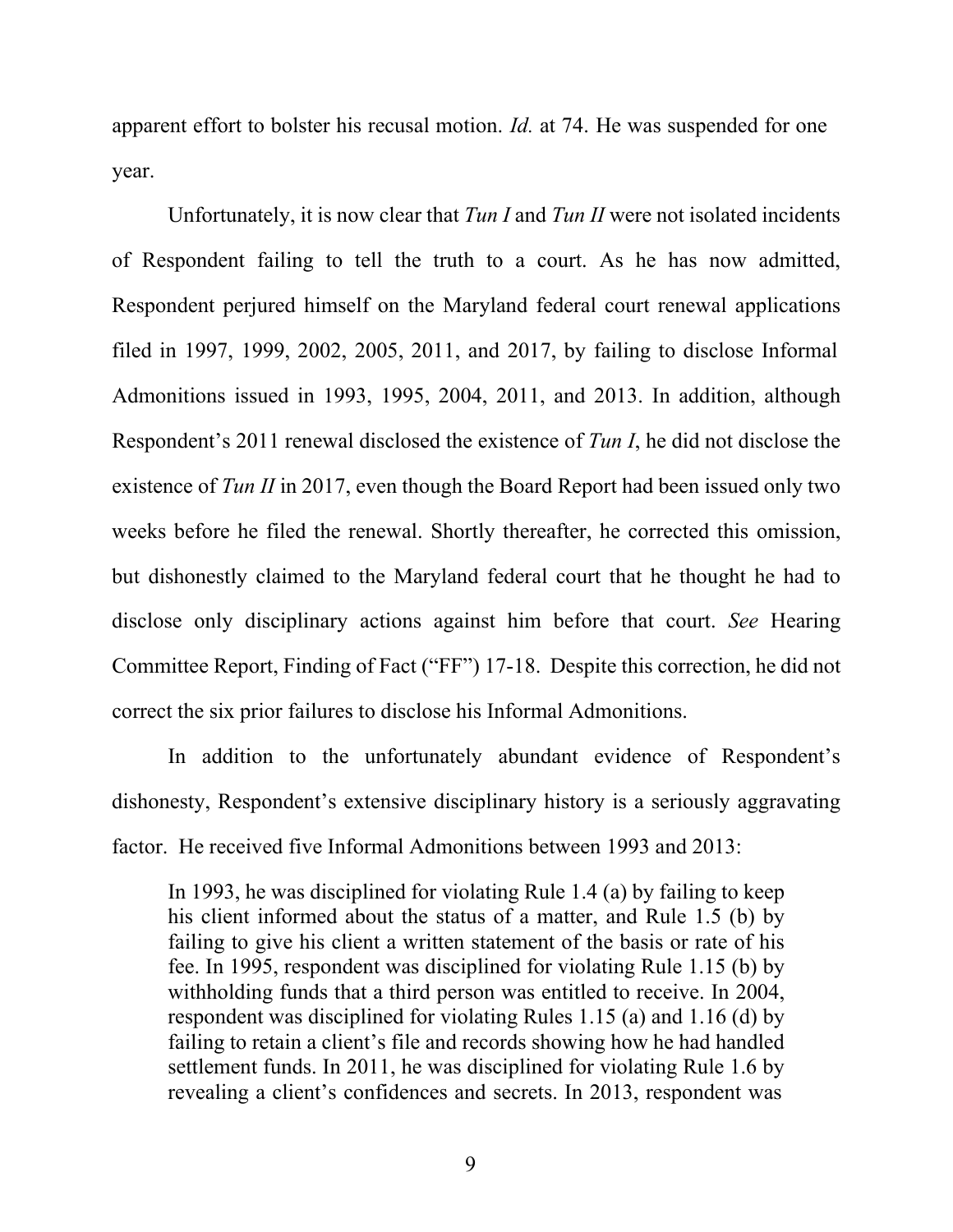disciplined for violating Rule 4.3 (a)(1) by giving legal advice to an unrepresented person whose interests conflicted with the interests of his client.

*Tun II*, 195 A.3d at 79 (Glickman, J., concurring in part and dissenting in part). As noted above, Respondent was suspended for one year in *Tun I* and for another year in *Tun II*.

# *Mitigating Evidence*

In mitigation, we consider that no clients were harmed by Respondent's misconduct here (or in *Tun I* or *Tun II* for that matter). We agree with Disciplinary Counsel that Respondent deserves some credit for admitting his misconduct.

# *Aggravating Evidence*

The Hearing Committee found that Respondent gave intentionally false testimony regarding his state of mind when completing the renewal forms. Specifically, the Hearing Committee found that Respondent gave intentionally false testimony when he testified:

- o "that he did not understand that an Informal Admonition constituted 'a disciplinary action.'" FF 22.
- o "that he did not understand that he was required to disclose each Informal Admonition as 'a disciplinary action' on his Maryland renewal applications." FF 23.
- o "that he did not understand that he was required to disclose the pending motion to recuse case [(*Tun II*)] on his 2017 Maryland renewal application." FF 24.

We agree with the Hearing Committee that Respondent knew at the time he completed each renewal application that the Informal Admonitions were "disciplinary actions," and that he knew he was required to disclose each Informal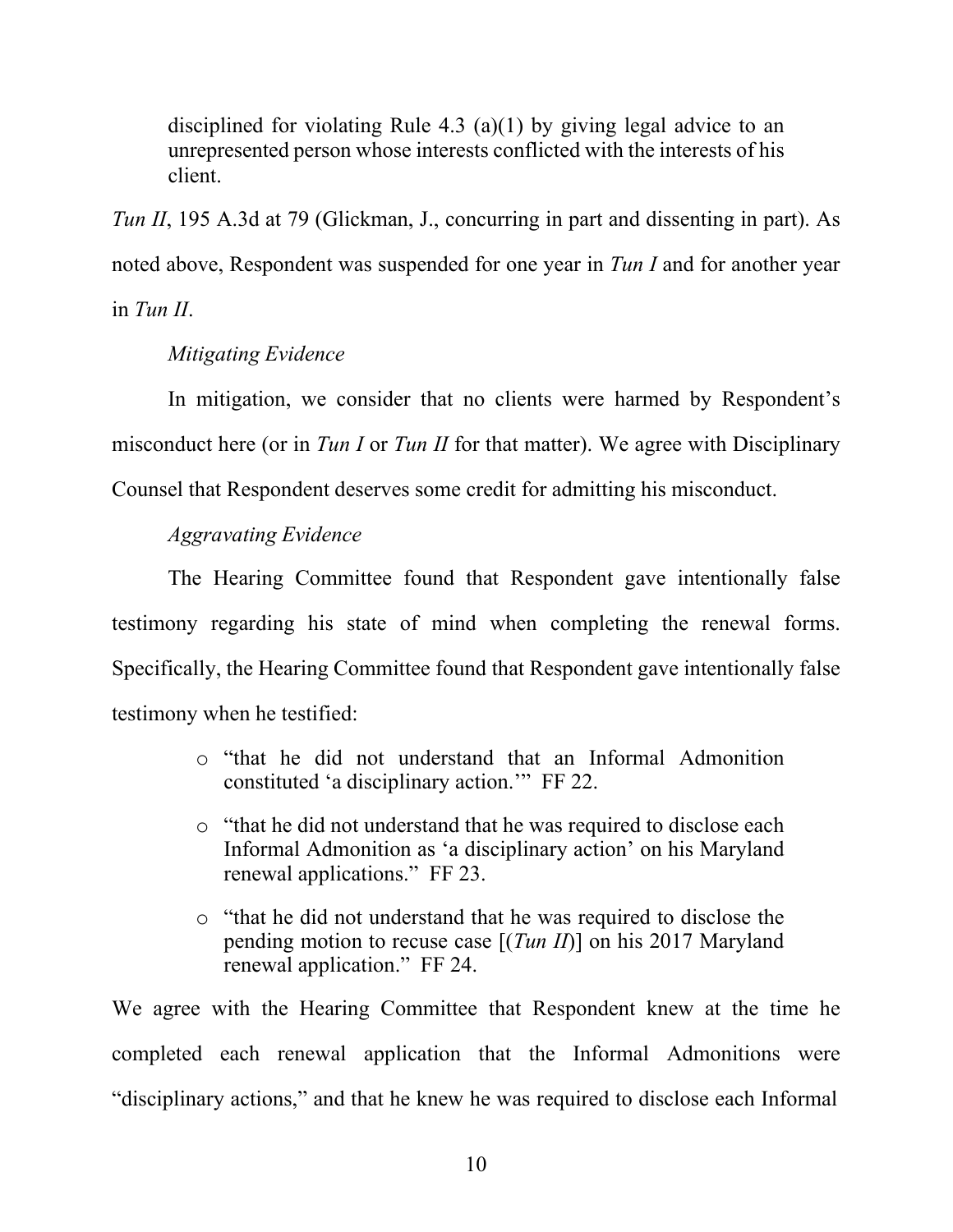Admonition and the motion to recuse case, *Tun II*. We also agree with the Hearing Committee that, at points in his testimony, Respondent seemed to deny that he knew at the time that these disclosures were required. We also agree with the Hearing Committee that any such denials would be false.

We, however, disagree with the Hearing Committee's conclusion that Respondent gave intentionally false testimony, as it is not supported by substantial evidence on the record as a whole. In other words, the record does not support that he crafted intentional false testimony for the purpose of deceiving the Hearing Committee. We reach this conclusion because our review of the entirety of Respondent's testimony shows that he did not deny that he knew that he was required to make the disclosures. Instead, he testified that despite that knowledge, he had convinced himself that the disclosures were not required. In short, he convinced himself that lies were permitted.

A detailed review of his testimony demonstrates that rather than intending to deceive with false testimony, Respondent endeavored to "explain" how he came to make the false statements in his renewal applications. He in fact even admitted that he had made false statements, but his admissions were not clear or precise. First, under questioning by Disciplinary Counsel, Respondent admitted that he knew that he was required to make each of the disclosures at issue. Tr. 24-32. For example, Respondent had this exchange with Disciplinary Counsel:

Q. And if you look at page 2, and the background questionnaire section, question 2, it said, "Have you ever been denied admission to practice, disbarred, suspended from practice or disciplined by any court or bar authority"; correct?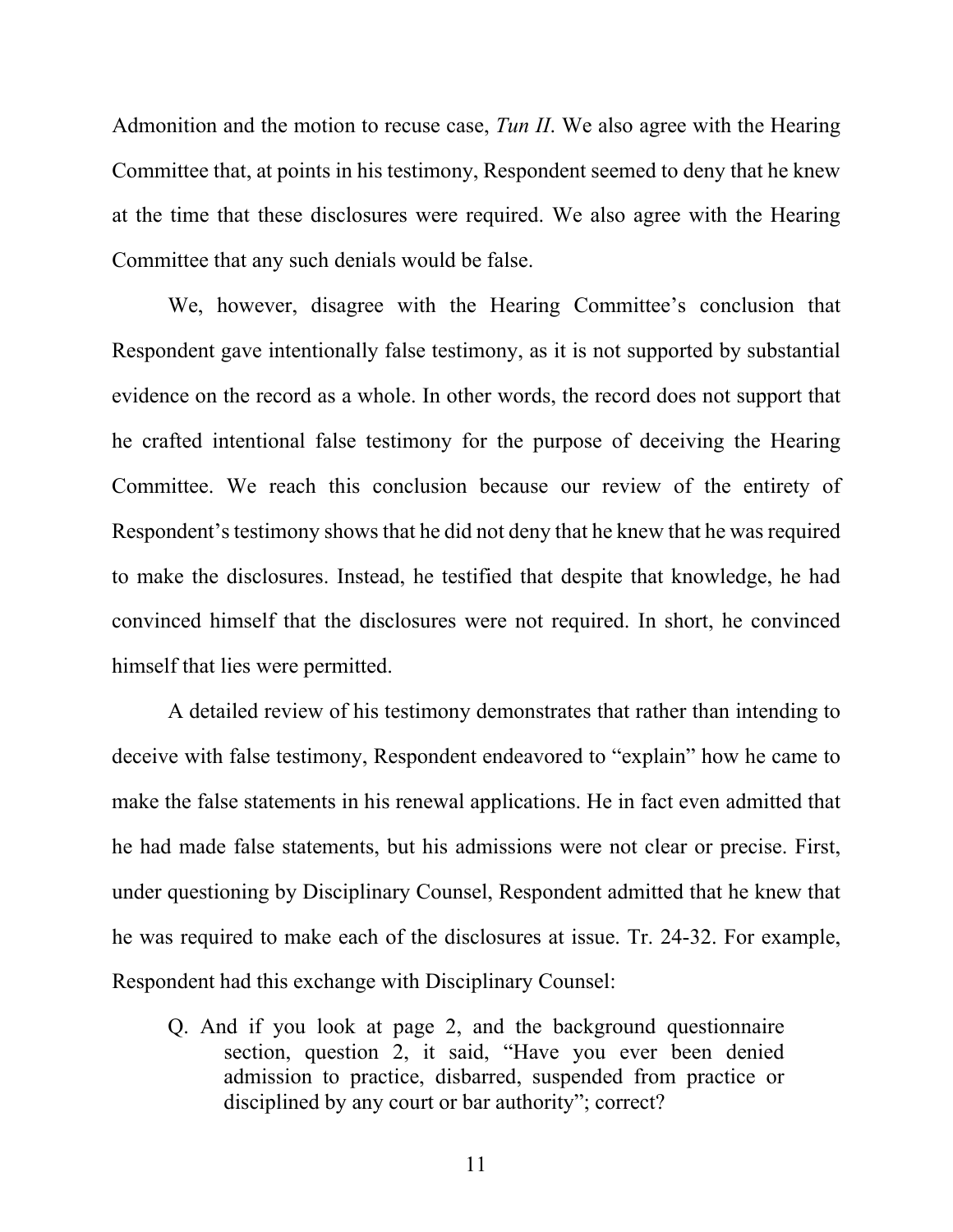A. That's correct.

Q. And you answered, "No."

A. I did.

Q. And that was false; wasn't it?

A. Yeah. I realize it's false now.

Q. And you knew it was false at the time that you submitted it?

A. Yes.

Q. Because you knew you had, in fact, been disciplined; correct?

A. Yes, I was. It was informal admonition, yes, it was.

(Off the record.)

A. It was [informal] admonition, and yes, I did. It was -- it was false.

Tr. 24-25. But then under questions from his own counsel, Respondent appeared to contradict himself, as he testified that he did not disclose the Informal Admonitions because he did not understand until now that they were "discipline." Tr. 59-60.

Given this, from our review of the entire record, we find that there is not substantial evidence that Respondent tried to retract or contradict his earlier admissions, or that he was set on intentionally deceiving the Hearing Committee, but rather, that he gave ineffectual explanations as to why he thought he could lie on the renewal forms.

Respondent argues in his brief to the Board that his testimony "sought to illustrate the various mental gymnastics he went through that led him to believe that giving the false answer was appropriate." R. Br. at 4. He further argues that he failed to make the required disclosures due to the "shame and embarrassment of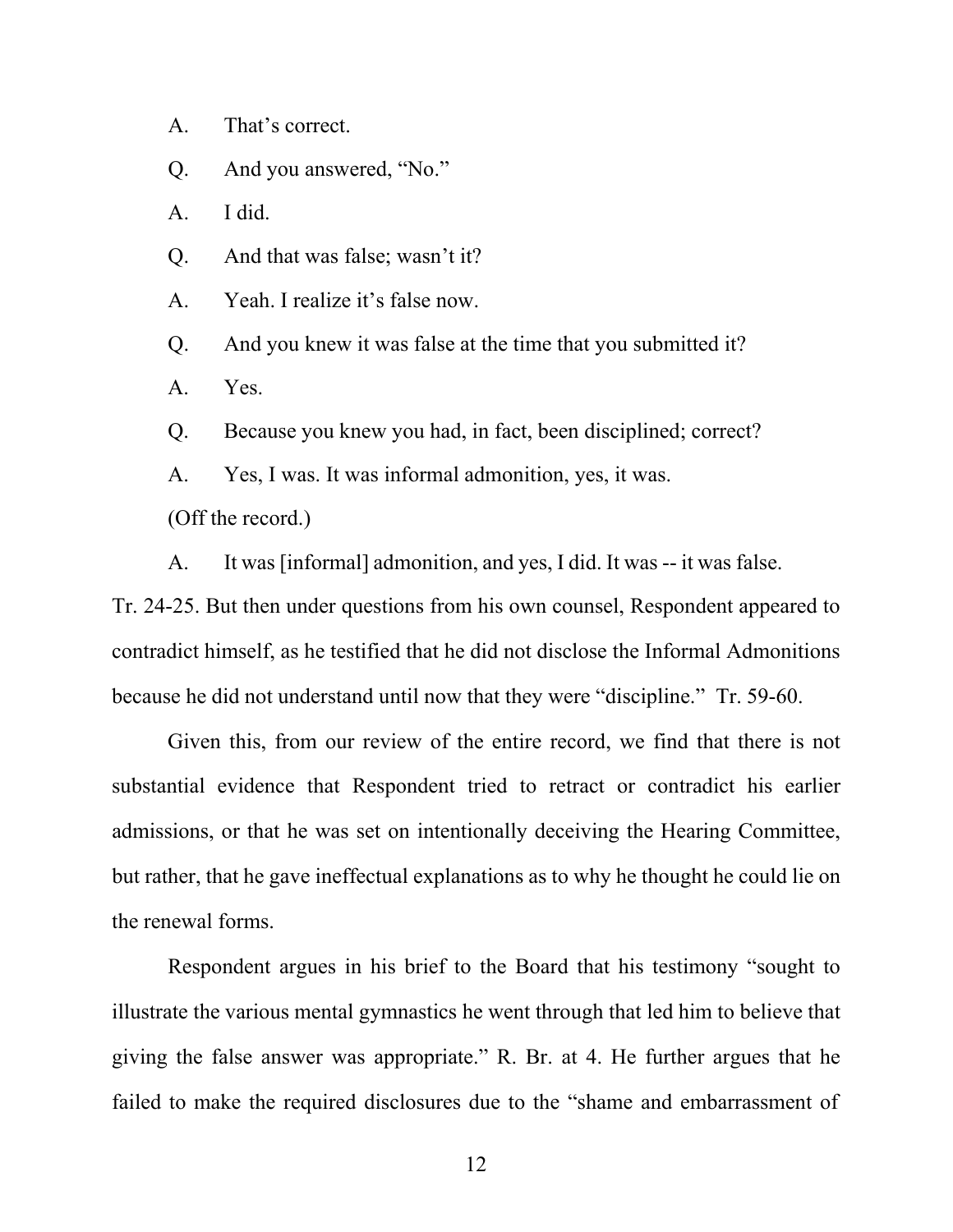having to make a public admission of his failure to comply with the Rules of Professional Conduct." *Id.* at 7. His testimony supports his argument, but deploying mental gymnastics to convince himself that his dishonesty when completing his renewal applications is permitted, is not acceptable when measured against the Rules of Professional Conduct. Likewise, he also testified that he had convinced himself that an Informal Admonition was not discipline because he was embarrassed and disappointed in himself. *See, e.g.*, Tr. 60 ("I was totally embarrassed, it was embarrassment, disappointed in myself that I did what I did."). He continued to lie on the renewal applications as the disciplinary proceedings mounted against him and the embarrassment and disappointment increased. *See, e.g.*, Tr. 34-44.

While not false testimony, his testimony that he convinced himself that lying is permissible is hardly exculpatory. Respondent did not testify that he had a reasonable, good-faith belief that he was not required to disclose D.C. discipline on the Maryland renewal form, or that he provided the false answer due to mistake or inadvertence.<sup>7</sup> Instead, he testified that: "I committed a false statement, there's no doubt, no way about going around it, okay, I'm not going to go and say I did it because of mistake or inadvertent [sic], it was not." Tr. 44. Thus, although we find that Respondent did not provide intentionally dishonest testimony in an attempt to

<sup>7</sup> For instance, Respondent testified that he did not believe that an Informal Admonition was discipline because "[i]t's not like they're giving you a letter or a reprimand, and, therefore, I didn't think it was a Disciplinary action." Tr. 59-60. Of course, this is wrong; an Informal Admonition is actually a letter. *See, e.g.*, DX 1. Later in his testimony, Respondent said that he did not think an Informal Admonition was discipline because he only received a letter, and did not go to Court. Tr. 62, 83-84. We note that each Informal Admonition letter made specific findings that Respondent had violated one or more Rules. *See, e.g.*, DX 1 at 2, ¶ 3 (finding that Respondent "violated" Rule 1.5(b)).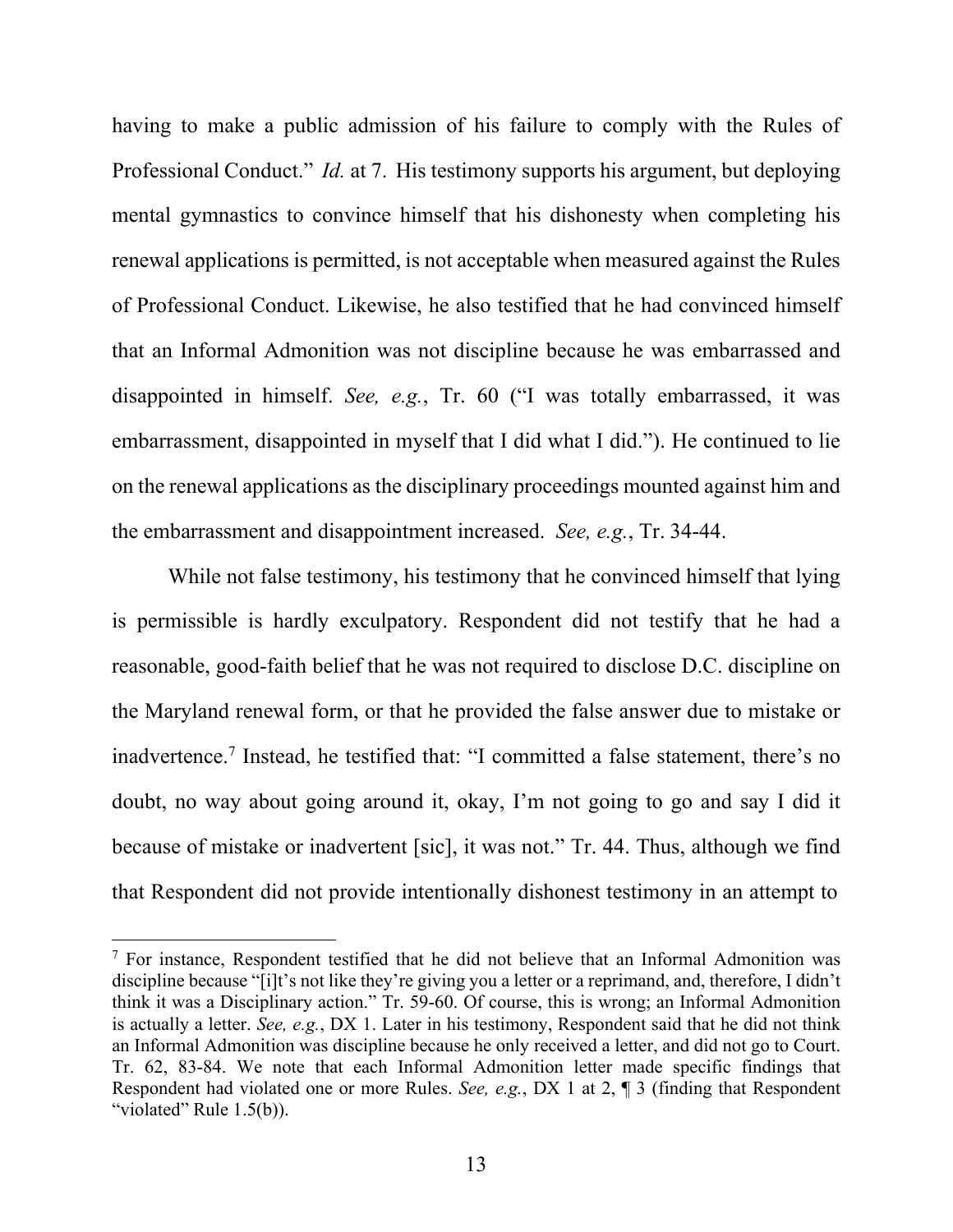mislead the Hearing Committee, the testimony remains a seriously aggravating factor because Respondent himself established that he can convince himself that dishonesty is permitted when it is too painful to tell the truth. Accordingly, while his inconsistent and contradictory explanations for why he failed to disclose his discipline on the forms was not intentionally dishonest testimony, we find that his approach to his testimony is an aggravating factor because it demonstrates that he is willing to untether himself from facts and that he is unwilling to honor the sanctity of providing a court, whatever forum, clear, precise, and honest answers.

#### *Discussion of Comparable Cases*

The Hearing Committee relied primarily on three cases involving false statements in bar applications in recommending a three-year suspension. *In re Rohde*, 234 A.3d 1203 (D.C. 2020) (per curiam) (public censure for knowingly false statement by failing to disclose a felony conviction and the related disciplinary proceeding on a *pro hac vice* application in violation of Virginia Rules 3.3(a)(1) and 8.4(c)); *In re Adkins*, 219 A.3d 524 (D.C. 2019) (per curiam) (three-year suspension with proof of fitness for, *inter alia*, failing to disclose several criminal convictions and misrepresenting an alcohol-related hit-and-run conviction on his D.C. Bar application and supplemental questionnaire in violation of Rules 8.1(a), 8.1(b), 8.4(b), 8.4(c), and 8.4(d)); *In re Small*, 760 A.2d 612 (D.C. 2000) (per curiam) (three-year suspension with proof of fitness for failing to update the pending D.C. Bar application and making a misleading statement on the supplemental questionnaire regarding a felony DWI vehicular homicide conviction in violation of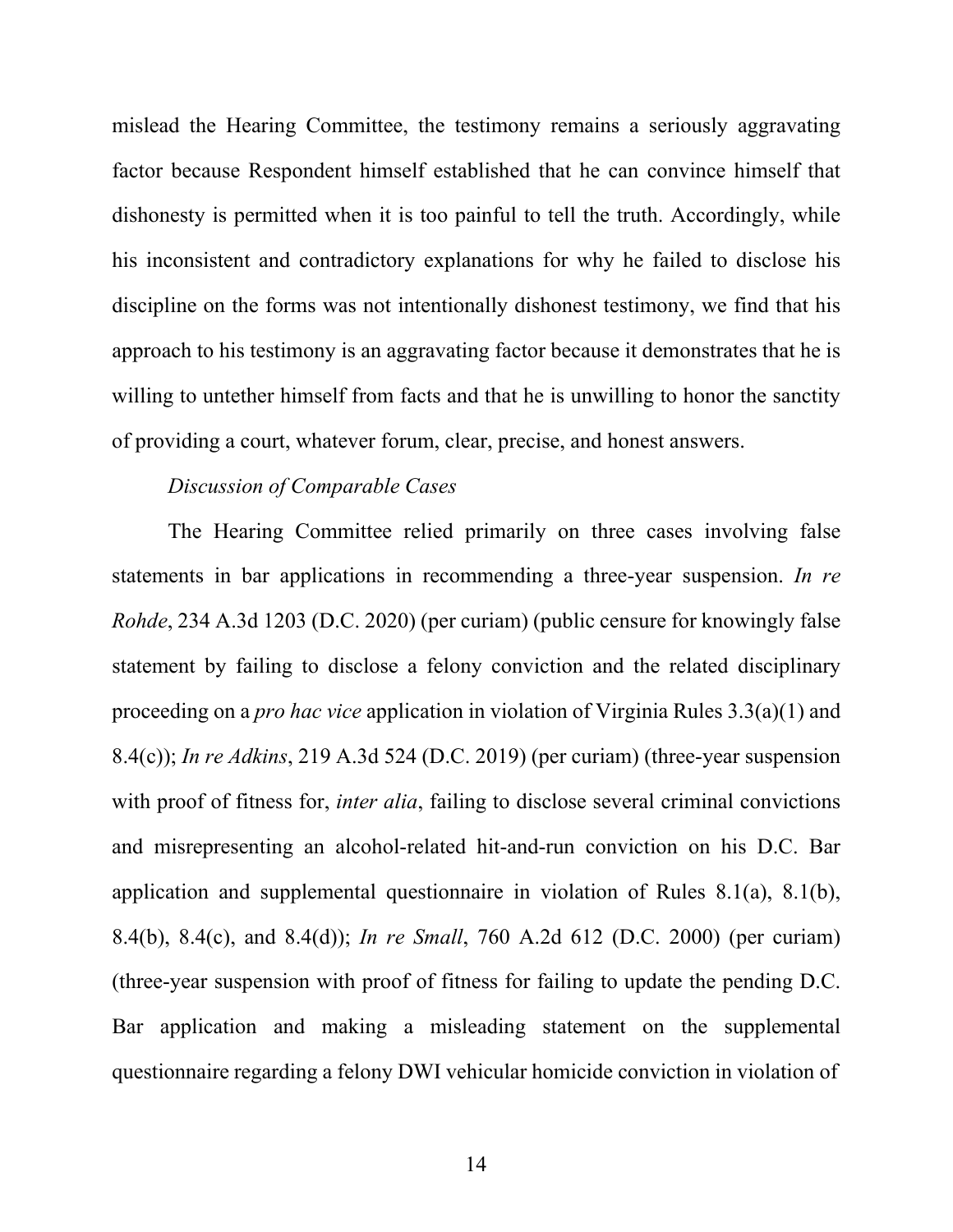Rules 8.1(b) and 8.4(b)). These cases involve the same type of misconduct at issue here, but they are not sufficiently comparable for purposes of D.C. Bar R. XI,  $\S$  9(h)(1) because they do not involve the protracted dishonesty found here.

We recognize that the "flagrant dishonesty" cases that result in disbarment typically involve more serious tangible harm to clients and/or the judicial system than found here. *See, e.g.*, *Corizzi*, 803 A.2d at 442-43 (instructing clients to commit perjury, leading to the "destruction" of their cases); *In re Bynum*, 197 A.3d 1072, 1073-74 (D.C. 2018) (per curiam) (protracted dishonesty to clients and intentionally false hearing testimony); *In re Omwenga*, 49 A.3d 1235, 1239 (D.C. 2012) (per curiam) (repeated dishonesty in dealing with clients, the courts, Disciplinary Counsel, and the Hearing Committee where the respondent refused to take responsibility for his actions, was indifferent to client's interests, and lacked remorse); *In re Howes*, 39 A.3d 1, 16-18 (D.C. 2012) (long course of dishonest conduct including false certifications, deliberate withholding of exculpatory evidence, and false and misleading statements); *In re Cleaver-Bascombe*, 986 A.2d 1191, 1199-1200 (D.C. 2010) (deliberate submission of "patently fraudulent" Criminal Justice Act voucher, false testimony to cover up her fraud, and never acknowledging her misconduct); *Goffe*, 641 A.2d 458 (dishonest conduct for personal gain, a pattern of dishonesty and fabrication of evidence over a number of years; his "entrenched dishonesty" was his "principal means of dealing with the legal system"); *In re Anya*, Bar Docket Nos. 200-02 *et al.* (BPR June 1, 2004), *recommendation adopted*, 871 A.2d 1181 (D.C. 2005) (per curiam) (pattern of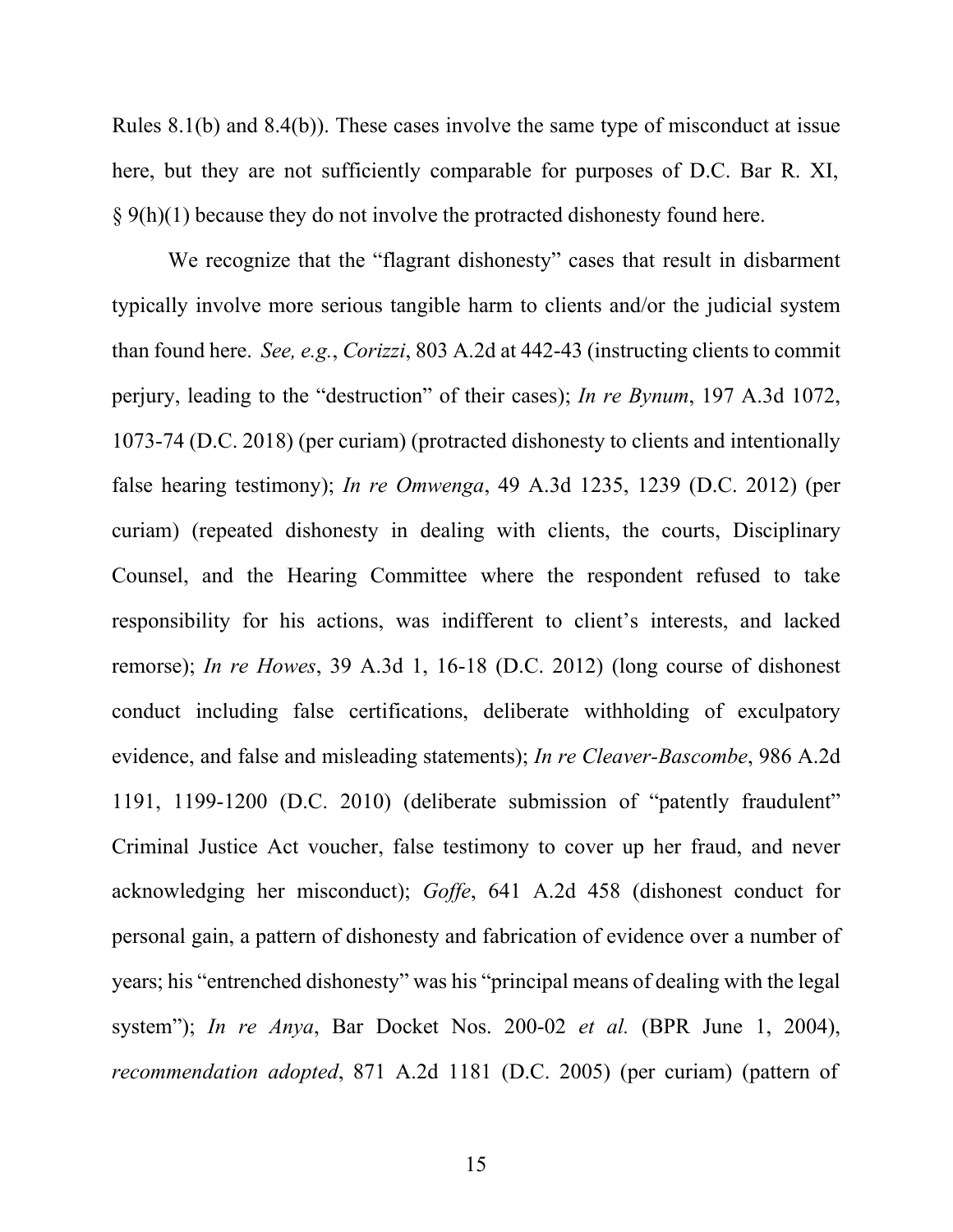dishonest conduct: falsely representing to a client that he was licensed to practice law in Maryland, falsely representing to a Maryland court that a licensed associate attorney would join in the representation, falsifying the official notes of a courtroom clerk in an attempt to obtain disbursement of funds, and falsely telling a Deputy U.S. Marshall that a writ of execution had been suspended, in order to prevent his client's eviction).

In certain respects, Respondent's conduct is comparable to dishonesty cases imposing three-year suspensions. No client was harmed by Respondent's conduct, and he was not motivated by personal gain, but rather moved to protect his reputation; and, he has, at least somewhat, accepted responsibility for his wrongdoing and realizes that a sanction is appropriate. *In re Silva*, 29 A.3d 924, 925-26, 940 (D.C. 2011) (and appended Board Report) (respondent neglected a real estate transaction, created a false document with forged signatures to cover up his neglect, and lied about the matter to his client, but dishonesty was intended to protect his reputation rather than to produce illicit financial gain); *In re Slaughter*, 929 A.2d 433, 447 (D.C. 2007) (respondent "engaged in repeated acts of dishonesty, deliberately preparing and forging documents to support his on-going misrepresentations to his law firm," but this was "not a case involving dishonesty that defrauded a client for personal gain").

However, given that Disciplinary Counsel proved by clear and convincing evidence that for twenty years, Respondent lied to the Maryland Court about his disciplinary history; that in *Tun II*, he lied to a Superior Court Judge about the status

16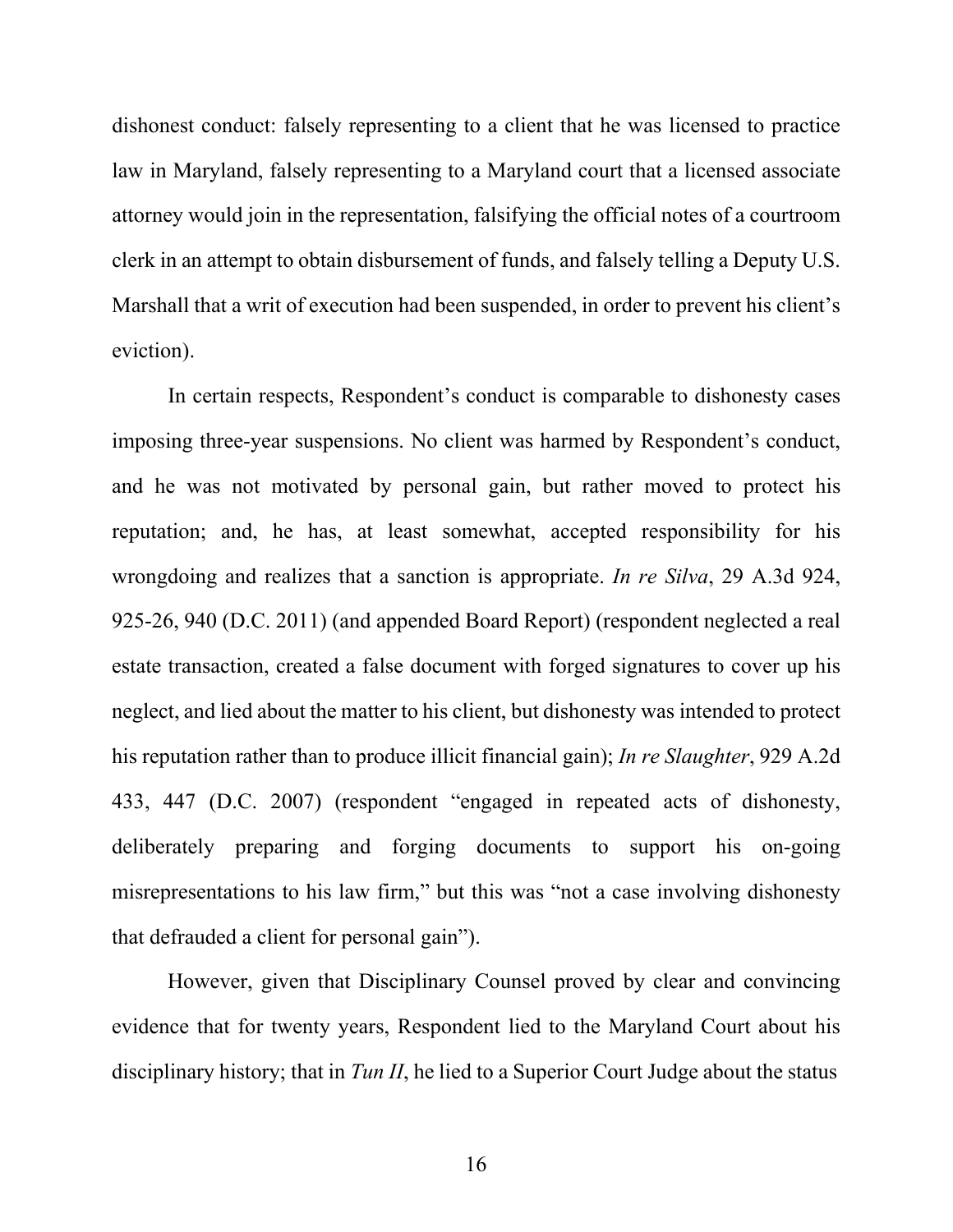of *Tun I*; and that in *Tun I*, his failure to keep records led to submitting recklessly false time sheets, we find this situation distinguishable from the cases on which the Hearing Committee relied. Further, and most damning, Respondent testified that he failed to disclose his prior discipline because he convinced himself that dishonesty was permissible. By his own admission, Respondent can convince himself to lie when it suits him. Though Respondent's conduct may not have been as a bad or as harmful as some of the "flagrant dishonesty" cases discussed above, his repeated, protracted, and intentional dishonesty about his own discipline can only be described as reflecting "'a continuing and pervasive indifference to the obligations of honesty in the judicial system,'" warranting his disbarment. *See In re Guberman*, 978 A.2d 200, 210 n.13 (D.C. 2009) (quoting *In re Pelkey*, 962 A.2d 268, 282 (D.C. 2008)). Accordingly, Respondent's continuing dishonesty makes this case more comparable to those cases resulting in disbarment, than those imposing a lesser sanction.

#### II. CONCLUSION

For the foregoing reasons, the Board recommends that the Court conclude that Disciplinary Counsel has proven by clear and convincing evidence that Respondent violated Maryland Rules of Professional Conduct 19-303.3(a)(1) (knowingly making a false statement of fact or law to a tribunal), 19-308.4(b) (committing perjury in violation of 18 U.S.C. § 1621 and Maryland Code, Criminal Law, § 9- 101, a criminal act that reflects adversely on his honesty, trustworthiness, and fitness as a lawyer), 19-308.4(c) (engaging in conduct involving dishonesty), and 19- 308.4(d) (engaging in conduct prejudicial to the administration of justice). We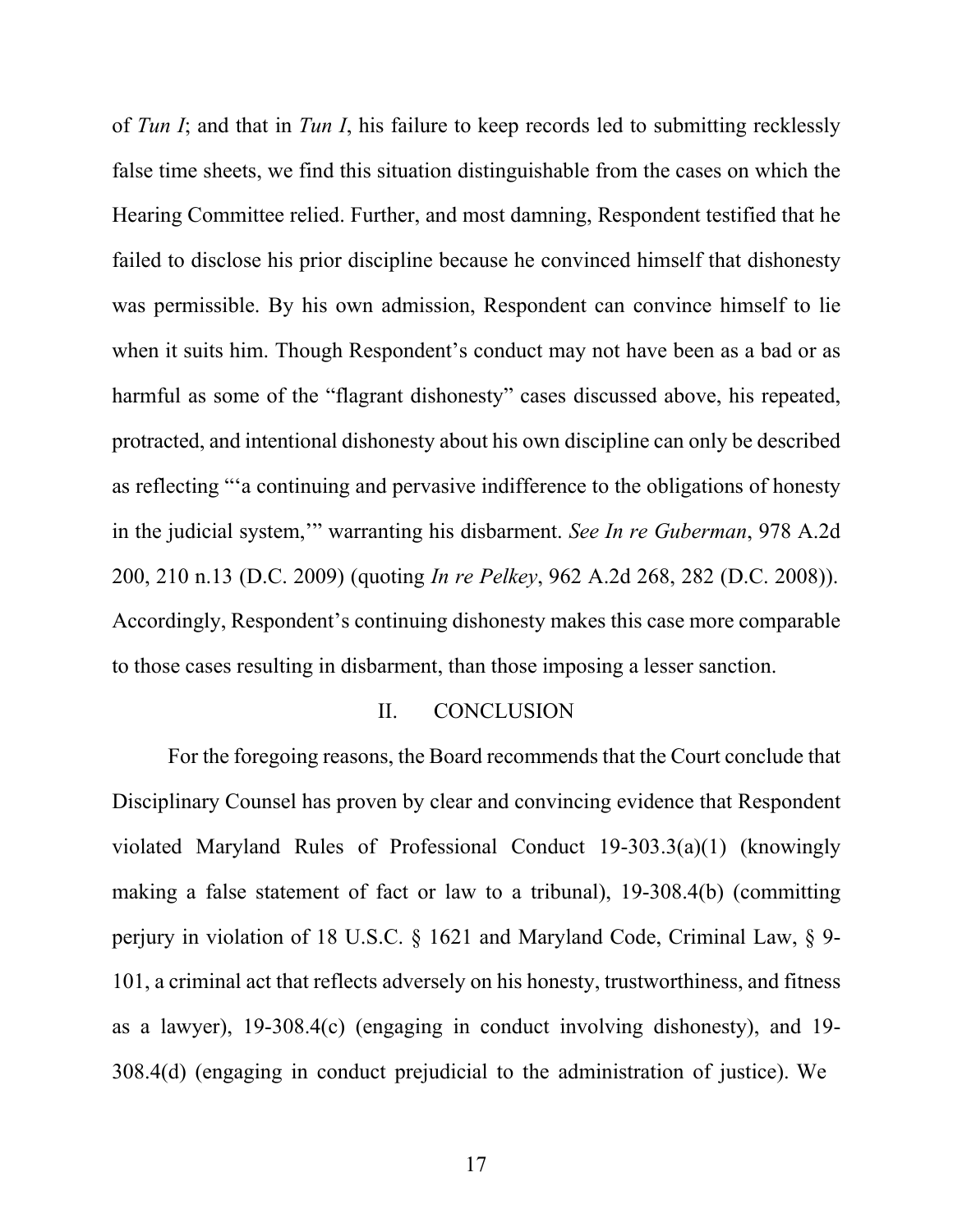recommend that the Court disbar Respondent. We further recommend that Respondent's attention be directed to the requirements of D.C. Bar R. XI, § 14, and their effect on eligibility for reinstatement. *See* D.C. Bar R. XI, § 16(c).

# BOARD ON PROFESSIONAL RESPONSIBILITY

By:

Margaret M. Cassidy

All members of the Board concur in this Report and Recommendation.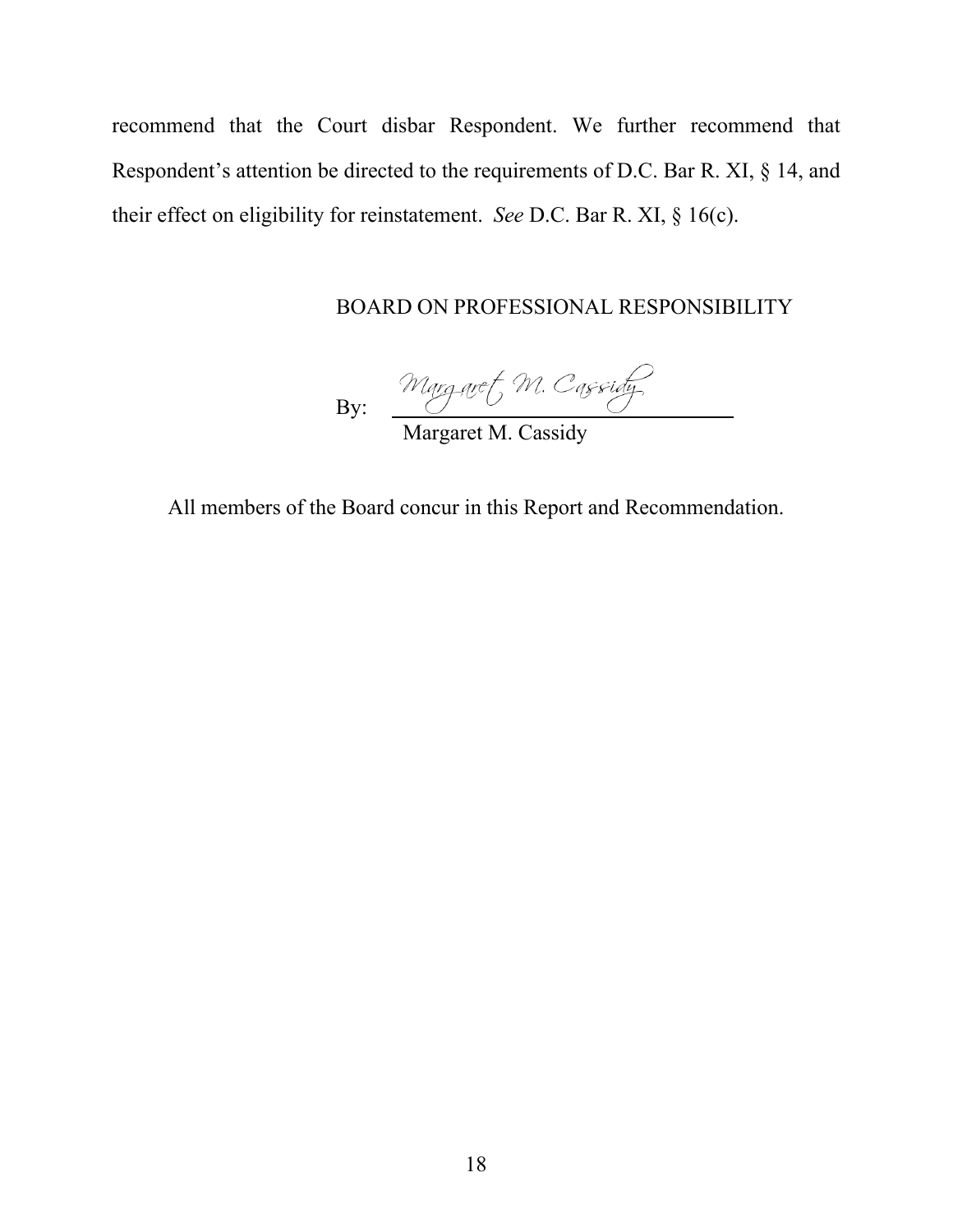# THIS REPORT IS NOT A FINAL ORDER OF DISCIPLINE\*

# DISTRICT OF COLUMBIA COURT OF APPEALS BOARD ON PROFESSIONAL RESPONSIBILITY AD HOC HEARING COMMITTEE

**FILED** 

| In the Matter of:                   |         | .777570<br>Apr 15 2021 11:33am       |
|-------------------------------------|---------|--------------------------------------|
| HARRY TUN,                          |         | Board on Professional Responsibility |
| Respondent.                         |         | Board Docket No. 19-BD-019           |
| A Member of the Bar of the District | $\cdot$ | Disciplinary Docket No. 2017-D215    |
| of Columbia Court of Appeals        |         |                                      |
| (Bar Registration No. 416262)       |         |                                      |

# REPORT AND RECOMMENDATION OF THE AD HOC HEARING COMMITTEE

Respondent, Harry Tun, Esquire, is alleged to have dishonestly failed to fully disclose his District of Columbia disciplinary history on his renewal applications filed with the U.S. District Court of Maryland that included a pending disciplinary proceeding and five Informal Admonitions he had received over a 20-year period. Under District of Columbia Rule of Professional Conduct 8.5(b) (choice of law) Disciplinary Counsel charged Respondent with violating Maryland Rules of Professional Conduct<sup>1</sup> 19-303.3(a)(l) (knowingly making a false statement of fact or

<sup>&</sup>lt;sup>1</sup> Disciplinary Counsel alleges that the conduct at issue began prior to, and continued after July 1, 2016, when the Maryland Rules of Professional Conduct were incorporated within Title 19, Chapter 300 of the Maryland Rules (the "Maryland Attorneys' Rules of Professional Conduct" or the "MARPC"). Accordingly, Disciplinary Counsel notes that it charged Respondent under both the old Rules (Maryland Lawyers' Rules of Professional Conduct, or "MLRPC"), and the current Rules (the MARPC).

But the Specification of Charges appears to charge Respondent only under the MARPC, Specification ¶ 29, despite that most of Respondent's conduct at issue—falsely answering and

<sup>\*</sup> Consult the 'Disciplinary Decisions' tab on the Board on Professional Responsibility's website (www.dcattorneydiscipline.org) to view any subsequent decisions in this case.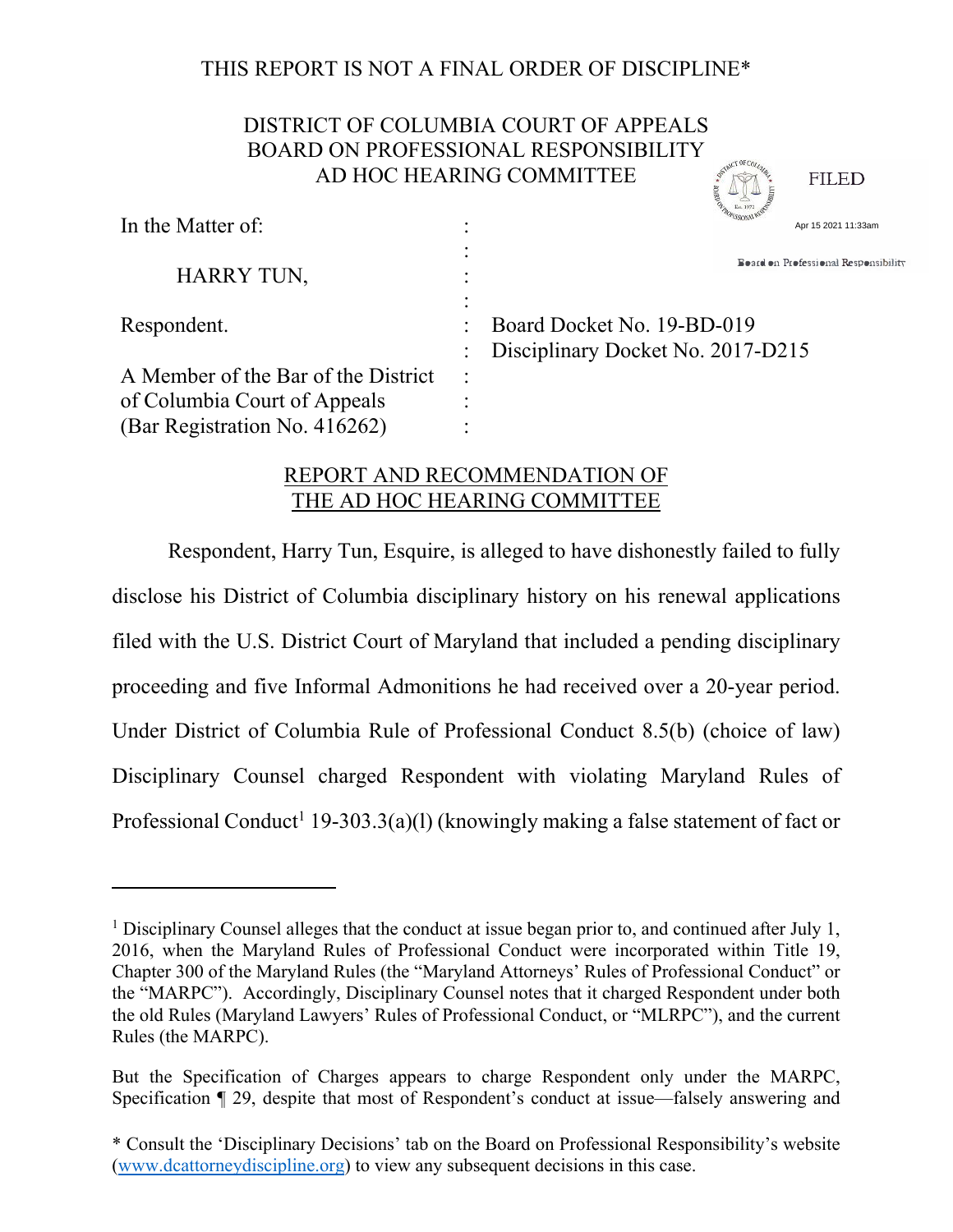law to a tribunal), 19-308.4(b) (committing perjury in violation of 18 U.S.C. § 1621 and Maryland Code, Criminal Law, § 9-101, a criminal act that reflects adversely on his honesty, trustworthiness, and fitness as a lawyer), 19-308.4(c) (engaging in conduct involving dishonesty), and 19-308.4(d) (engaging in conduct that seriously interfered with the administration of justice<sup>2</sup>).

 Disciplinary Counsel contends that Respondent committed all of the charged violations including perjury in violation of 18 U.S.C. § 1621, a crime of moral turpitude, on each of the six renewal applications, and should be disbarred as a sanction for his misconduct. Respondent concedes that his failure to report the pending disciplinary proceeding on his 2017 renewal application constituted perjury, in violation of Maryland Rule 308.4(b) and also violated Maryland Rules 19- 303.3(a)(l), 19-308.4(c), and 19-308.4(d). However, Respondent argues, somewhat inexplicably in light of the foregoing concession, that because he sincerely believed that the five Informal Admonitions did not constitute discipline, his failure to report them on the renewal applications was not perjury and did not violate Maryland Rules 19-303.3(a)(1), 19-308.4(c), or 19-308.4(d). Respondent contends that the

filing five of the six renewal applications—occurred prior to July 1, 2016. It then follows that the MLRPC would apply to most of Respondent's conduct. *See, e.g.*, *Attorney Grievance Comm'n v. Bellamy*, 162 A.3d 848, 852 n.1 (Md. 2017). Respondent did not object thereto, but any objection would seem merely technical, as the MLRPC became the MARPC "without substantive change." *Id.* Accordingly, our conclusions under the MARPC also apply to the MLRPC.

 $2$  This language from the Specification seems to track D.C. Rule of Professional Conduct 8.4(d). Either relevant Maryland Rule (*see* n.1), however, notes that it a violation to engage in "conduct that is prejudicial with the administration of justice." Because we have determined that the Maryland Rules apply, we analyze the conduct against the language of the Maryland Rule. *See infra* Section III.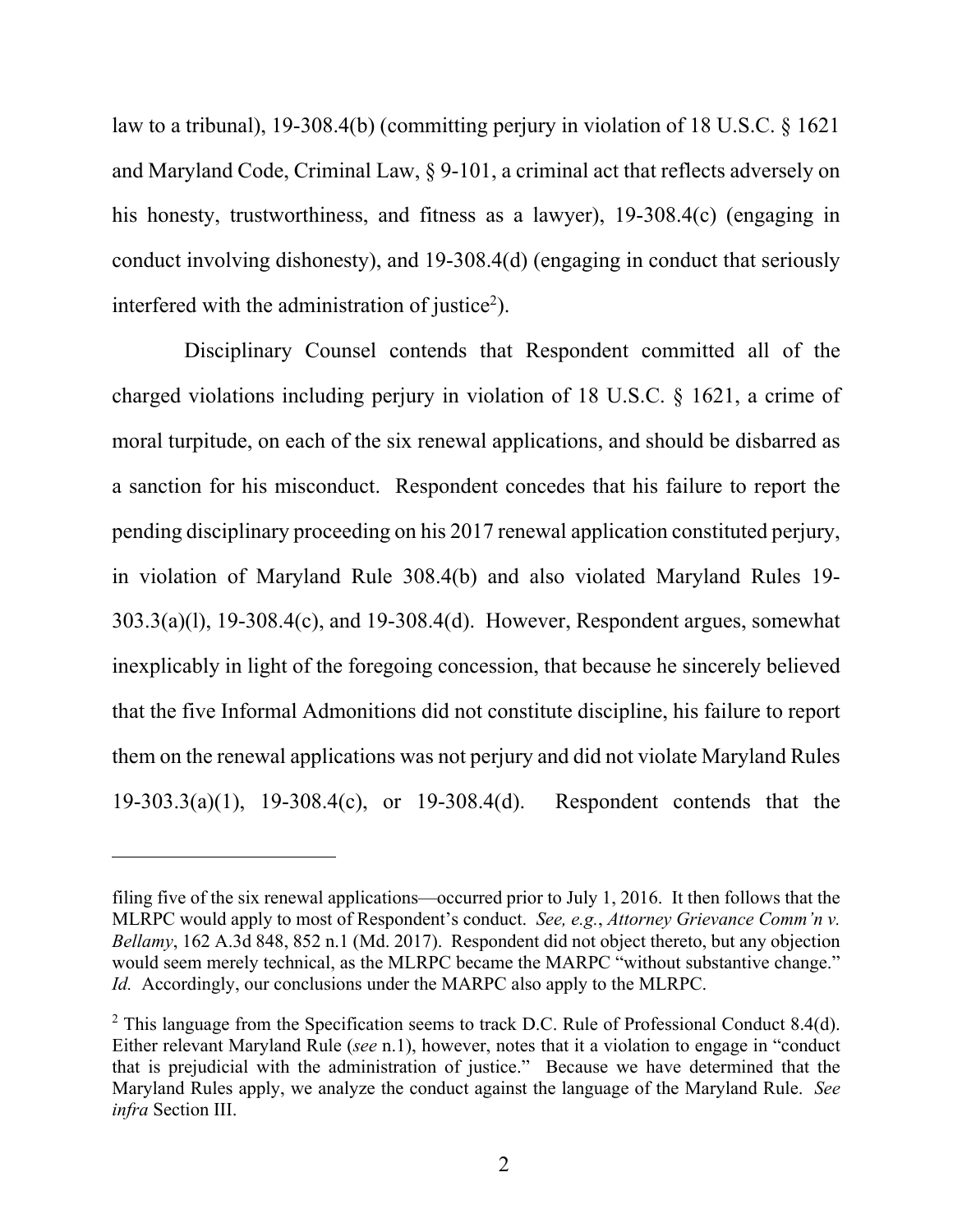appropriate sanction for a single act of misconduct for failing to report the pending disciplinary proceeding on his 2017 renewal application is a one-year suspension.

As set forth below, the Ad Hoc Hearing Committee finds that Disciplinary Counsel has proven by clear and convincing evidence that Respondent violated Maryland Rule 19-308.4(b) by committing perjury in violation of both the federal and state statutes, as well as violating 19-303.3(a)(l), 19-308.4(c), and 19-308.4(d). The Hearing Committee recommends that Respondent be suspended for a period of three years.

### I. PROCEDURAL HISTORY

On March 3, 2019, Disciplinary Counsel personally served Respondent with the Specification of Charges. Respondent filed an Answer admitting to all of the factual allegations set forth in paragraphs 1-27 of the Specification of Charges. Answer  $\P$  1-2.<sup>3</sup> On June 13, 2019, the parties filed joint stipulations of fact ("Stip."), agreeing to all of the factual allegations set forth in the Specification in paragraphs 1-27.

A hearing was held on June 26, 2019 before this Ad Hoc Hearing Committee. Assistant Disciplinary Counsel Hendrik R. deBoer represented the Office of Disciplinary Counsel. Respondent was present, and was represented by Abraham C. Blitzer, Esquire. The following exhibits were received in evidence: DX A-D and

<sup>&</sup>lt;sup>3</sup> The "Answer to Petition and Specification of Charges" was filed with a "Motion For Leave To Late File Answer" on March 28, 2019. The unopposed motion was granted at the start of the hearing. Tr. 4 ("Tr." refers to the transcript of the hearing held on June 26, 2019).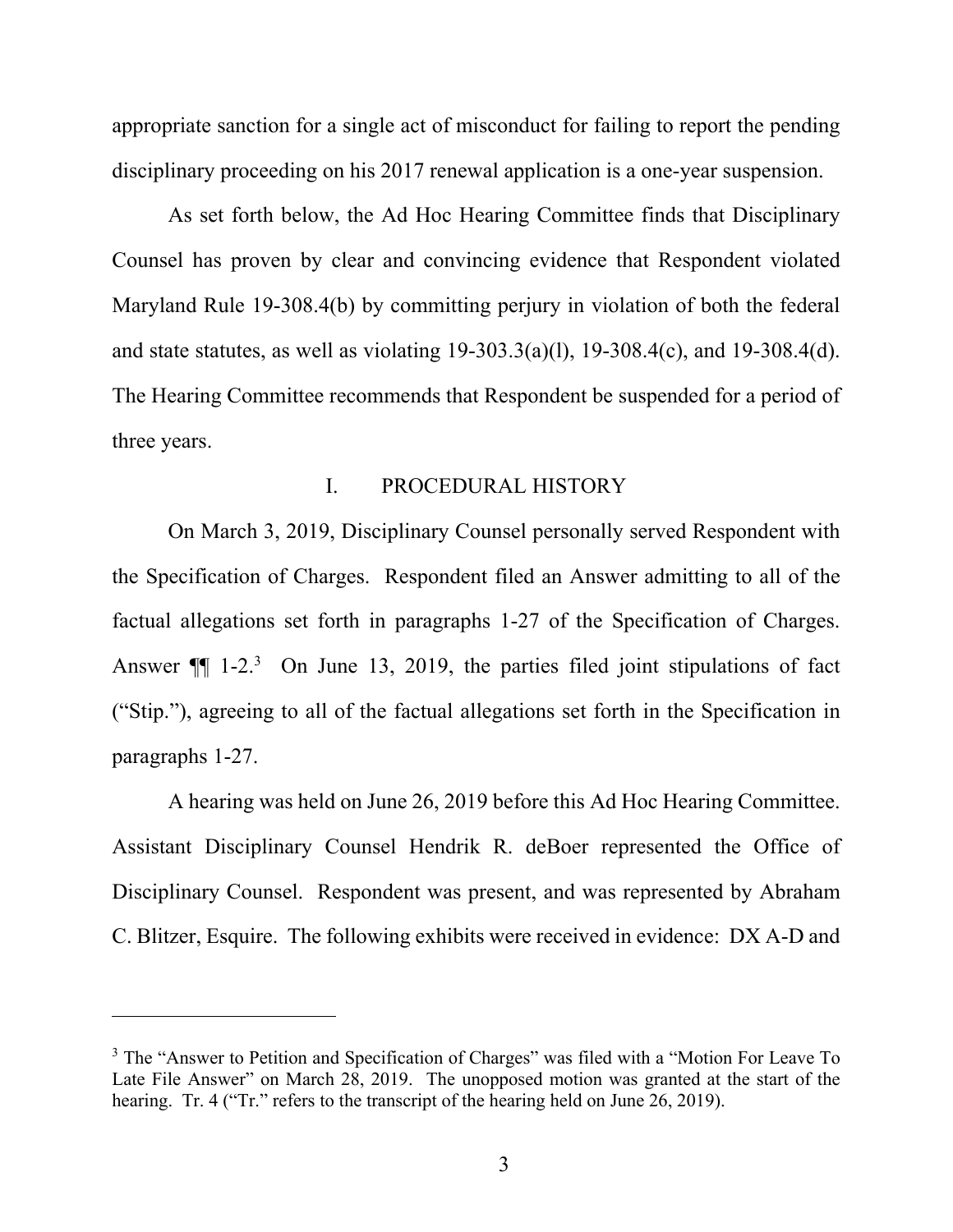DX 1-20.<sup>4</sup> All of Disciplinary Counsel's exhibits were received into evidence without objection. Tr. 85-86. Respondent did not file exhibits. During the hearing, Disciplinary Counsel called as witnesses Respondent and David Ciambruschini, Esq., an Attorney Advisor with the U.S. District Court for the District of Maryland. Respondent testified on his own behalf and did not call any other witnesses.

Upon conclusion of the hearing, the Hearing Committee made a preliminary non-binding determination that Disciplinary Counsel had proven at least one of the Rule violations set forth in the Specification of Charges. Tr. 91-92; *see* Board Rule 11.11. In the sanctions phase of the hearing, Disciplinary Counsel stated that the only evidence in aggravation was Respondent's prior discipline, which was part of the record. Tr. 92. Respondent's counsel argued that Respondent's cooperation during the disciplinary investigation should be considered in mitigation of sanction. Tr. 92.

### II. FINDINGS OF FACT

The following findings of fact are based on the parties' stipulations, testimony, and documentary evidence admitted at the hearing, and these findings of fact are established by clear and convincing evidence. *See* Board Rule 11.6; *In re Cater*, 887 A.2d 1, 24 (D.C. 2005) ("clear and convincing evidence [is] more than a preponderance of the evidence[,]" it is '"evidence that will produce in the mind of

<sup>&</sup>lt;sup>4</sup> "DX" refers to Disciplinary Counsel's exhibits.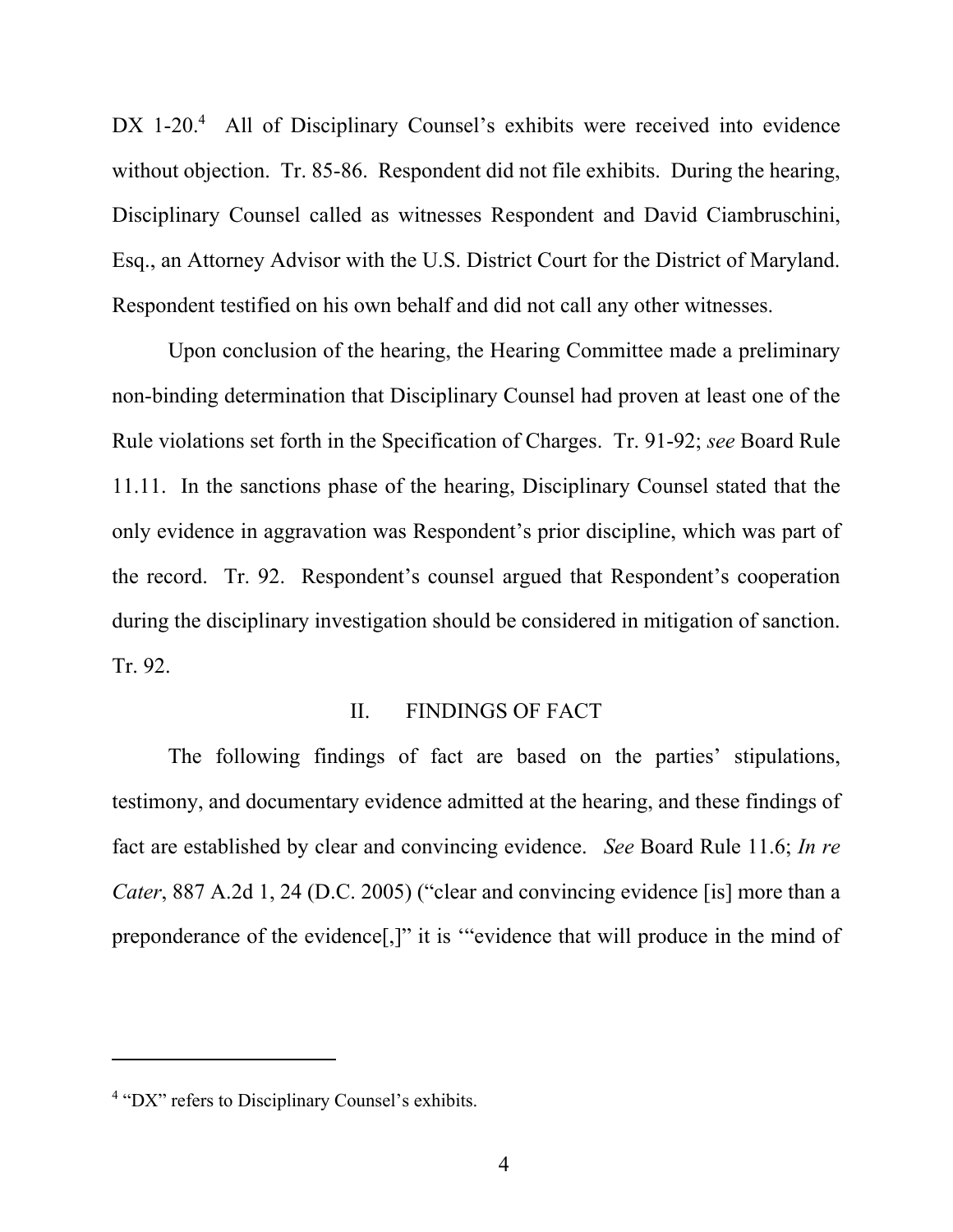the trier of fact a firm belief or conviction as to the fact sought to be established"' (quoting *In re Dortch*, 860 A.2d 346, 358 (D.C. 2004))).

### Background

1. Respondent is a member of the District of Columbia Bar, having been admitted on November 14, 1988, and subsequently assigned Bar number 416262. DX A; Stip.  $\P$  1.

2. On March 26, 1993, Respondent was admitted to practice before the United States District Court for the District of Maryland (the "Maryland District Court"). DX 10 at 1; Stip. ¶ 2.

## Respondent's Failure to Disclose Informal Admonitions

3. Over the span of almost twenty years, between November 8, 1993 and October 10, 2013, Respondent received five Informal Admonitions from the Office of Disciplinary Counsel. Each letter of Informal Admonition included Disciplinary Counsel's explanation for finding that Respondent's misconduct had violated the D.C. Rules of Professional Conduct.<sup>5</sup> DX 1 (violations of Rule 1.4(a) and 1.5(b)); DX 2 (violation of Rule 1.15(b)); DX 3 (violations of Rule 1.15(a) and 1.16(d)); DX 5 (violation of Rule 1.6); DX 7 (violation of Rule 4.3(a)(1)); Stip. ¶ 3, 4, 8, 16, 18. Respondent read each Informal Admonition around the time it was issued. Tr. 22-23, 27, 29, 30 (Respondent). In each matter, Respondent had the option to request a formal hearing on the matter to challenge the finding that his conduct

 $<sup>5</sup>$  The Office of Disciplinary Counsel was previously known as the Office of Bar Counsel.</sup>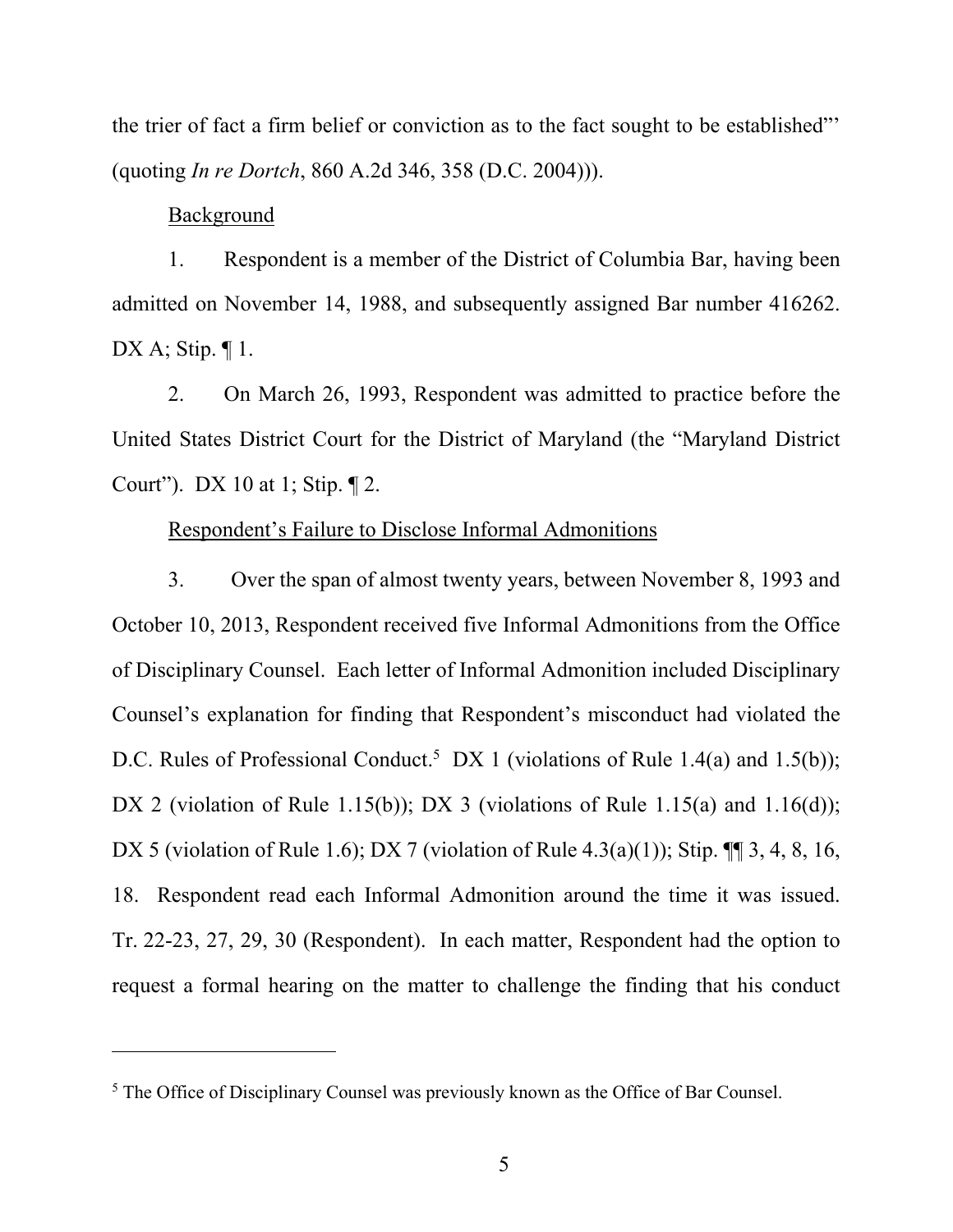violated the Rules as explained in the letter. But rather than requesting a hearing to contest the Rule violations, Respondent chose to accept the Informal Admonitions. DX 1 at 3; DX 2 at 3; DX 3 at 3; DX 5 at 3; DX 7 at 3; Tr. 22-23, 27 (Respondent). Each and every Informal Admonition Respondent received over the twenty-year period stated that it was issued pursuant to D.C Bar Rule XI, §§ 3, 6, and 8 of the District of Columbia Court of Appeals Rules Governing the Bar. DX 1 at 1; DX 2 at 1; DX 3 at 1; DX 5 at 1; DX 7 at 1. D.C Bar Rule XI, § 3(a) identifies "Informal admonition" as a "[t]ype[] of discipline."

4. Over the course of nearly twenty years, between May 10, 1997 and July 31, 2017, Respondent filed six renewal applications with the Maryland District Court. DX 10 (May 10, 1997 renewal application); DX 11 (March 14, 1999 renewal application); DX 12 (March 19, 2002 renewal application); DX 13 (March 2, 2005 renewal application); DX 14 (March 9, 2011 renewal application); DX 15 (July 31, 2017 renewal application); Stip. ¶¶ 5, 6, 7, 9, 13, 23. Each renewal application included a background questionnaire which asked Respondent whether he had "ever been . . . disciplined by any court or bar authority." *Id.* On the first five applications, Respondent falsely answered "No," and failed to disclose any of the Informal Admonitions, despite knowing at the time he submitted his answers on the applications that the letters of admonition had been issued by the Office of Disciplinary Counsel. DX 10; DX 11; DX 12; DX 13; DX 14; Stip. ¶¶ 5, 6, 7, 9, 13; Tr. 23-29, 39-40 (Respondent). On the sixth application, Respondent answered "Yes," and disclosed a suspension imposed by the D.C. Court of Appeals that he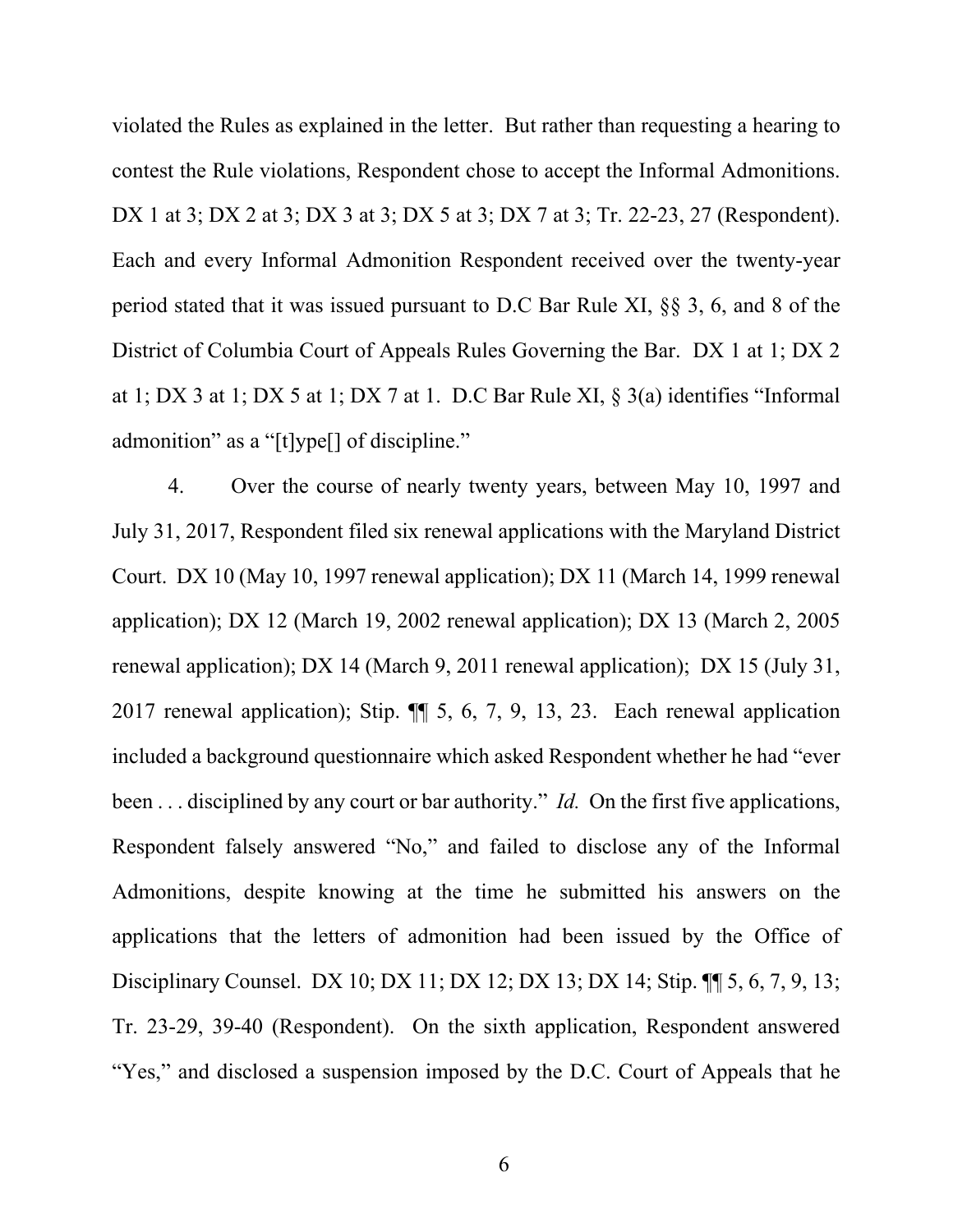previously had served, but Respondent did not disclose any of the previously issued Informal Admonitions. DX 15; Stip. 1. 23; Tr. 29-32. For each application, Respondent certified or declared under penalty of perjury that his foregoing answers were true and correct. DX 10; DX 11; DX 12; DX 13; DX 14; DX 15; Stip. ¶¶ 5, 6, 7, 9, 13, 23-24.

5. At the hearing, Respondent gave inconsistent explanations for his false responses to the renewal applications and failure to disclose his Informal Admonitions to the Maryland District Court. On direct examination, Respondent admitted that he knew when he completed the renewal applications that he had been disciplined and that his answers stating otherwise were false. Tr. 24-25, 26, 28, 31- 32 (Respondent). Later, he contradicted his earlier testimony and claimed that he did not understand that an Informal Admonition constituted "a disciplinary action." Tr. 59-60 (Respondent). He also attempted to justify and explain his actions by claiming that he was "embarrassed." Tr. 60-61 (Respondent). He further stated that he "convince[d] [him]self" that he did not have to disclose the Informal Admonitions on his applications to the Maryland District Court. Tr. 60-61 (Respondent).

#### Respondent's Failure to Disclose Pending Disciplinary Proceedings

6. In July 2006, Respondent self-reported to the Office of Disciplinary Counsel that the United States Attorney's Office had investigated him for filing false Criminal Justice Act ("CJA") appointed counsel payment vouchers with the District of Columbia Superior Court between 1999 and 2003. Respondent refunded \$16,034 in overpayments as a result of his double-billing on 162 occasions over the five-year

7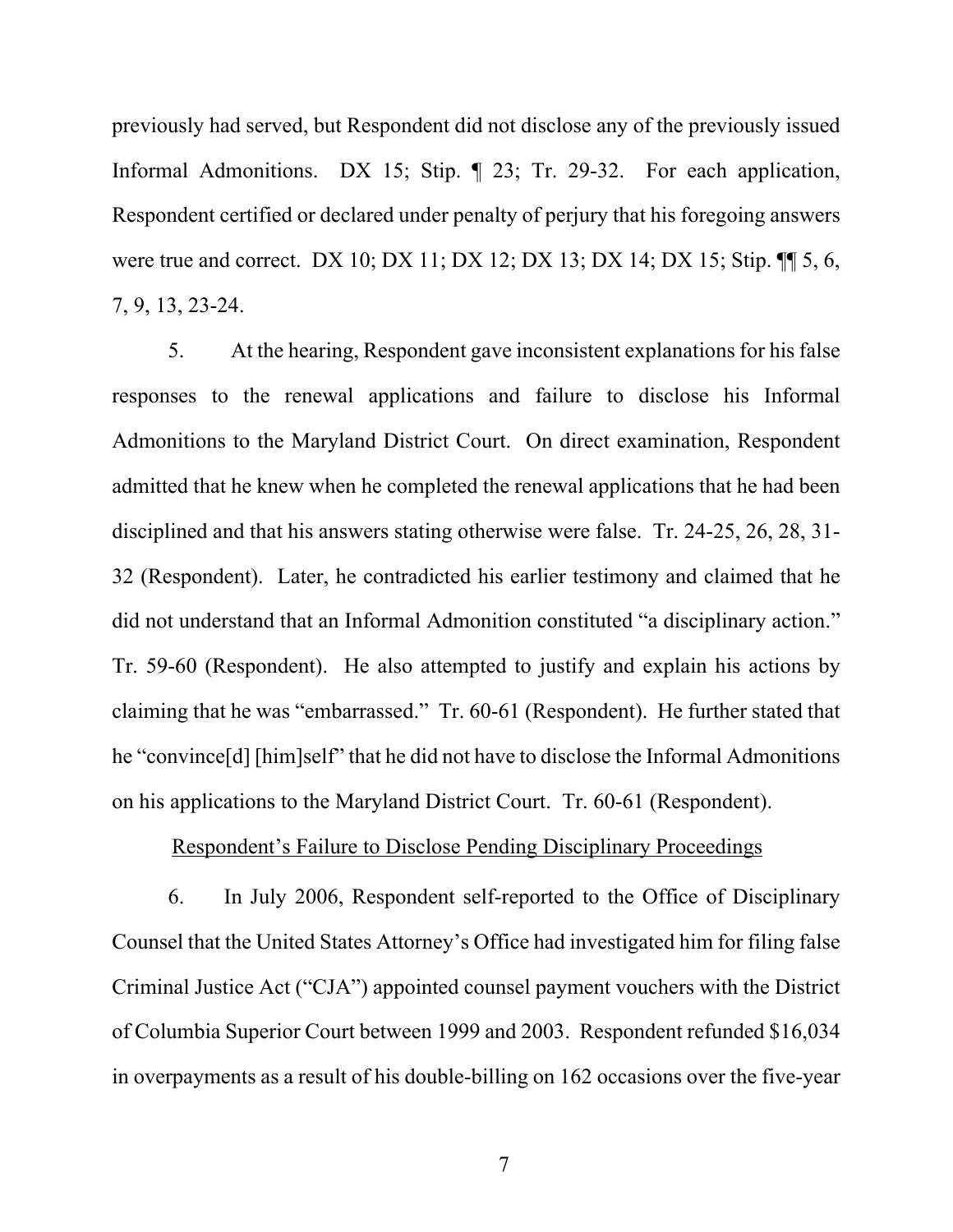period. Stip. ¶ 10; DX 8 at 2 (appended August 30, 2016 Hearing Committee Report). Respondent had previously affirmed under oath that the vouchers were accurate. Tr. 52 (Respondent).

7. In March 2009, Respondent and the Office of Disciplinary Counsel filed a Petition for Negotiated Discipline with the Board on Professional Responsibility in which Respondent admitted that his submission of the false CJA vouchers violated D.C. Rules 1.5,  $3.3(a)(1)$ ,  $8.4(c)$ , and  $8.4(d)$ . Stip.  $\P$  11; DX 8 at 2 (HC Rpt).

8. In October 2009, while disciplinary proceedings adjudicating the Petition for Negotiated Discipline were ongoing, Respondent filed a motion to recuse the D.C. Superior Court Judge who had reported the false CJA vouchers. In his motion to recuse, Respondent falsely stated that Disciplinary Counsel's investigation of the vouchers had been dismissed without any disciplinary action being instituted against him. Stip. ¶ 12; DX 8 at 3 (HC Rpt).

9. In March 2011, Respondent and the Office of Disciplinary Counsel filed an Amended Petition for Negotiated Discipline in the CJA vouchers case. The Court accepted the hearing committee's recommendation approving the negotiated discipline and imposed an eighteen-month suspension, with six months stayed in favor of one year of probation with conditions. Stip.  $\P\P$  14-15; DX 8 at 3 (HC Rpt). Respondent acknowledged in his amended affidavit that his misconduct in that matter violated "Rule 1.5(a) & (f), by charging a fee that was prohibited by law and therefore *per se* unreasonable; Rule 3.3(a)(1), by making a false statement of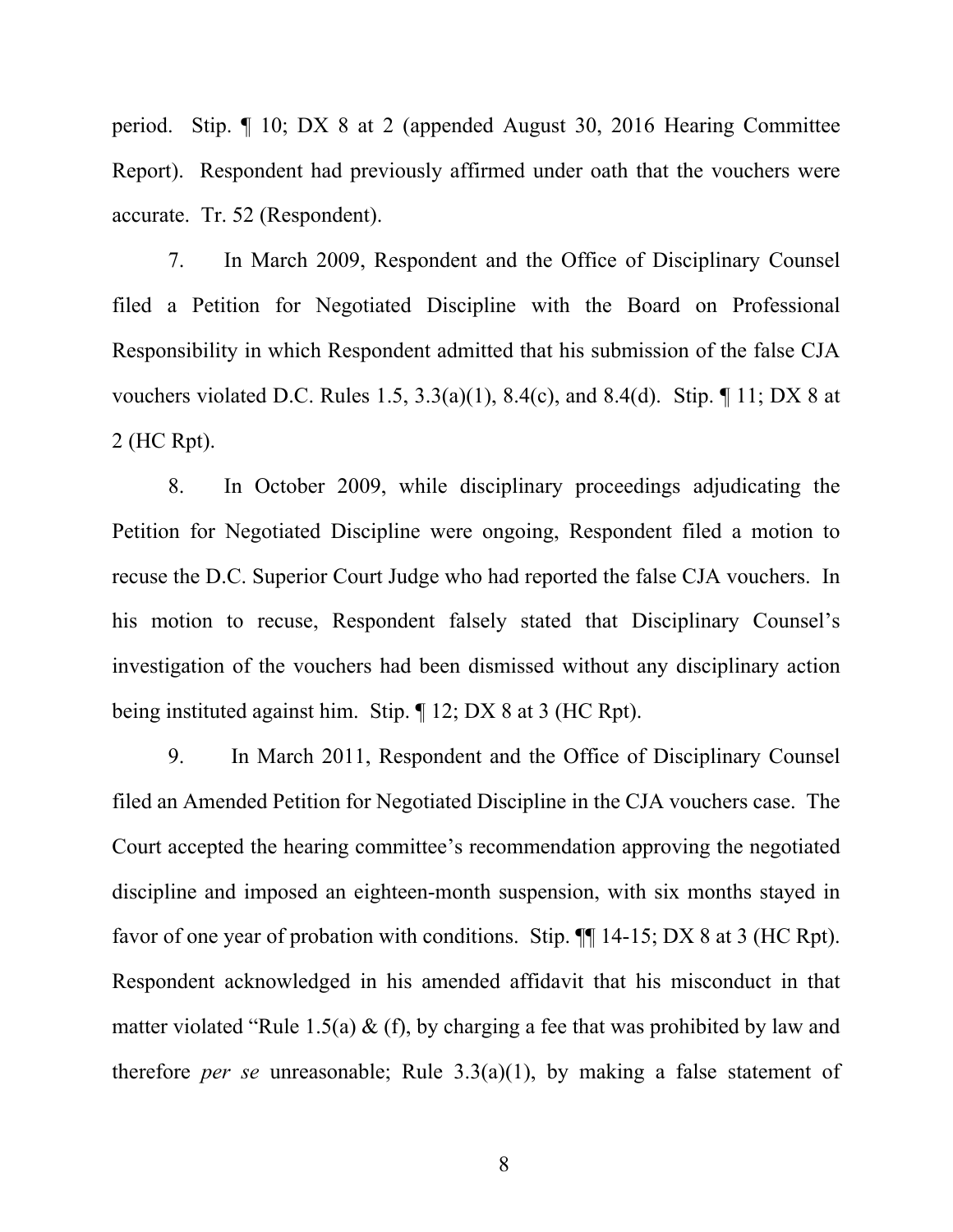material fact or law to a tribunal; Rule 8.4(c), by engaging in conduct involving dishonesty, fraud, deceit, or misrepresentation; and Rule 8.4(d), by engaging in conduct that seriously interfered with the administration of justice." *In re Tun*, 26 A.3d 313, 314 n.1 (D.C. 2011) (per curiam).

10. In November 2014, the Office of Disciplinary Counsel filed charges against Respondent based on his false statement in the October 2009 motion to recuse the D.C. Superior Court Judge. The specification of charges alleged violations of Rules 3.3(a)(1), 8.4(c), and 8.4(d). Stip. ¶ 19; DX 8 at 1, 4 (HC Rpt).

11. In May 2015, a hearing was held on those charges, where Respondent testified about the circumstances of the motion to recuse. Respondent admitted that the statement in the motion to recuse was false but claimed that it was a "typographical error" caused by his rushing to file the motion after a heated argument with Judge Canan. Stip. ¶ 20; DX 8 at 10 (HC Rpt); Tr. 43 (Respondent).

12. In August 2016, the hearing committee issued a report and recommendation to the Board in the motion to recuse matter. A majority of the hearing committee found Respondent's statement in the motion to be deliberately false in violation of Rules  $3.3(a)(1)$ ,  $8.4(c)$ , and  $8.4(d)$ . A majority of the hearing committee also found that Respondent gave intentionally false testimony at the hearing when he claimed his false statement to the court was made mistakenly. Stip. ¶ 21; DX 8 at 11 (HC Rpt); Tr. 55-56 (Respondent).

13. On July 14, 2017, the Board unanimously adopted the hearing committee's findings of rule violations and false testimony. It further agreed with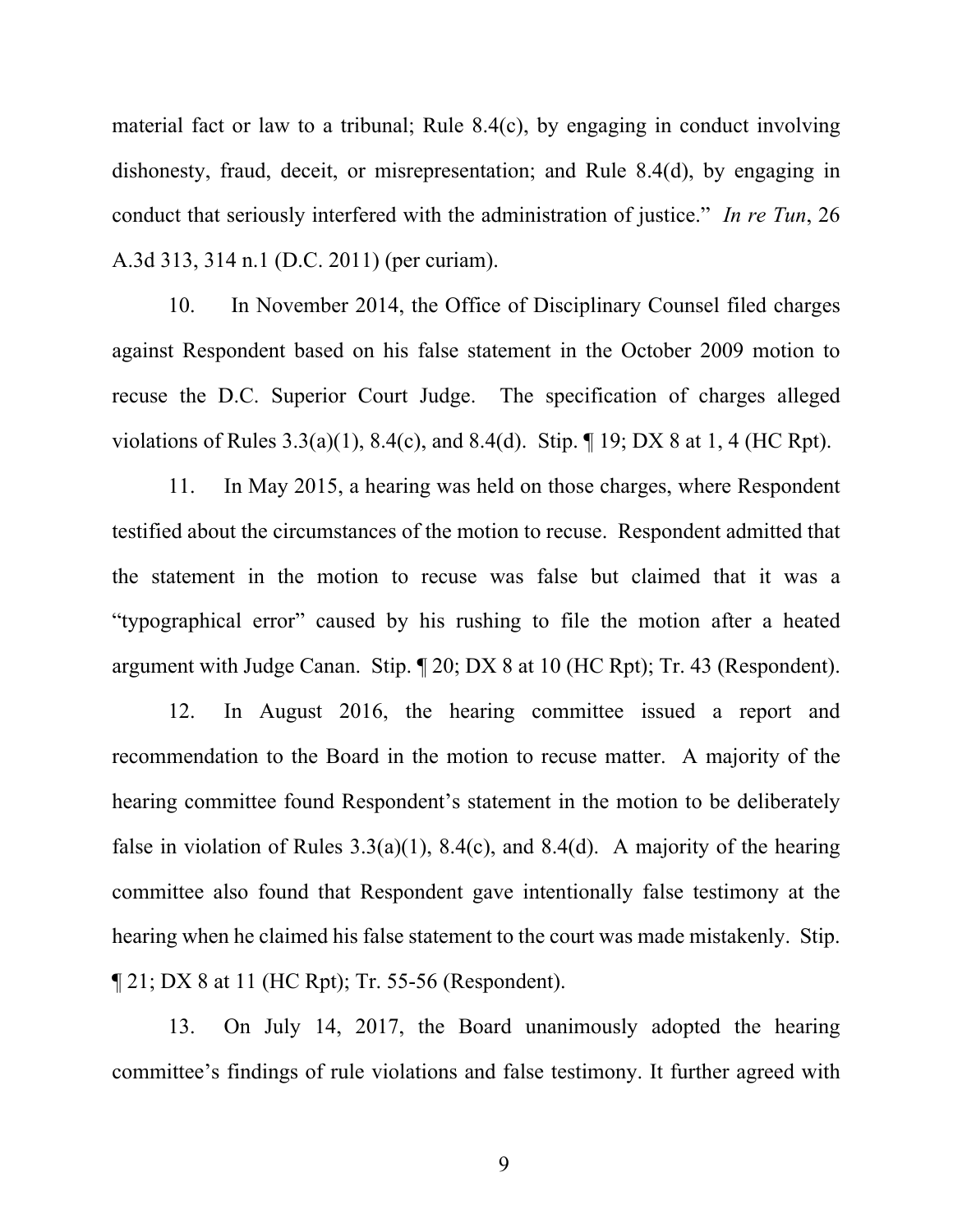the committee in recommending a sanction of a one-year suspension, but parted ways with the committee in recommending a fitness requirement. Stip. ¶ 22; DX 8 at 4-5. Respondent learned of the Board Report when it was issued. Tr. 34 (Respondent).

14. Just over two weeks later, on July 31, 2017, Respondent filed an Attorney Renewal Application with the Maryland District Court. Stip. ¶¶ 23-24; DX 15. The application included the question: "Are there any disciplinary proceedings pending against you?" Stip. ¶ 24; DX 15. Despite knowing that the motion to recuse case was ongoing and the Board had recently issued its report, Respondent falsely answered "NO" and did not disclose the Board Report. Stip. ¶ 24; DX 15; Tr. 34-35 (Respondent). Respondent signed the renewal application, declaring under penalty of perjury that his answers to the questions were true and correct. Stip. ¶ 24; DX 15.

15. David Ciambruschini, Esquire, an Attorney Advisor for the Maryland District Court who worked with its Disciplinary Committee, received the application from Respondent. Tr. 12-14 (Ciambruschini). Mr. Ciambruschini informed Judge Titus, Chair of the Disciplinary Committee, about the application, and Judge Titus asked Mr. Ciambruschini to investigate the accuracy of Respondent's application. Tr. 14-15 (Ciambruschini). Mr. Ciambruschini called the Office of Disciplinary Counsel, which informed him that Respondent had a pending disciplinary proceeding. Tr. 15 (Ciambruschini). Due to the pending proceeding that

10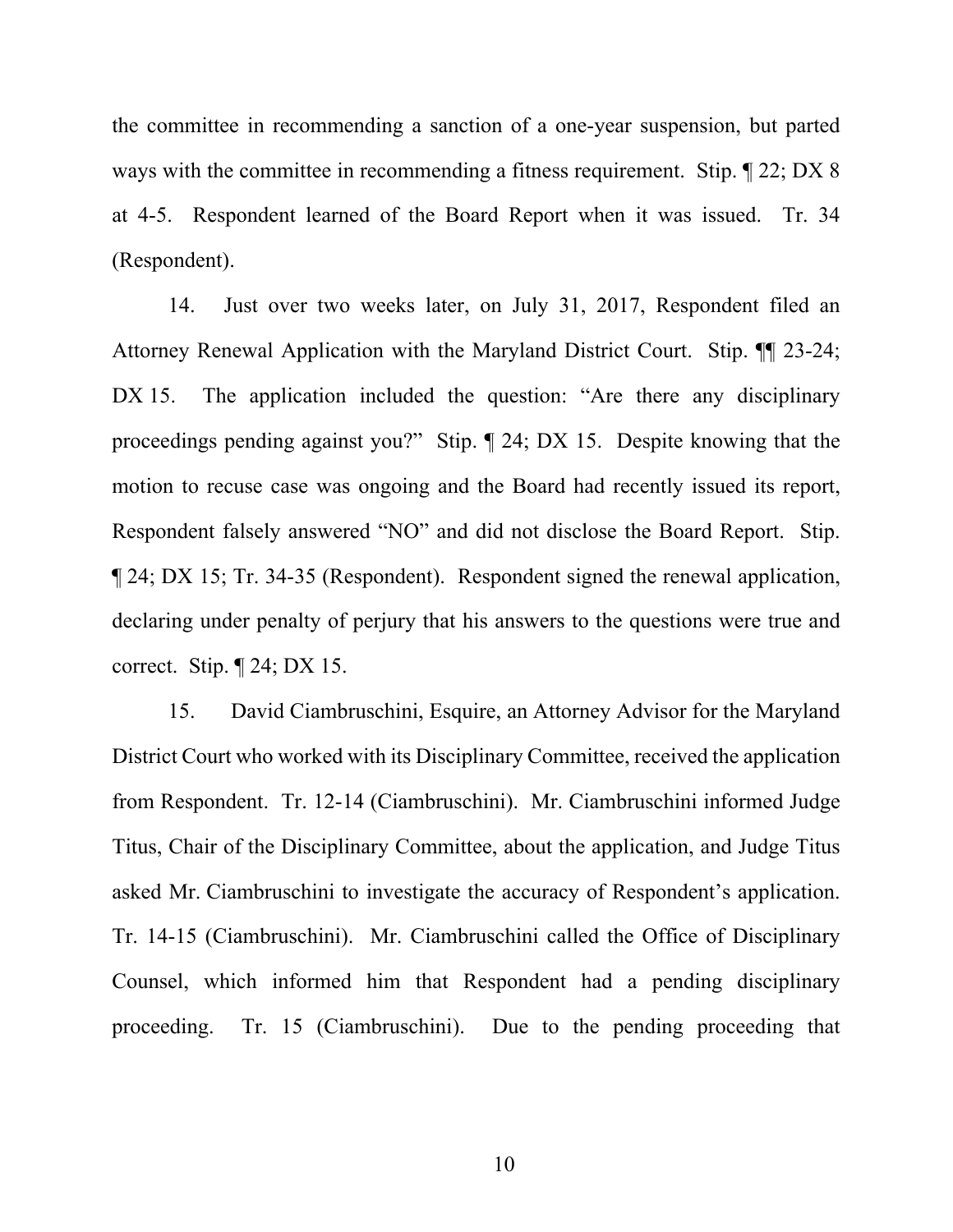Respondent had failed to disclose, the Disciplinary Committee deferred action on Respondent's renewal application. Tr. 16 (Ciambruschini).

16. Mr. Ciambruschini informed the Office of Disciplinary Counsel that Respondent had filed a false renewal application. Tr. 15 (Ciambruschini); Stip. ¶ 25. In response, the Office of Disciplinary Counsel opened an investigation in this matter and notified Respondent. DX 16; Stip. ¶ 25.

17. Shortly after, Respondent wrote a letter to the Maryland District Court stating that his previously filed application was incorrect and providing a copy of the Board's July 14, 2017 report. Tr. 36-37 (Respondent); DX 17; Stip. ¶ 26. Respondent claimed that he mistakenly thought the question pertained only to disciplinary actions against him before the Maryland District Court. *Id.* 

18. In fact, Respondent knew that the question referred to pending disciplinary proceedings in any jurisdiction. In his March 11, 2011 renewal form, in response to the exact same question, Respondent had disclosed the then-pending disciplinary proceedings in the District of Columbia.<sup>6</sup> Tr. 19 (Ciambruschini); Tr. 39-40 (Respondent); DX 14. The Committee finds that Respondent intentionally failed to disclose the pending motion to recuse disciplinary proceeding on the July 31, 2017, Attorney Renewal Application, despite knowing that it was ongoing.

<sup>6</sup> The Court's decision in *In re Tun*, 26 A.3d 313 (D.C. 2011) (per curiam), was issued on August 11, 2011 and amended on August 18, 2011. "On November 28, 2011, the US District Court of Maryland issued an order imposing reciprocal discipline on Respondent based on the August 11, 2011 order of the District of Columbia Court of Appeals." Stip. 17. There is no evidence in the record that a disciplinary action was pending against Respondent before the Maryland District Court at the time he filed the March 2011 renewal form with the Court. DX 14.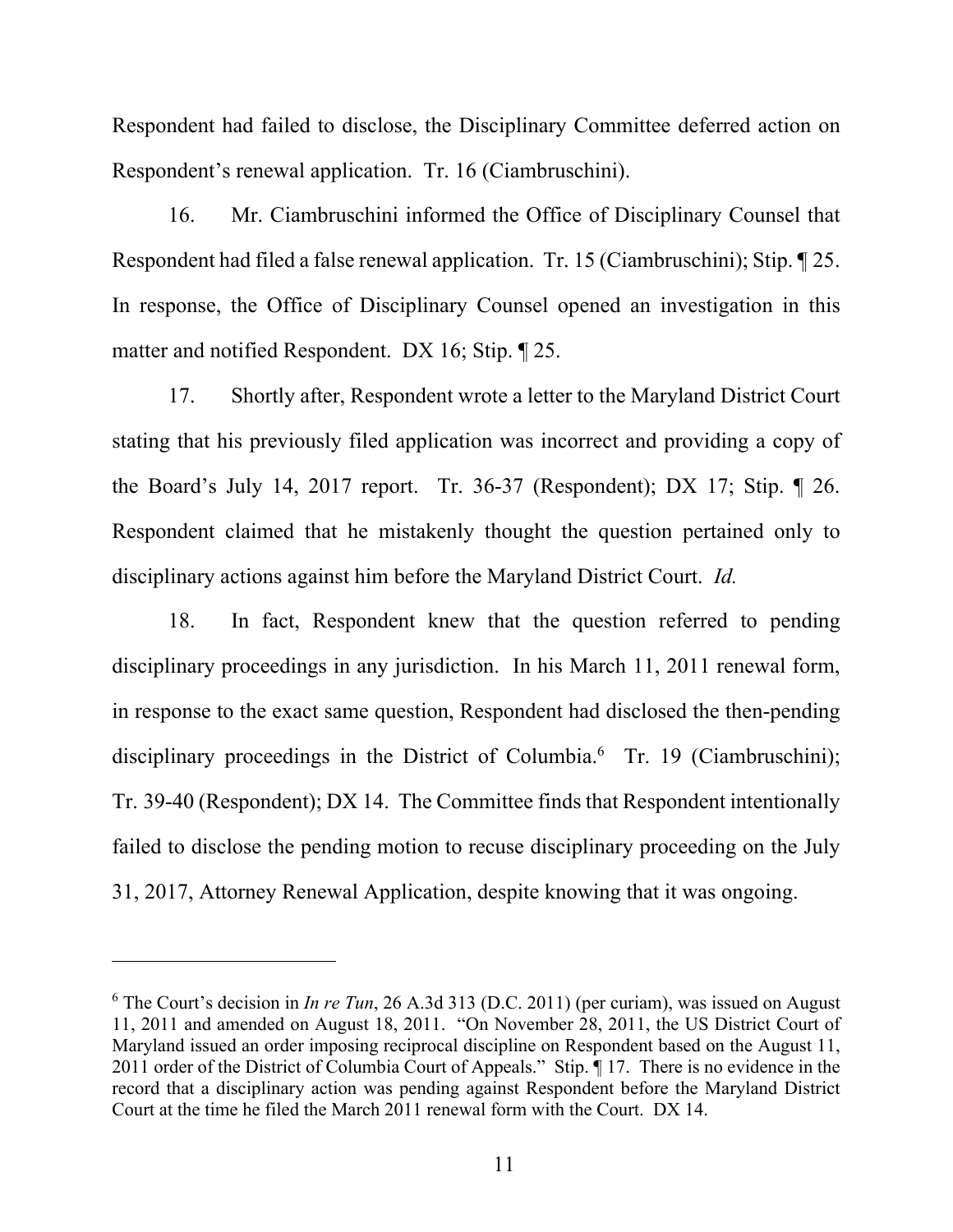19. On November 16, 2017, the D.C. Court of Appeals suspended Respondent pending the final disposition of the motion to recuse case. Stip. ¶ 27. Because Respondent no longer had a basis for admission, the Maryland District Court denied Respondent's renewal application without prejudice to refiling at such time that he had a basis for membership. Tr. 16 (Ciambruschini).

20. The Maryland District Court spent time and resources dealing with Respondent's false application, including Disciplinary Committee meetings and debates, information gathering from the D.C. Disciplinary Counsel's Office, and drafting responses to provide to Respondent. Tr. 19-20 (Ciambruschini).

Respondent's Testimony

21. During the hearing, Respondent attempted to justify his actions by providing conflicting explanations or excuses regarding his understanding of whether an informal admonition is discipline and whether an informal admonition issued in the District of Columbia was required to be reported on his Maryland District Court renewal applications. *See* Tr. 36-39, 59-60 (Respondent).

22. The Hearing Committee does not credit Respondent's testimony that he did not understand that an Informal Admonition constituted "a disciplinary action." Respondent knew that he received each Informal Admonition at the time it was issued. FF 3.<sup>7</sup> He knew that he was receiving the Informal Admonition because he had violated the Rules listed in each letter. Tr. 73 (Respondent). For each of the

<sup>&</sup>lt;sup>7</sup> "FF" refers to the Findings of Fact in this Report and Recommendation of the Ad Hoc Hearing Committee.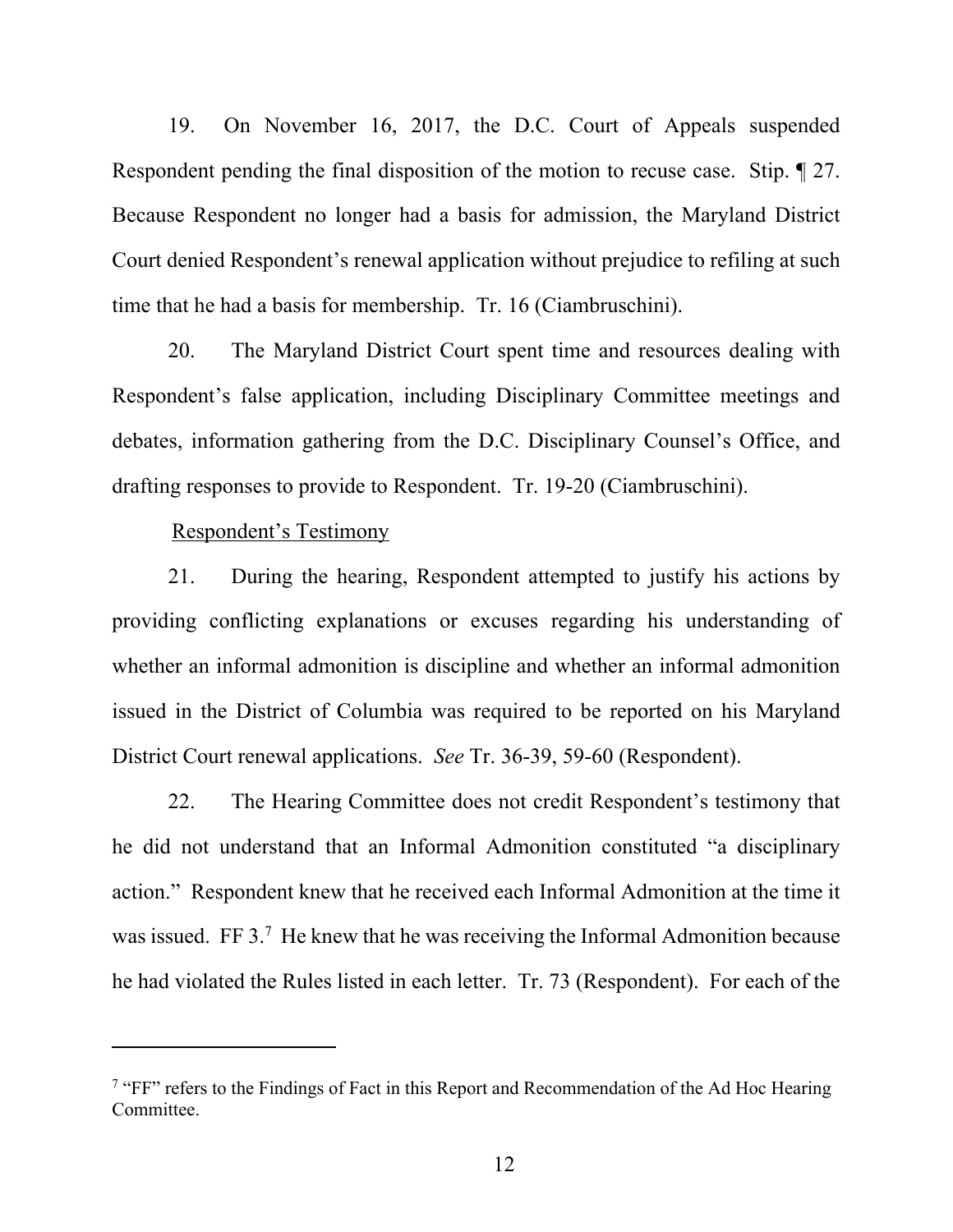five informal admonitions, Respondent accepted the discipline imposed rather than requesting a formal hearing. Tr. 22-30 (Respondent). These uncontested facts support the Hearing Committee's finding that Respondent knew that an Informal Admonition was a form of discipline pursuant to D.C. Bar Rule XI,  $\S 3$ . The Hearing Committee finds that Respondent's testimony to the contrary is intentionally false because he knew at the time that he made them that the statements to the court were inaccurate.

23. The Hearing Committee also does not credit Respondent's testimony that he did not understand that he was required to disclose each Informal Admonition as "a disciplinary action" on his Maryland renewal applications. Respondent's testimony that he had "convince[d] [him]self" that he did not have to disclose the informal admonitions and that he felt "embarrassed" by his informal admonitions directly undermine his claimed lack of understanding. Based on these inconsistent answers and on Respondent's demeanor at the hearing, the Hearing Committee finds Respondent's testimony that he did not understand that he was required to disclose the five Informal Admonitions on the Maryland renewal applications to be incredible and intentionally false.

24. The Hearing Committee also does not credit Respondent's testimony that he did not understand that he was required to disclose the pending motion to recuse case on his 2017 Maryland renewal application. During the hearing, Respondent provided several explanations for his false response to the 2017 renewal application and failure to disclose the pending motion to recuse case. Respondent

13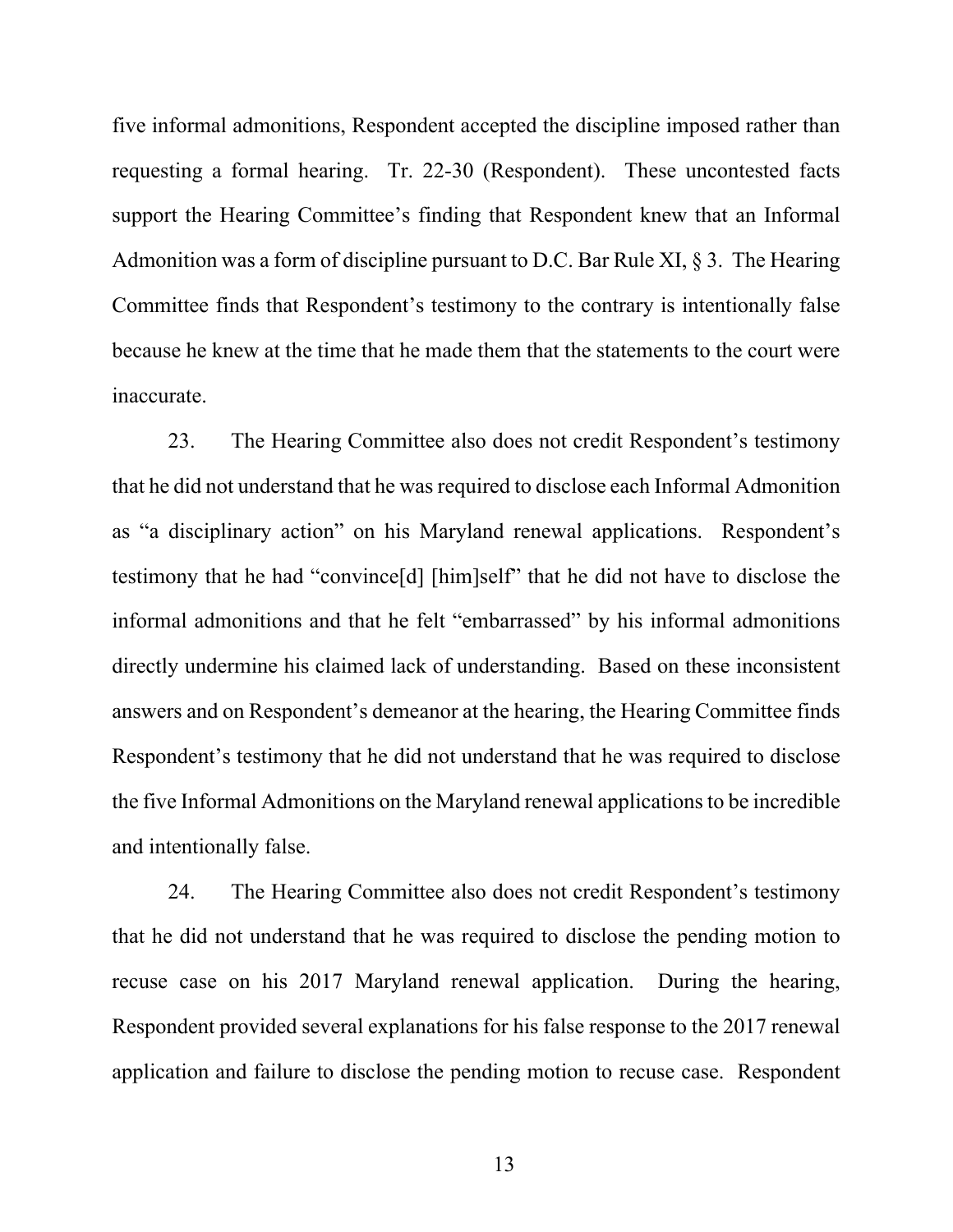testified that he "convince[d] [him]self" that the question referred only to disciplinary proceedings in the District Court. Tr. 36-39 (Respondent). He further claimed that he was "really embarrassed" and "very ashamed." Tr. 36-37 (Respondent). He also testified that he was "rushing" because he filed the application on the "last day of the expiration date." Tr. 39 (Respondent). *But see*  Tr. 43 (Respondent) ("the rushing had nothing to do with this"). He also claimed he did not disclose the pending proceedings because "Judge Titus would have already known about it." Tr. 42 (Respondent). Respondent then admitted that "I committed a false statement . . . I'm not going to go and say I did it because of mistake or inadverten[ce]." Tr. 44 (Respondent). Due to Respondent's inconsistent answers and general demeanor while testifying, the Committee finds Respondent's testimony attempting to excuse his failure to disclose the pending motion to recuse case on his 2017 Maryland renewal application to be incredible and intentionally false.

25. The Hearing Committee also does not credit Respondent's testimony that he has corrected what he characterizes as "mistakes" in his submissions to courts. First, Respondent has made representations that his mistakes would be corrected in prior disciplinary proceedings. Respondent stated during the CJA voucher disciplinary case that his mistaken false statements on court submissions would not be repeated. *See* Tr. 49-50. During the motion to recuse disciplinary case, his counsel represented that Respondent would not make the same type of mistakes on a court submission. *See* Tr. 53-54. Second, Respondent offered only a vague plan to prevent future false statements from being submitted. Respondent testified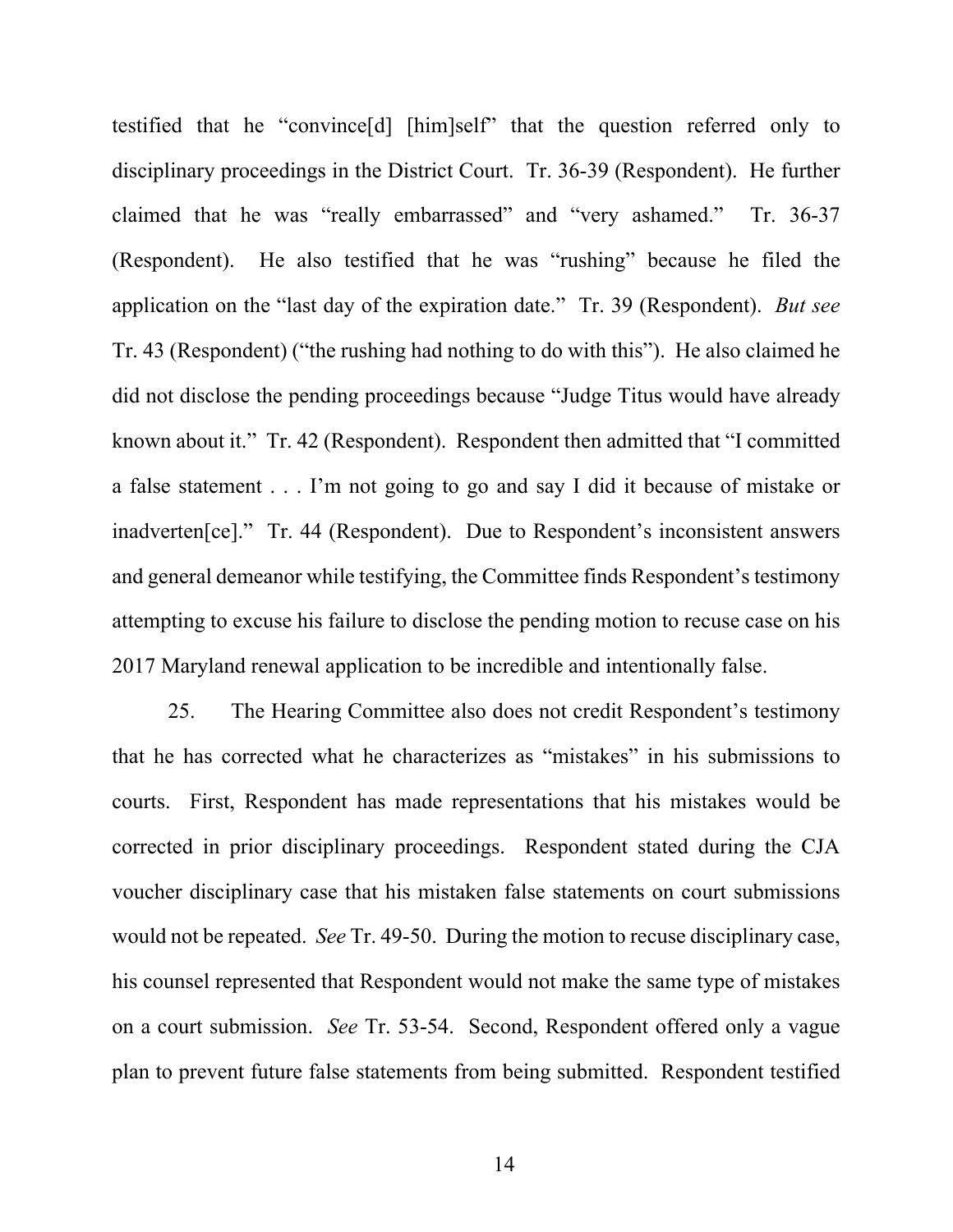that two lawyers in his office will review his filings whenever he has "to swear under perjury or anything like that, or filing a court paper, [and] they will review it" to make sure that he does not make the same mistake. Tr. 71. But there is no evidence in the record identifying the lawyers by name, or the location of the office, or stating that the lawyers have acknowledged their agreement to supervise Respondent's court submissions.

# III. CONCLUSIONS OF LAW

Disciplinary Counsel contends that Respondent committed all of the charged violations including perjury in violation of 18 U.S.C. § 1621, a crime of moral turpitude, on each of the six renewal applications. Respondent concedes that his failure to report the pending disciplinary proceeding on his 2017 renewal application constituted perjury, and violated Maryland Rule 19-303.3(a)(l), Rule 19-308.4(c), or Rule 19-308.4(d). Respondent's Post Hearing Brief ("R. Br.") at 5. However, Respondent contends that he engaged in a single act of misconduct by failing to report the pending disciplinary proceeding on his 2017 renewal application. *Id.* at 6. Respondent argues that because of his sincere belief that Informal Admonitions did not constitute discipline, his failure to report the five Informal Admonitions on the renewal applications was not perjury and did not violate Maryland Rule 19-  $303.3(a)(1)$ , Rule 19-308.4(c), or Rule 19-308.4(d), notwithstanding the concession noted above. *Id.* at 4-5.

The parties appear to have agreed that the Maryland Rules apply to the conduct charged. The Hearing Committee concludes that the Maryland Rules are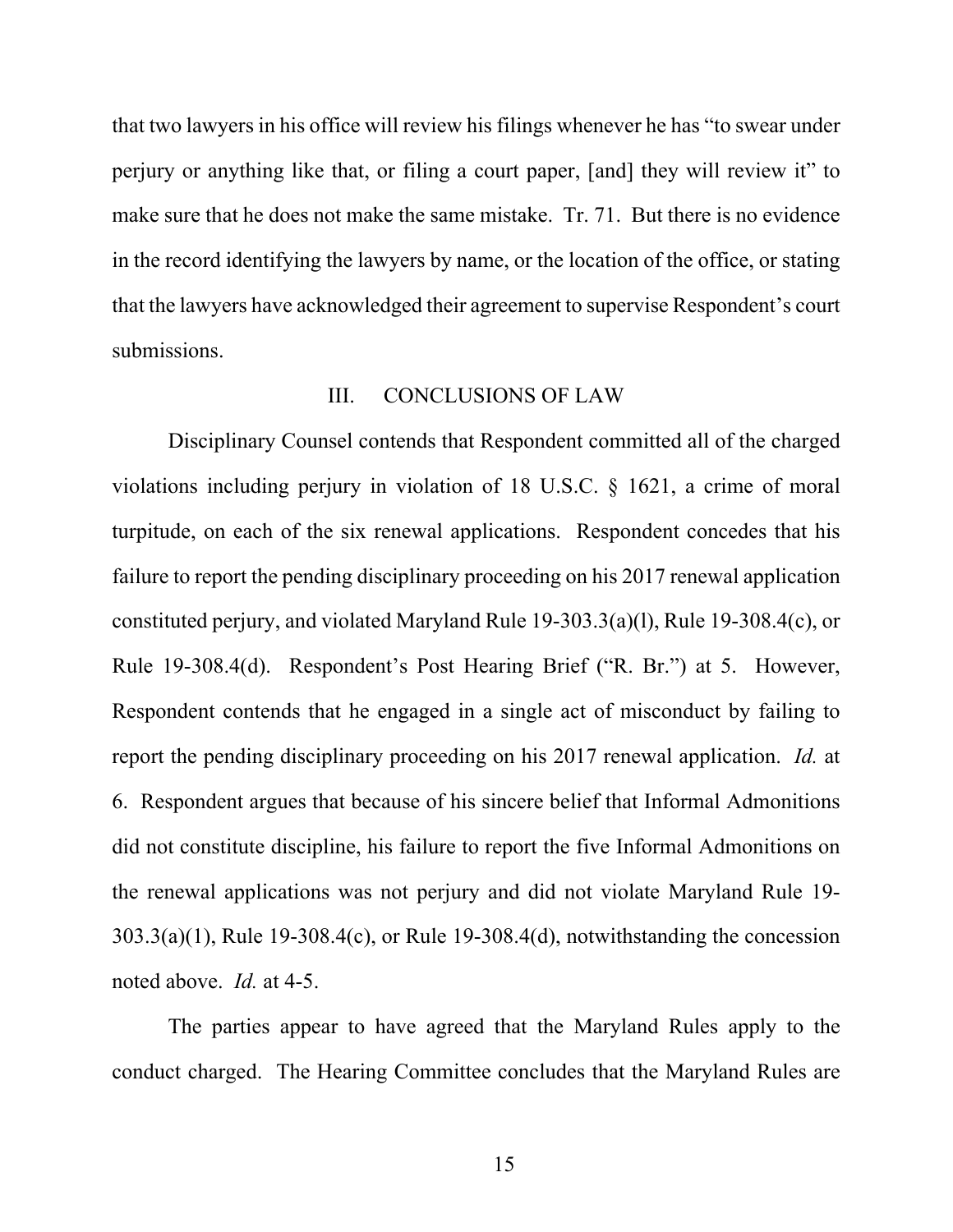properly applied pursuant to D.C. Rule 8.5(b)(2)(ii) because Respondent's conduct had a predominant effect before the U.S. District Court for the District of Maryland, which applies "the Rules of Professional Conduct as they have been adopted by the Maryland Court of Appeals." U.S.D.C. District of Maryland Local Rule 704. In addition, the Hearing Committee is aware that Respondent's acts are charged as a violation of more than one of the Maryland Rules, and that the Maryland Rule 19- 308.4(b) charge is based on perjury under both the federal and state statutes. However, in this jurisdiction it is not unusual to conclude that the same misconduct violates numerous Rules. *See In re Drew*, 693 A.2d 1127, 1132 (D.C. 1997) (per curiam) (appended Board Report); *see also In re Cater*, 887 A.2d 1, 16 n.14 (D.C. 2005) ("There is no preemption"; thus a respondent's misconduct can be found to have violated the more specific Rule and the more general Rule.). The Hearing Committee concludes that Disciplinary Counsel has proven by clear and convincing evidence that Respondent violated Maryland Rule 19-308.4(b) by committing perjury in violation of both the federal and state statutes (18 U.S.C. § 1621 and Maryland Code, Criminal Law § 9-101), as well as violating Maryland Rules 19- 303.3(a)(l), 19-308.4(c), and 19-308.4(d).

# A. Disciplinary Counsel Proved a Violation of Maryland Rule 19-303.3(a)(l) (knowingly making a false statement of fact or law to a tribunal).

Maryland Rule 19-303.3 addresses candor to the tribunal, and subsection (a)(1) provides that: "[a]n attorney shall not knowingly ... make a false statement of fact or law to a tribunal or fail to correct a false statement of material fact or law previously made to the tribunal by the attorney[.]" Comment [1] seems to limit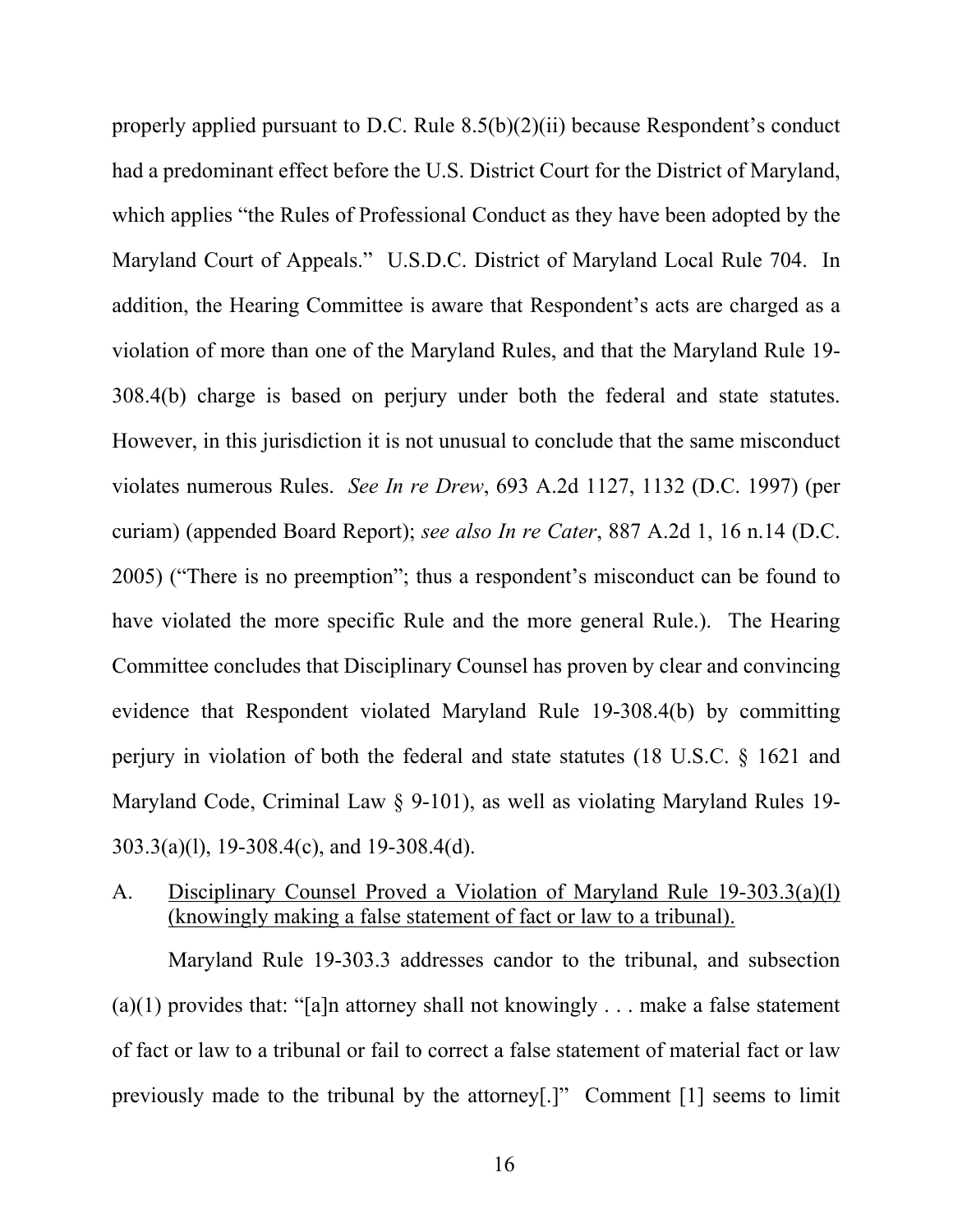"[t]his Rule [to] the conduct of an attorney who is representing a client in the proceedings of a tribunal." But Comment [3] explains that "an assertion purporting to be on the attorney's own knowledge, as in an affidavit by the attorney . . . may properly be made only when the attorney knows the assertion is true or believes it to be true on the basis of a reasonably diligent inquiry." Additionally Comment [3] explains that "[t]here are circumstances where failure to make a disclosure" in an affidavit "is the equivalent of an affirmative misrepresentation."

The Hearing Committee concludes that Maryland Rule 19-303.3(a)(l) applies to Respondent's charged misconduct in his renewal applications, even though Respondent filed the applications with the clerk's office as an administrative matter, and not in his capacity as an advocate in a client matter pending adjudication. The Court of Appeals of Maryland has been clear in sustaining a violation of this Rule, even where the attorney was not representing a client, because "candor by a lawyer, in any capacity, is one of the most important character traits of a member of the Bar." *Attorney Grievance Comm'n v. White*, 731 A.2d 447, 457 (Md. 1999) (false deposition testimony by represented party in lawsuit violated Rule 3.3(a)(1)); *see also Attorney Grievance Comm'n v. Joseph*, 31 A.3d 137, 146, 154-55 (Md. 2011) (misrepresentation of residency status in *pro hac vice* applications violated Rule 3.3(a)(1)); *Attorney Grievance Comm'n v. Butler*, 172 A.3d 486, 493 (Md. 2017) (false testimony at attorney's own, prior disciplinary hearing violated Rule  $3.3(a)(1)$ ).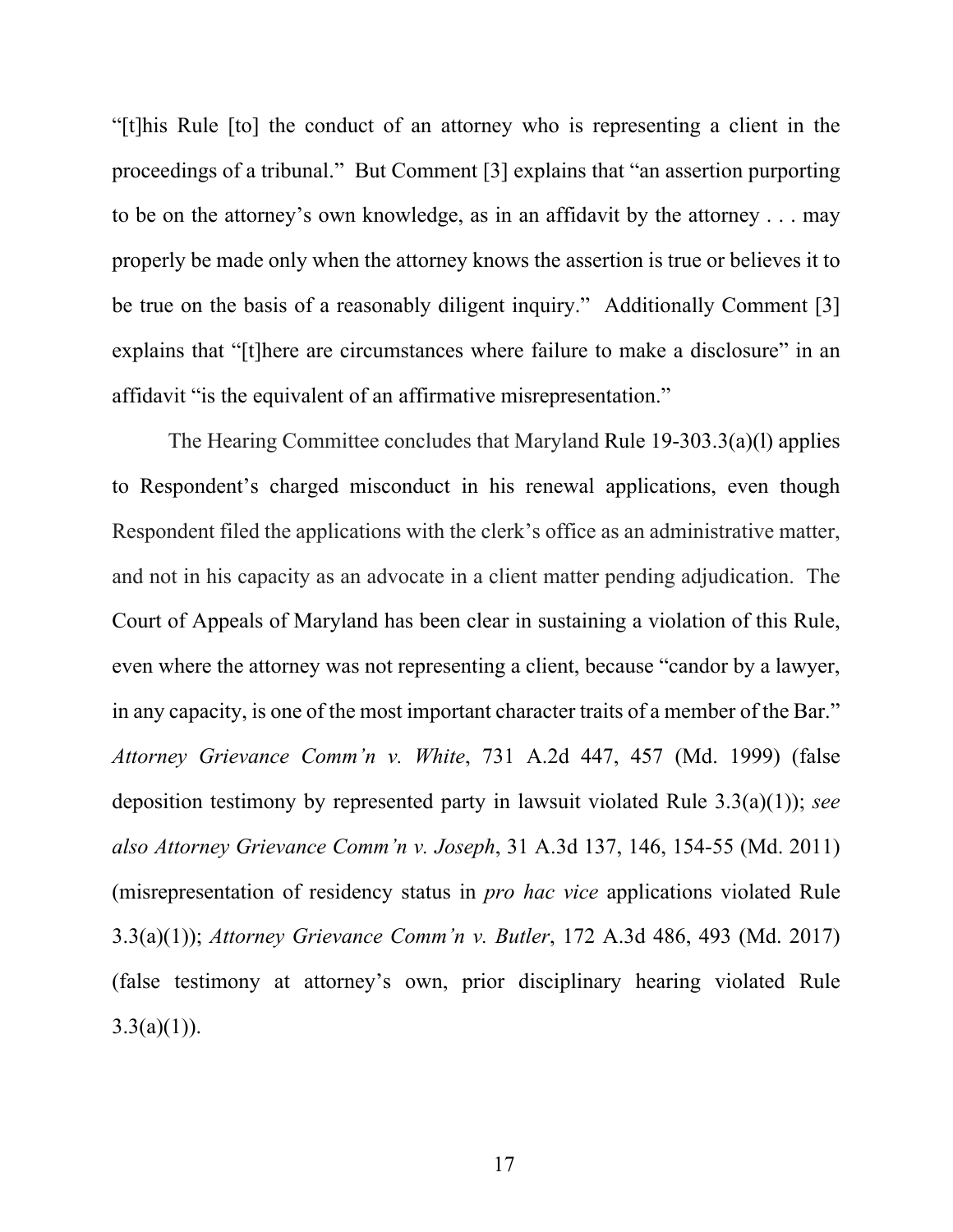Respondent also concedes that his failure to report the pending disciplinary action violated Maryland Rule 19-303.3(a)(1), but argues that because he held a sincere belief that the Informal Admonitions did not constitute discipline, his failure to disclose did not violate Maryland Rule 19-303.3(a)(1). R. Br. at 5. However, the Hearing Committee finds that Respondent knew at the time that the Informal Admonitions constituted discipline, and that his testimony to the contrary is intentionally false. FF 3-5, 22-23.

The Hearing Committee concludes that Respondent violated Maryland Rule 19-303.3(a)(1) by willfully and knowingly making false statements to the Maryland District Court on the six renewal applications. First, Respondent admits that he falsely stated that he had never been disciplined by any bar authority, even though he knew that the Office of Disciplinary Counsel had issued five Informal Admonitions. FF 22; Tr. 73 (Respondent); *see also* Stip. ¶¶ 5, 6, 7, 9, 13, 23. Second, Respondent falsely stated that he had no pending disciplinary proceedings, even though he knew that the Board Report based on the motion to recuse had been issued and was pending before the D.C. Court of Appeals. FF 14, 18, 24.<sup>8</sup>

<sup>&</sup>lt;sup>8</sup> We reach the same conclusions under  $3.3(a)(1)$  of the MLRPC, which substantively mirrors that Rule under the MARPC. *See Attorney Grievance Comm'n v. Dore*, 73 A.3d 161, 171-72 (Md. 2013).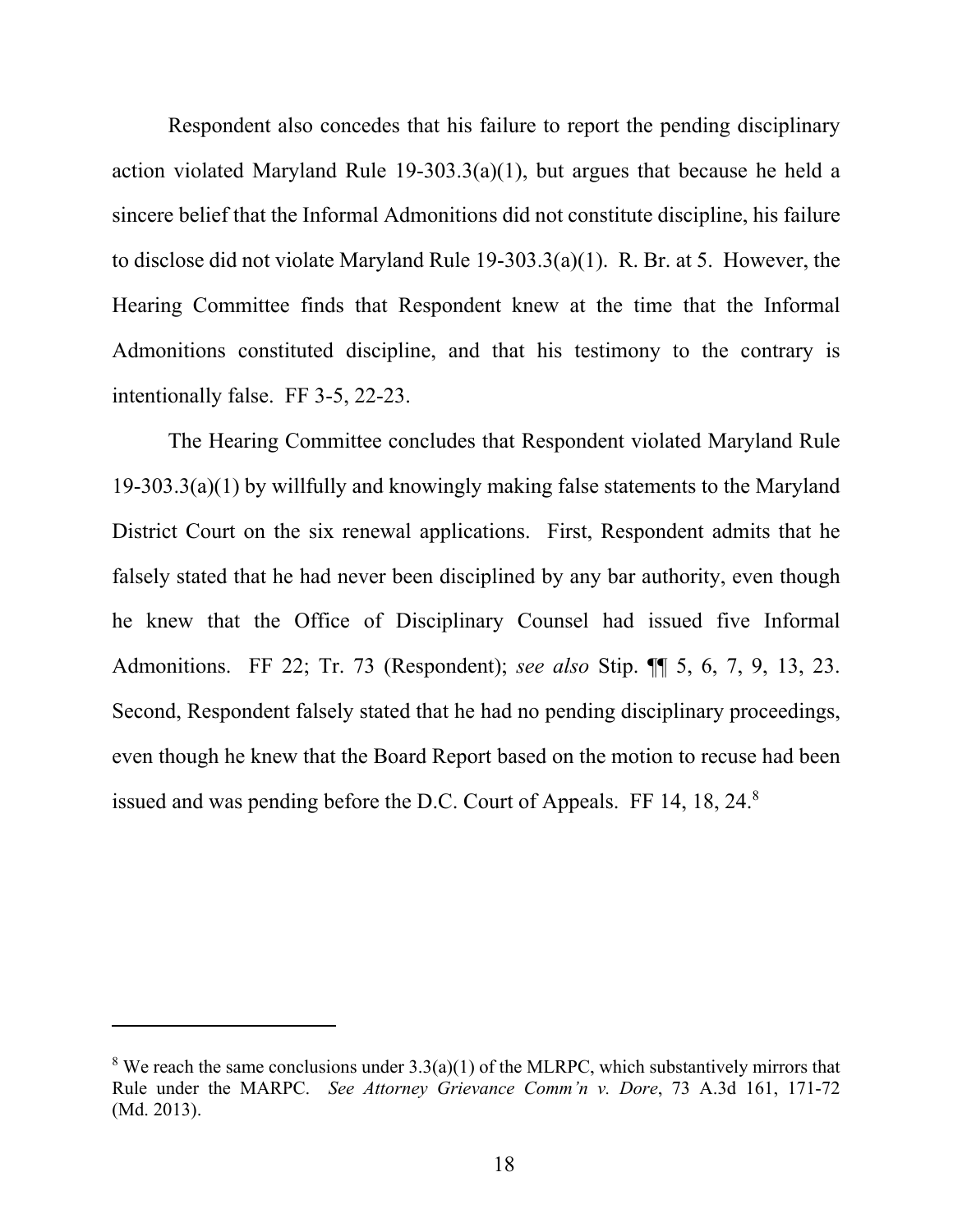B. Disciplinary Counsel Proved a Violation of Maryland Rule 19-308.4(b) (criminal act that reflects adversely on his honesty, trustworthiness, and fitness as a lawyer, by committing perjury in violation of 18 U.S.C. § 1621 and Maryland Code, Criminal Law § 9-101).

Maryland Rule 19-308.4(b) provides that "[i]t is professional misconduct for

an attorney to . . . commit a criminal act that reflects adversely on the attorney's

honesty, trustworthiness or fitness as an attorney in other respects[.]"

Comment [2] explains that:

Many kinds of illegal conduct reflect adversely on fitness to practice law . . . . However, some kinds of offense carry no such implication. Traditionally, the distinction was drawn in terms of offenses involving "moral turpitude." . . . . Although an attorney is personally answerable to the entire criminal law, attorney should be professionally answerable only for offenses that indicate lack of those characteristics relevant to law practice. Offenses involving violence, dishonesty, or breach of trust, or serious interference with the administration of justice are in that category. A pattern of repeated offenses, even ones of minor significance when considered separately, can indicate indifference to legal obligation.

[A] criminal conviction is not required in order to find a violation of [Maryland Rule 19-30]8.4[(b)]. All that is required is proof by clear and convincing evidence of conduct that constitutes a commission of the offense. If the evidence presented at the hearing is sufficient to sustain a finding by clear and convincing evidence that the conduct occurred, the fact that a criminal conviction did not result from the conduct . . . does not preclude a finding of misconduct. *Attorney Grievance Comm'n v. White*, 731 A.2d 447, 456-57 (Md. 1999) (citations omitted).

The Hearing Committee concludes that Respondent engaged in the criminal act of perjury in violation of both federal and state law. Federal law states that "[w]hoever . . . in any declaration, certificate, verification, or statement under penalty of perjury . . . willfully subscribes as true any material matter which he does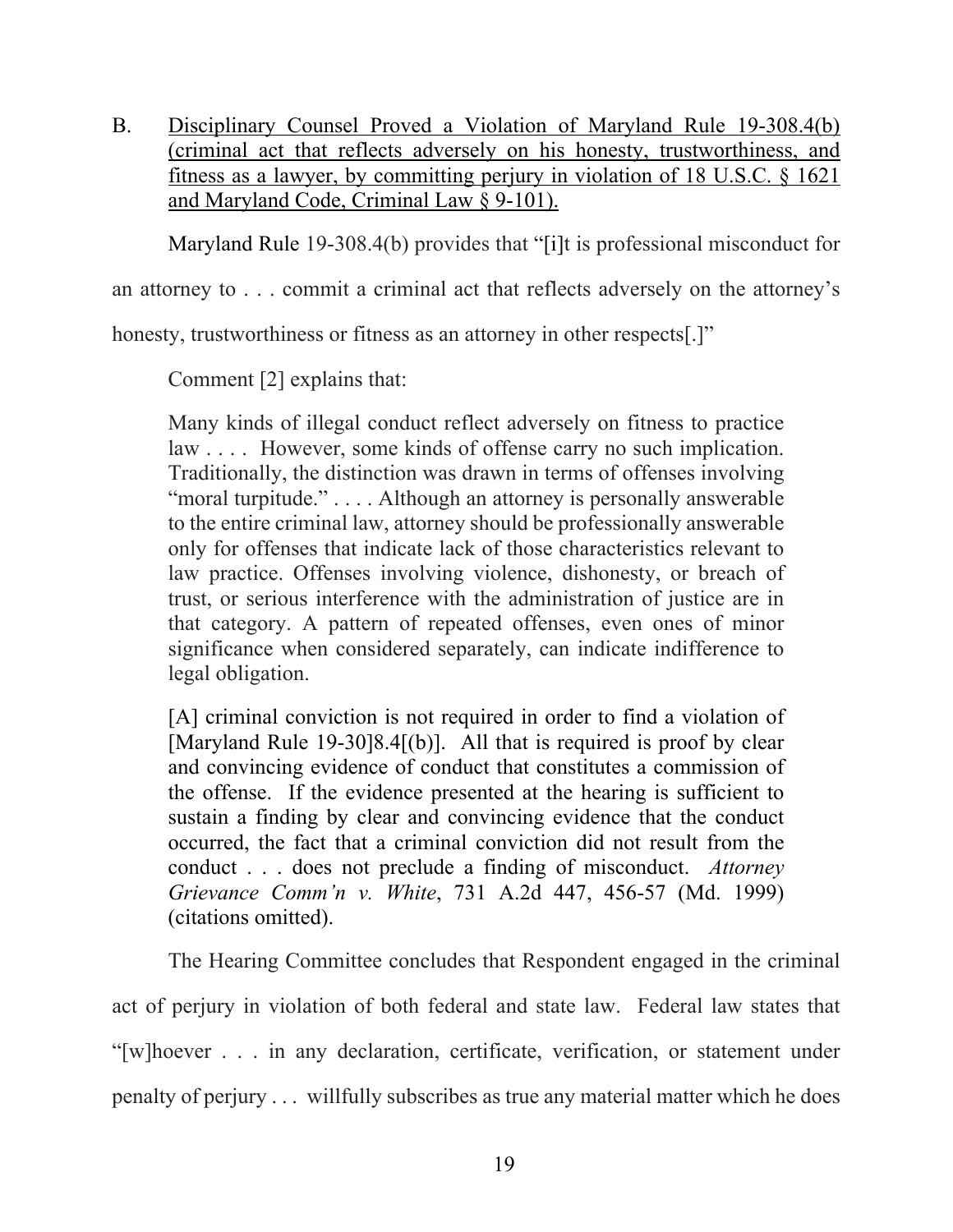not believe to be true . . . is guilty of perjury." 18 U.S.C. § 1621(2). Perjury requires "the willful intent to provide false [information], rather than as a result of confusion, mistake, or faulty memory." *United States v. Dunnigan*, 507 U.S. 87, 94 (1993). "An allegedly perjured statement is material if it has a natural tendency to influence, or is capable of influencing, the decision-making body to which it was addressed." *United States v. Savoy*, 38 F. Supp. 2d 406, 413 (D. Md. 1998) (citation and quotation marks omitted).

Respondent certified or declared under penalty of perjury that his statements and answers in response to the background questionnaire were true and accurate, when he knew they were not. FF 4-5. Respondent committed perjury when he falsely stated that he had never been disciplined by any bar authority but knew that the Office of Disciplinary Counsel had issued the Informal Admonitions. Stip. ¶¶ 5, 6, 7, 9, 13, 23. Respondent also committed perjury when he falsely stated he had no pending disciplinary proceedings but knew that the Board Report based on the motion to recuse had been issued and was pending before the D.C. Court of Appeals. FF 14-15. The Hearing Committee does not credit Respondent's testimony that he did not know that the answers were untrue. FF 22-24. In each instance, Respondent acted with the willful intent to provide false information, and not as a result of confusion or mistake.<sup>9</sup>

 $9$  We reach the same conclusions under 8.4(b) of the MLRPC, which substantively mirrors that under the MARPC. *See Attorney Grievance Comm'n v. McDonald*, 85 A.3d 117, 120 (D.C. 2014).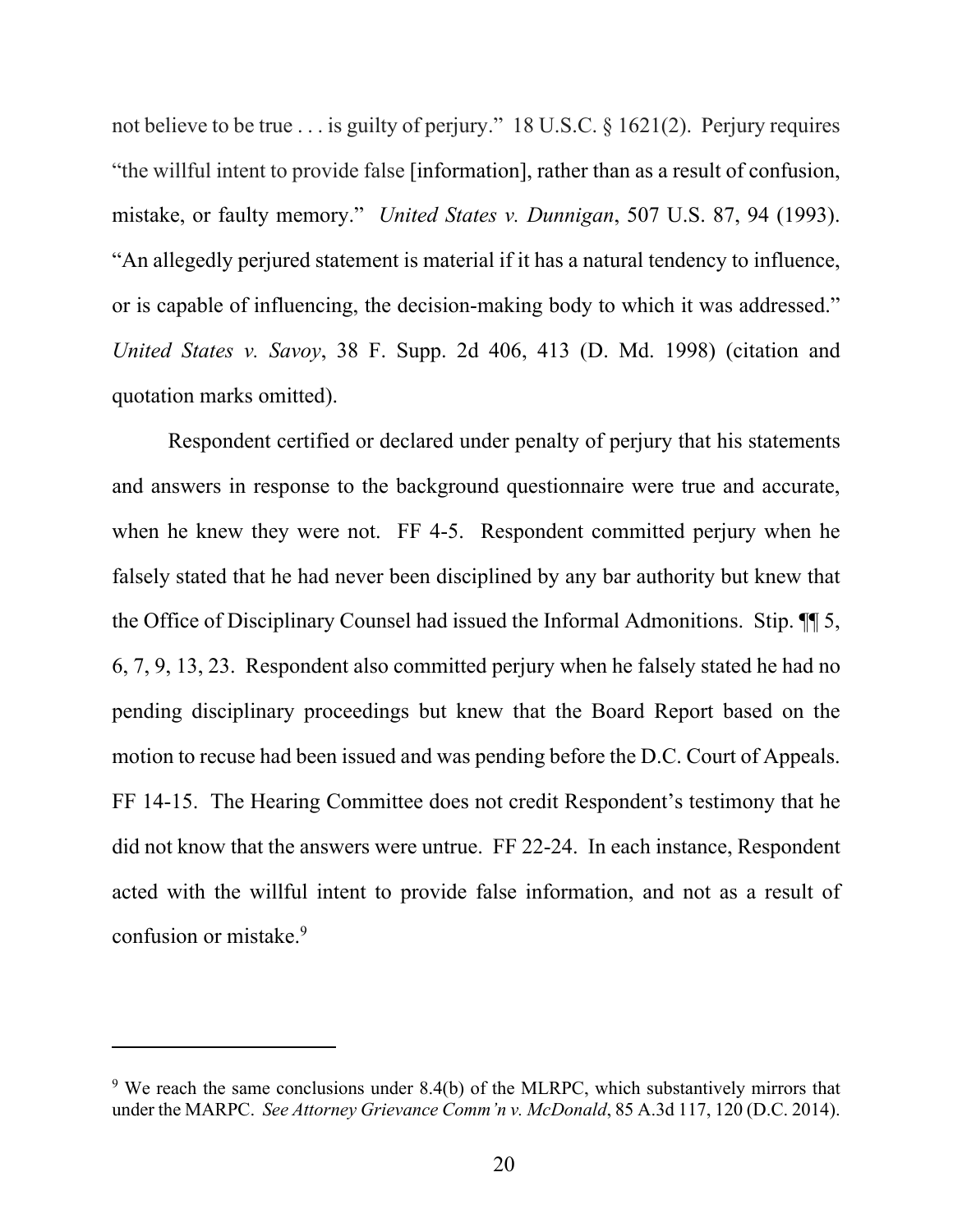Disciplinary Counsel also charged Respondent with violating the Maryland perjury statute, Maryland Code, Criminal Law, § 9-101, but "chooses not to pursue the Maryland statute as a basis for a violation of Rule 19-308.4(b)." Disciplinary Counsel's Post Hearing Brief ("ODC Br.") at 11 n.4; Specification ¶ 29(b). Disciplinary Counsel determined that "Respondent's misconduct more closely aligns with the elements of the federal perjury statute" and thus did not argue the violation. ODC Br. at 11 n.4. The Hearing Committee is nonetheless required to address this charge under the Maryland perjury statute as well as the federal statute. *See In re Reilly*, Bar Docket No. 102-94, at 4 (BPR July 17, 2003) (Disciplinary Counsel does not have the authority to dismiss charges approved by a Contact Member).

The Maryland perjury statute provides that:

- a) A person may not willfully and falsely make an oath or affirmation as to a material fact:
	- (1) if the false swearing is perjury at common law;
	- (2) in an affidavit required by any state, federal, or local law;
	- (3) in an affidavit made to induce a court or officer to pass an account or claim;

(4) in an affidavit required by any state, federal, or local government or governmental official with legal authority to require the issuance of an affidavit; or

(5) in an affidavit or affirmation made under the Maryland Rules.

Maryland Code, Criminal Law, § 9-101(a).

 The Hearing Committee concludes that the same actions that violated 18 U.S.C. § 1621(2), when Respondent, in a "declaration, certificate, verification, or statement under penalty of perjury . . . willfully subscribe[d] as true any material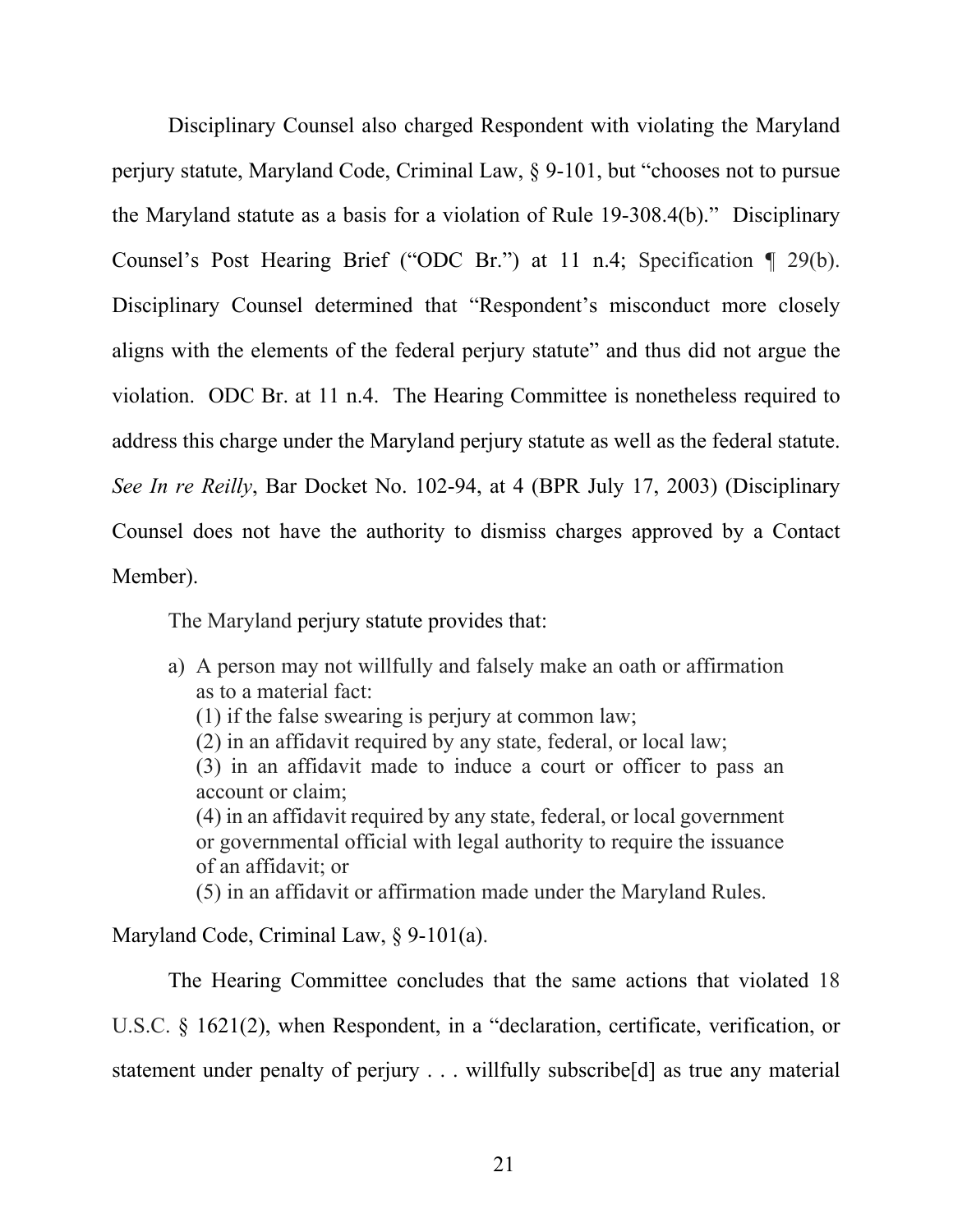matter which he does not believe to be true" also violate Maryland Code, Criminal Law § 9-101.

C. Disciplinary Counsel Proved a Violation of Maryland Rule 19-308.4(c) (engaging in conduct involving dishonesty).

Maryland Rule 19-308.4(c) states that "[i]t is professional misconduct for an attorney to . . . engage in conduct involving dishonesty, fraud, deceit or misrepresentation[.]" Maryland does not have a reckless dishonesty standard, only intentional or negligent dishonesty. In *Attorney Grievance Comm'n v. Moore*, 152 A.3d 639 (Md. 2017), the Maryland Court explained:

We have previously established through our case law that a violation of 8.4(c) must be the result of *intentional* misconduct. *Attorney Grievance Comm'n v. Mungin*, 439 Md. 290, 310, 96 A.3d 122, 133 (2014) ("It is well settled that this Court will not find a violation of M[L]RPC 8.4(c) when the attorney's misconduct is the product of negligent rather than intentional misconduct.") (quoting *Attorney Grievance Comm'n v. DiCicco*, 369 Md. 662, 684, 802 A.2d 1014, 1026 (2002)).

152 A.3d at 657 (emphasis and alteration in original). Thus, proof of a negligent misrepresentation under Maryland Rule 19-308.4(c) does not meet the clear and convincing standard required to prove a violation. *Id.*10

 The Hearing Committee concludes Respondent violated Maryland Rule 19- 308.4(c) by knowingly making false statements to the Maryland District Court on the six renewal applications regarding the five Informal Admonitions and the pending disciplinary proceeding based on the motion to recuse. FF 4, 14. The

<sup>&</sup>lt;sup>10</sup> The MLRPC also required intentional conduct. We thus reach the same conclusions under either Rule.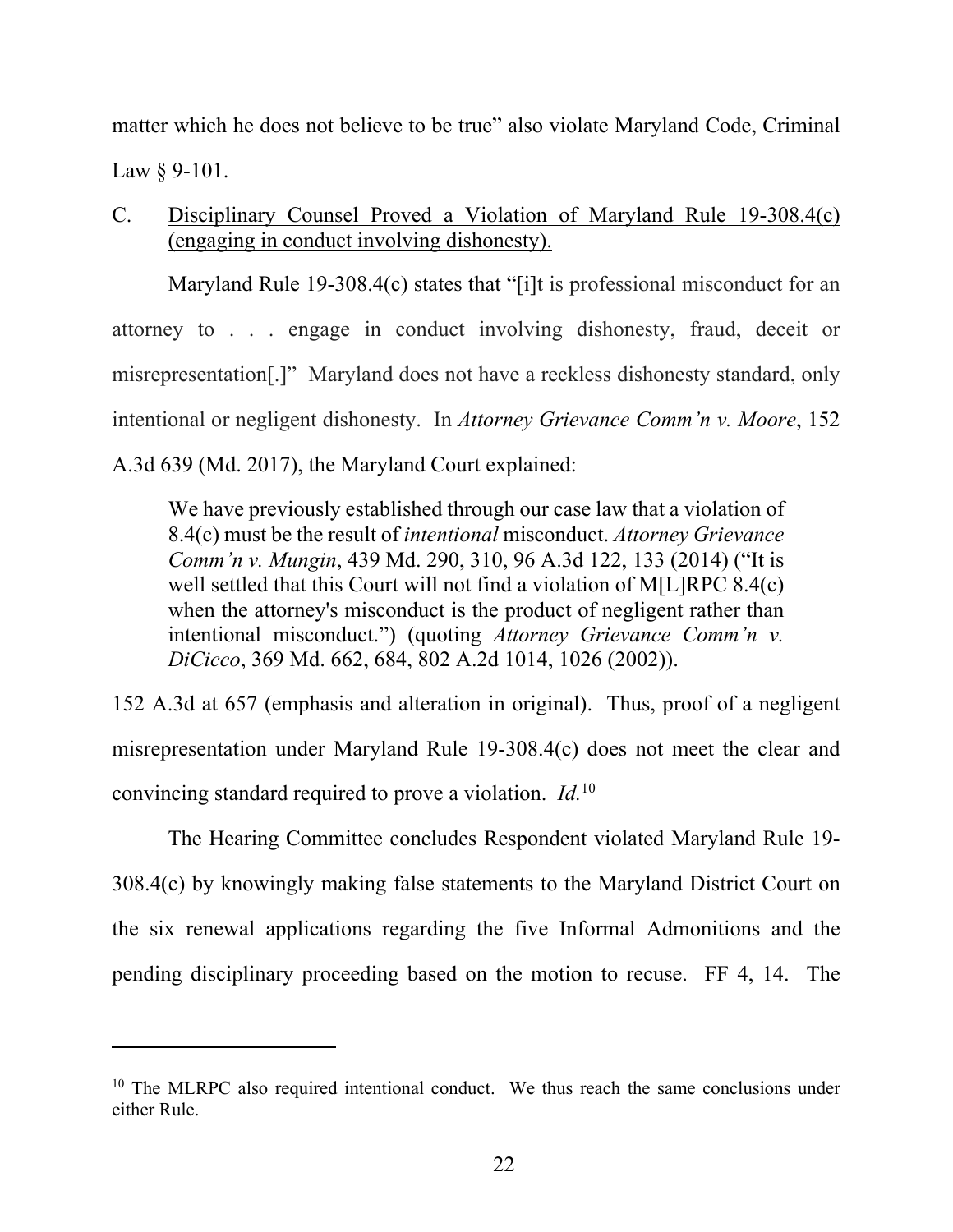Hearing Committee does not credit Respondent's testimony that he sincerely believed that the Informal Admonitions did not constitute discipline. The Hearing Committee also does not credit Respondent's testimony that he did not understand that he was required to disclose the pending motion to recuse case on his 2017 Maryland Attorney Renewal Application. FF 22-24. Because the Hearing Committee finds that Respondent knew his statements were false at the time he made them to the court, his failure to disclose the five Informal Admonitions and the pending motion to recuse disciplinary proceeding on his renewal application forms was intentionally dishonest in violation of Maryland Rule 19-308.4(c). FF 22-24.

D. Disciplinary Counsel Proved a Violation of Maryland Rule 19-308.4(d) (engaging in conduct that is prejudicial to the administration of justice).

Maryland Rule 19-308.4(d) provides that "[i]t is professional misconduct for an attorney to . . . engage in conduct that is prejudicial to the administration of justice[.]" '"Generally, a lawyer violates [Maryland Rule 19-308.4(d)] where the lawyer's conduct would negatively impact the perception of the legal profession of a reasonable member of the public."' *Attorney Grievance Comm'n v. Chanthunya*, 133 A.3d 1034, 1049 (Md. 2016) (quoting *Attorney Grievance Comm'n v. Shuler*, 117 A.3d 38, 45 (Md. 2015)).

In determining whether a lawyer violated [Maryland Rule 19-308.4(d)] by engaging in conduct that negatively impacted the public's perception of the legal profession, "[the Maryland] Court applie[s] the 'objective' standard of whether" the lawyer's conduct would negatively impact the perception of the legal profession of "a reasonable member of the public . . . , not the subjective standard of whether the lawyer's conduct actually impacted the public and/or a particular person (*e.g.,* a complainant) who is involved with the attorney discipline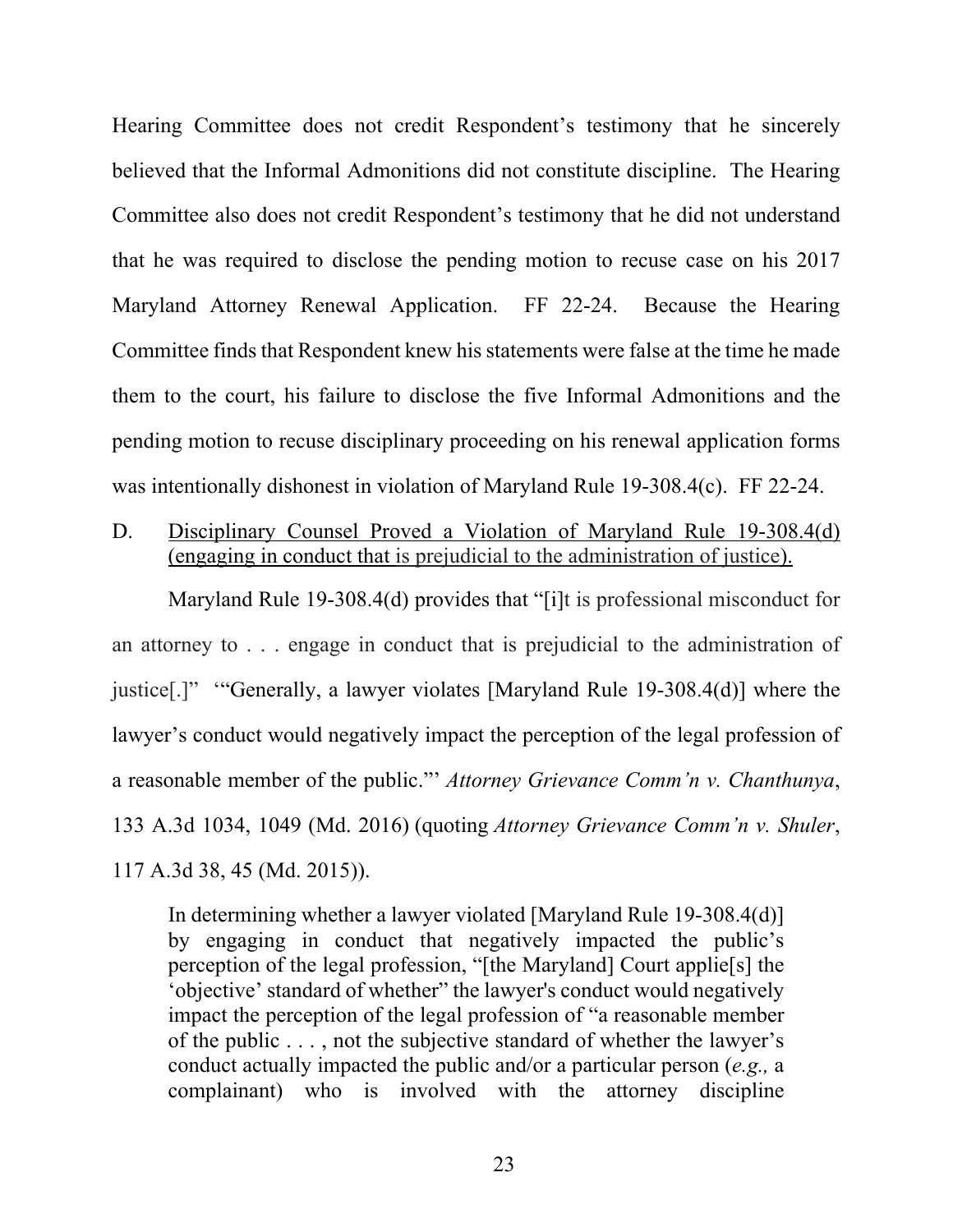proceeding." *Attorney Grievance Comm'n v. Carl Stephen Basinger*, 441 Md. 703, 716, 109 A.3d 1165 (2015) (quoting *Attorney Grievance Comm'n v. Saridakis*, 402 Md. 413, 430 n. 10, 430, 936 A.2d 886, 896 n. 10, 896 (2007)) (some brackets and internal quotation marks omitted).

*Attorney Grievance Comm'n v. Marcalus*, 112 A.3d 375, 379 (Md. 2015).

The Hearing Committee concludes that Respondent violated Rule 19-308.4(d) by committing perjury and willfully and knowingly making false statements to the District Court.<sup>11</sup> The Hearing Committee also found that the District Court expended time and resources in dealing with Respondent's July 2017 false renewal application, demonstrating the prejudice to the administration of justice caused by Respondent's misconduct. FF 15, 20. Mr. Ciambruschini's testimony regarding the efforts both the staff and the judges appointed to the Maryland District Court Disciplinary Committee expended on reviewing Respondent's renewal application is uncontested, and the Hearing Committee finds his testimony credible. *See* Tr. 20 (Respondent's counsel declining to cross-examine witness). The Hearing Committee also does not credit Respondent's testimony that he sincerely believed that the Informal Admonitions did not constitute discipline. FF 22-23. Thus, Respondent's failure to disclose the five Informal Admonitions and the pending motion to recuse disciplinary proceeding on his renewal application forms negatively affected the Maryland Court in violation of Maryland Rule 19-308.4(d).

<sup>&</sup>lt;sup>11</sup> We reach the same conclusions under  $8.4(d)$  of the MLRPC, which substantively mirrors that Rule under the MARPC. *See Attorney Grievance Comm'n v. Chanthunya*, 133 A.3d at 1049.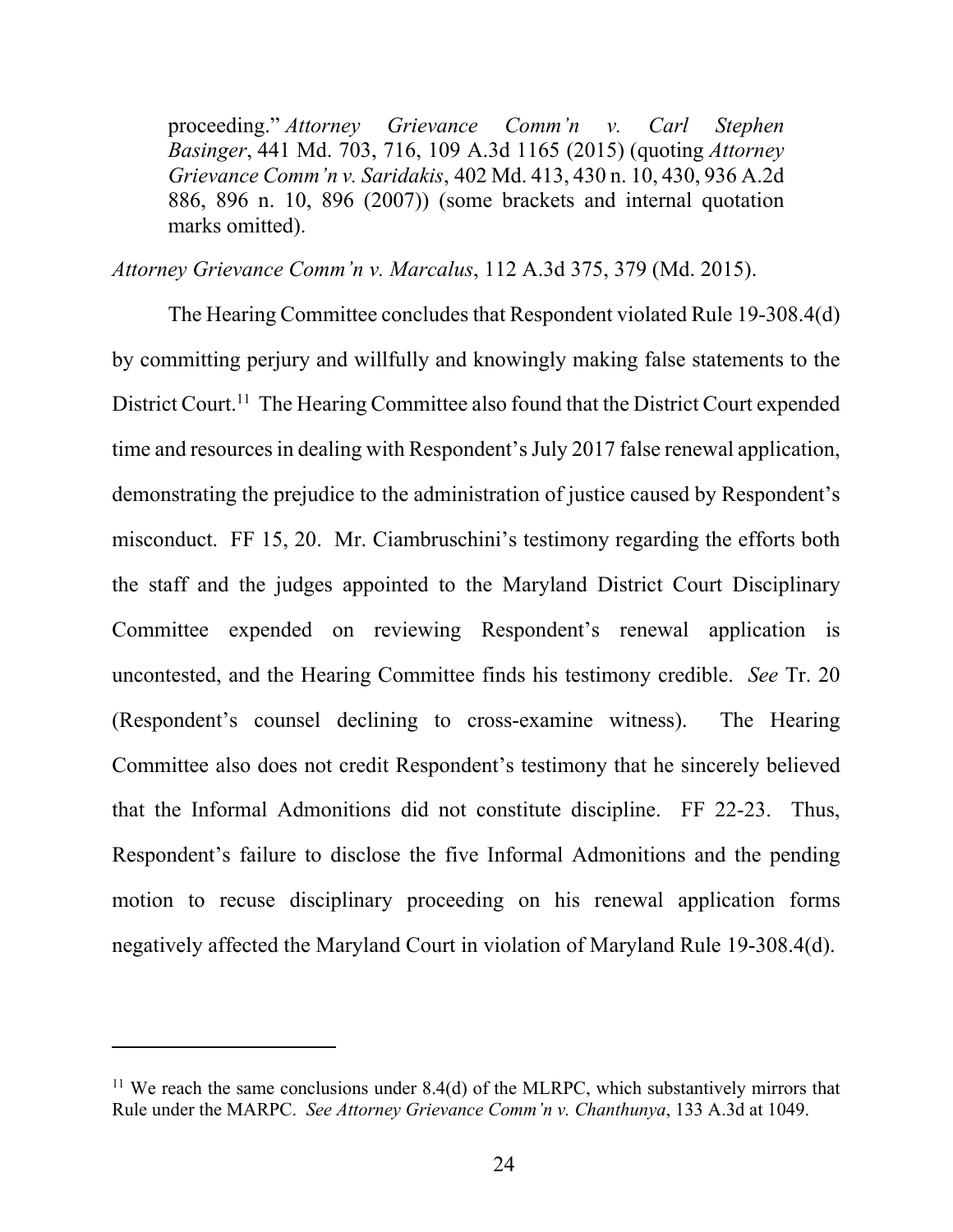#### IV. RECOMMENDED SANCTION

In this case, Disciplinary Counsel has asked the Hearing Committee to recommend the sanction of disbarment, arguing that Respondent's admitted act of perjury is a crime moral turpitude that requires disbarment, and that his disturbing pattern of dishonesty over a lengthy period of time warrants disbarment. ODC Br. at 15-17. Respondent has requested that the Hearing Committee recommend a oneyear suspension as comparable discipline for making untrue statements in court pleadings and other documents. R. Br. at 6-7. For the reasons described below, we recommend the sanction of a three-year suspension.

### A. Standard of Review

The sanction imposed in an attorney disciplinary matter is one that is necessary to protect the public and the courts, maintain the integrity of the legal profession, and deter the respondent and other attorneys from engaging in similar misconduct. *See, e.g.*, *In re Hutchinson*, 534 A.2d 919, 924 (D.C. 1987) (en banc); *In re Martin*, 67 A.3d 1032, 1053 (D.C. 2013); *In re Cater*, 887 A.2d 1, 17 (D.C. 2005). "In all cases, [the] purpose in imposing discipline is to serve the public and professional interests . . . rather than to visit punishment upon an attorney." *In re Reback*, 513 A.2d 226, 231 (D.C. 1986) (en banc) (citations omitted); *see also In re Goffe*, 641 A.2d 458, 464 (D.C. 1994) (per curiam).

The sanction also must not "foster a tendency toward inconsistent dispositions for comparable conduct or ... otherwise be unwarranted." D.C. Bar R. XI,  $\S$  9(h)(1); *see, e*.*g.*, *Hutchinson*, 534 A.2d at 923-24; *In re Berryman*, 764 A.2d 760, 766 (D.C.

25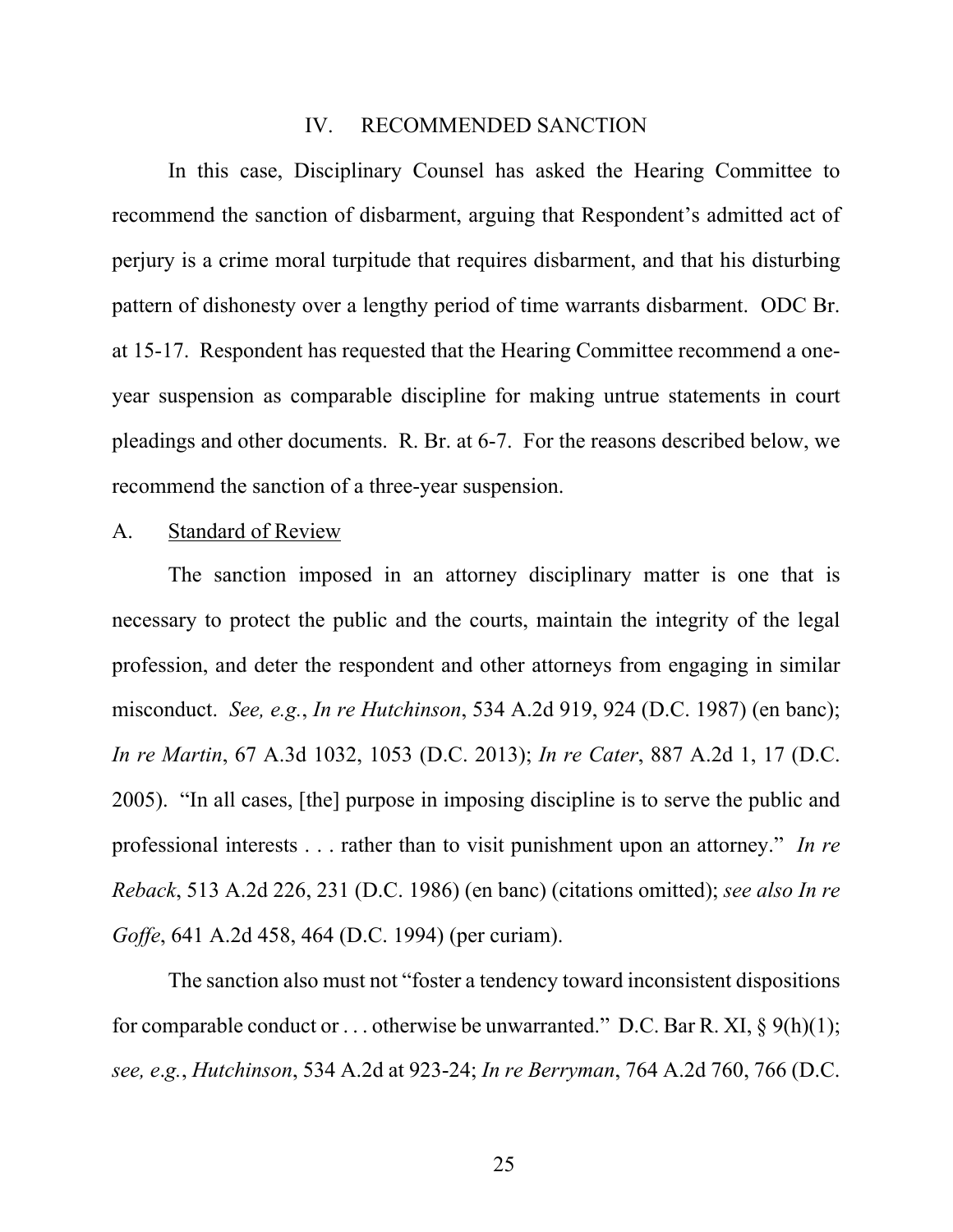2000). In determining the appropriate sanction, the Court of Appeals considers a number of factors, including: (1) the seriousness of the conduct at issue; (2) the prejudice, if any, to the client which resulted from the conduct; (3) whether the conduct involved dishonesty; (4) the presence or absence of violations of other provisions of the disciplinary rules; (5) whether the attorney has a previous disciplinary history; (6) whether the attorney has acknowledged his wrongful conduct; and (7) circumstances in mitigation or aggravation. *See, e.g.*, *Martin*, 67 A.3d at 1053 (citing *In re Elgin*, 918 A.2d 362, 376 (D.C. 2007)). The Court also considers "'the moral fitness of the attorney' and 'the need to protect the public, the courts, and the legal profession . . . .'" *In re Rodriguez-Quesada*, 122 A.3d 913, 921 (D.C. 2015) (per curiam) (quoting *In re Howes*, 52 A.3d 1, 15 (D.C. 2012)).

#### B. Application of the Sanction Factors

#### 1. The Seriousness of the Misconduct

Respondent concedes that his failure to report the pending motion to recuse disciplinary proceeding on his 2017 renewal application constituted perjury, which is a violation of Maryland Rule 308.4(b), and violated Maryland Rule 19-303.3(a)(l), Rule 19-308.4(c), and Rule 19-308.4(d). R. Br. at 5. The Hearing Committee finds his failure to report the Informal Admonitions on all six applications also violated the Maryland Rules. The Court has long held that perjury is a crime of moral turpitude, requiring disbarment in the event of a felony conviction. *In re Meisnere*, 471 A.2d 269, 269-70 (D.C. 1984) (per curiam); *see also In re Gormley*, 793 A.2d 469, 470 (D.C. 2002) (per curiam); *In re Daum*, 69 A.3d 400, 400-01 (D.C. 2013)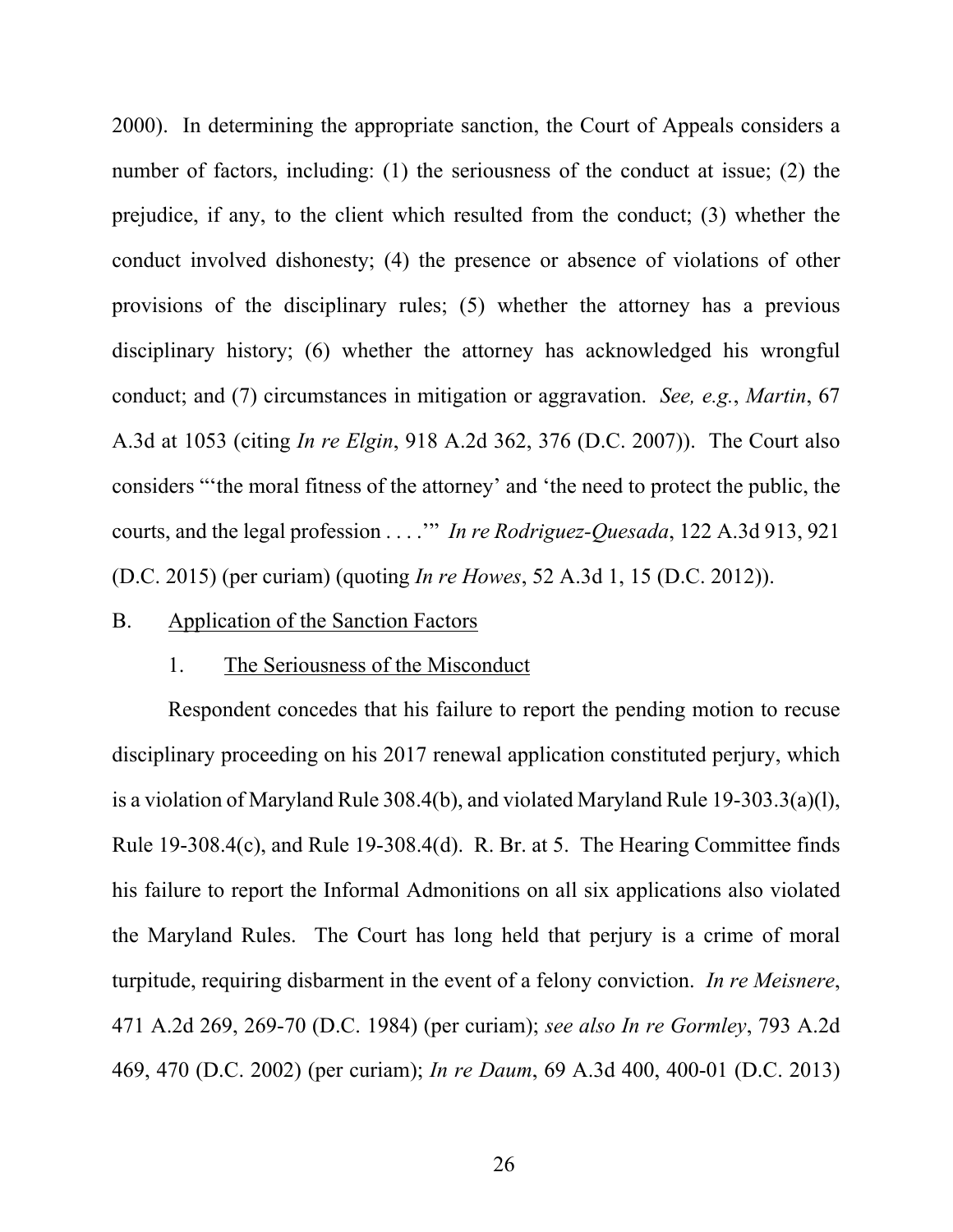(per curiam). "A lawyer need not actually be convicted of a crime of moral turpitude in order to be disbarred on the basis of the underlying conduct." *In re Corizzi*, 803 A.2d 438, 442 (D.C. 2002) (citing *In re Slattery*, 767 A.2d 203, 207 (D.C. 2001)).

## 2. Prejudice to the Client

There was no prejudice to a client because Respondent's misconduct did not occur in the course of a representation.

### 3. Dishonesty

Respondent's misconduct violated a number of rules related to his duties of candor to the tribunal, to abide by the law, to facilitate the administration of justice, and to act honestly. Respondent acknowledges "that making false statements to court" involves dishonesty "whether the false statement is made as a result of carelessness or recklessness, or an intentional falsehood." R. Br. at 5.

Lawyers have a greater duty than ordinary citizens to be scrupulously honest *at all times*, for honesty is "basic" to the practice of law. . . . Every lawyer has a duty to foster respect for the law, and *any* act by a lawyer which shows disrespect for the law tarnishes the entire profession.

*In re Cleaver-Bascombe*, 986 A.2d 1191, 1200 (D.C. 2010) (per curiam) ("*Cleaver-Bascombe II*") (quoting *In re Mason*, 736 A.2d 1019, 1024-25 (D.C.1999) (emphasis in original)). "The nature of a case is made more egregious by repeated violation of a rule prohibiting dishonest conduct, as [t]here is nothing more antithetical to the practice of law than dishonesty." *In re Howes*, 39 A.3d 1, 16 (D.C. 2012) (alteration in original, internal quotation marks omitted) (quoting *In re Daniel*, 11 A.3d 291,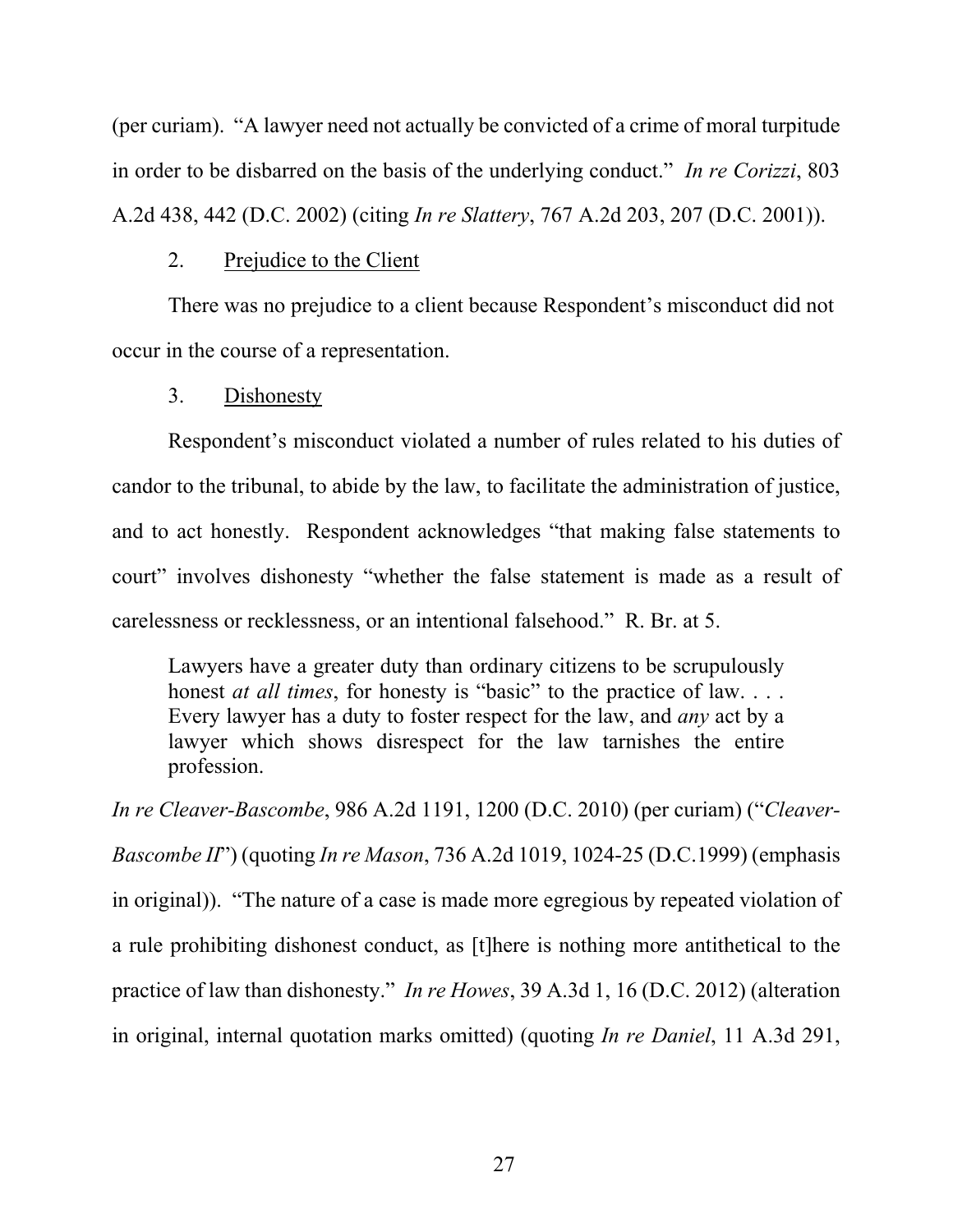300 D.C. 2011), *as amended nunc pro tunc*, 52 A.3d 1 (D.C. 2012), *and reinstatement granted*, Order, 160 A.3d 509 (D.C. 2017) (per curiam).

Here, Respondent engaged in intentional and repeated dishonesty to a court, including certifying the veracity of his knowingly false statements under penalty of perjury on his six renewal application forms submitted over the course of ten years.

### 4. Violations of Other Disciplinary Rules

Respondent's misconduct violated a number of rules related to his duties of candor to the tribunal, to abide by the law, to facilitate the administration of justice, and to act honestly.

### 5. Previous Disciplinary History

"An attorney's disciplinary history is an important factor because it 'sheds considerable light on continued fitness."' *In re Bettis*, 855 A.2d 282, 289 (D.C. 2004) (quoting *In re Rosen*, 481 A.2d 451, 455 (D.C. 1984)). Prior discipline is particularly relevant where an attorney previously engaged in the same or similar misconduct as that found in the instant matter. *See In re Evans*, 902 A.2d 56, 75 (D.C. 2006) (per curiam) (appended Board Report); *In re Douglass*, 859 A.2d 1069, 1086 (D.C. 2004) (per curiam) (appended Board Report).

Here, Respondent's disciplinary history includes five Informal Admonitions issued over the span of twenty years, and two one-year suspensions in other matters. Respondent acknowledges that his two previous suspensions were for misconduct that included dishonesty and knowing false statements to the court. R. Br. at 6; *see In re Tun*, 195 A.3d 65 (D.C. 2018) (one-year suspension for violation of D.C. Rules

28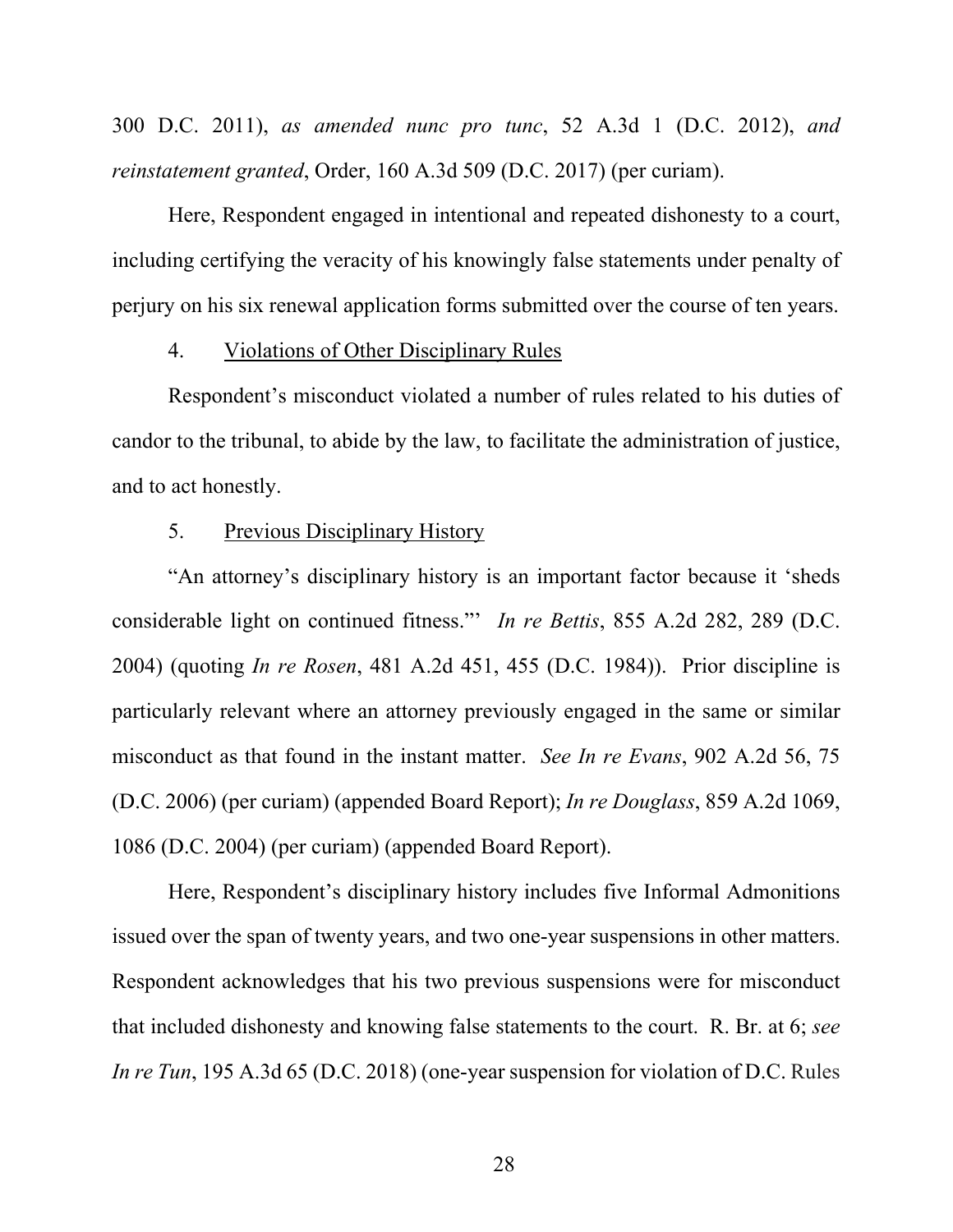3.3 (a)(1) and 8.4 (c) in a motion to recuse); *In re Tun*, 26 A.3d 313 (D.C. 2011) (per curiam) (approving negotiated discipline of an eighteen-month suspension with six months stayed, followed by one year of probation subject to conditions for doublebilling on CJA vouchers due to poor recordkeeping in violation of D.C. Rules 1.5(a) and (f),  $3.3(a)(1)$ ,  $8.4(c)$ , and  $8.4(d)$ ).

### 6. Acknowledgement of Wrongful Conduct

Respondent acknowledges that his misconduct "includes making a series of untrue statements on the renewal applications under penalty of perjury[,]" but asserts that he now recognizes the seriousness of failing to report the informal admonitions and that he has taken steps to prevent a recurrence of this behavior. R. Br. at  $5 \times 1$ , 6-7.

Disciplinary Counsel concedes that "Respondent deserves a modicum of credit for acknowledging that he engaged in criminal conduct," but argues that "it is far outweighed by the seriousness and pervasiveness of the misconduct and Respondent's lengthy disciplinary history, which includes two previous instances of knowing false statements to the court" and that "his misconduct has only gotten more severe over time." ODC Reply Br. at 2 (citing *In re Goffe*, 641 A.2d 458, 465, 468 (D.C. 1994) ("disbarment where attorney engaged in 'disturbing pattern of dishonesty' over a number of years")).

 The Hearing Committee agrees with Disciplinary Counsel that Respondent's newfound recognition that his behavior was problematic is outweighed by the

29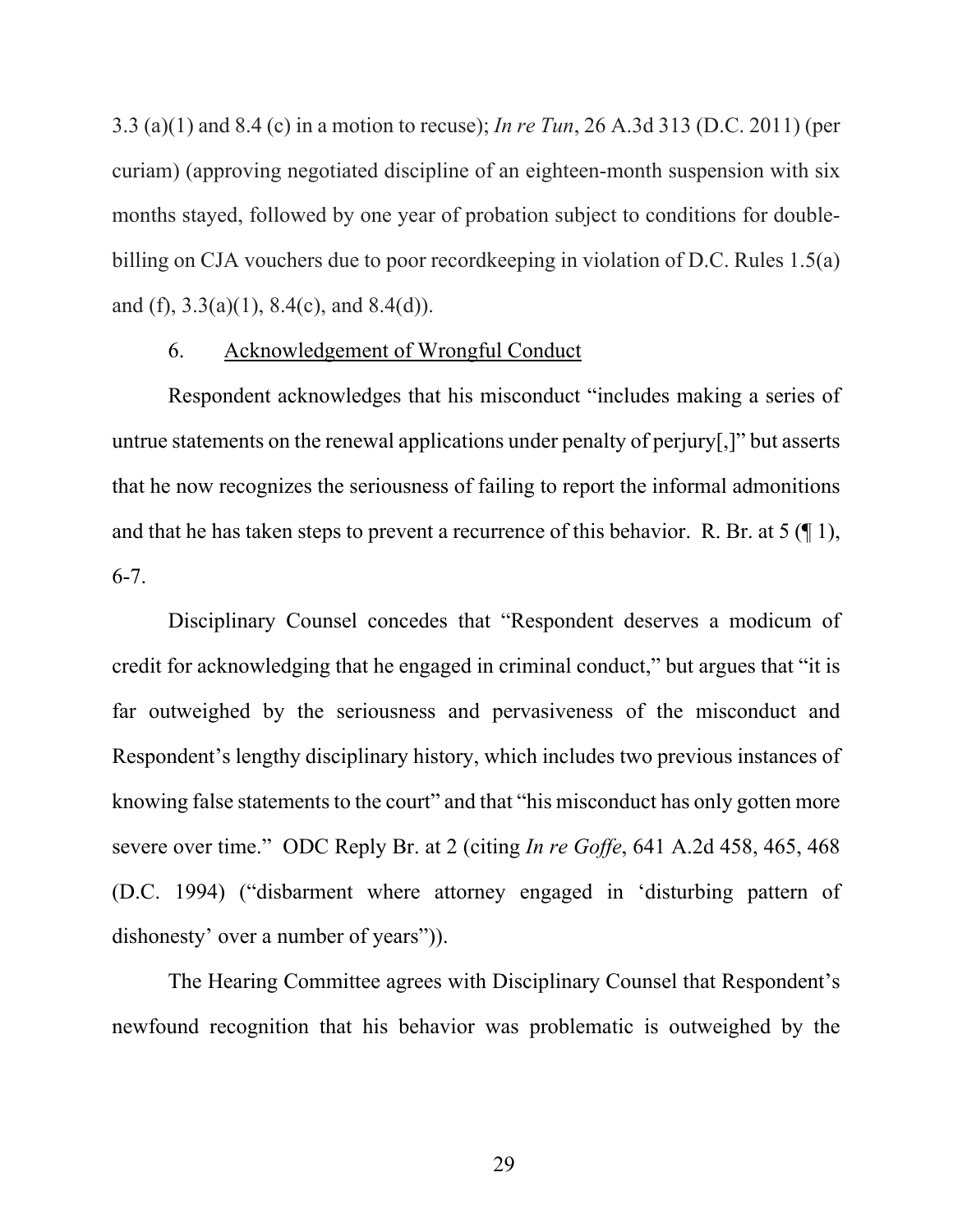intentional and repetitious misconduct and Respondent's lengthy disciplinary history. FF 25.

## 7. Other Circumstances in Aggravation and Mitigation

# a) Aggravation

Intentional false testimony to the Hearing Committee is a "significant aggravating factor." *In re Bradley*, 70 A.3d 1189, 1195-96 (D.C. 2013) (per curiam) (aggravating sanction from 90 days to two years with fitness); *see also In re Cleaver-Bascombe*, 892 A.2d 396, 412-13 (D.C. 2006) ("*Cleaver-Bascombe I*") and *Cleaver-Bascombe II*, 986 A.2d at 1200-01 (increasing Board's recommendation of two-year suspension with fitness to disbarment). Here, Respondent gave intentionally false testimony to the Hearing Committee when he claimed that he merely made mistakes when he failed to disclose his Informal Admonitions and the ongoing disciplinary proceedings in his renewal applications. FF 22-24.

The Hearing Committee is also concerned by the extent of Respondent's intentional and repetitious dishonesty. Over the course of twenty years Respondent was presented with the same question on his renewal application form. FF 4. Six times during that twenty-year period Respondent chose the path of dishonesty when he was faced with a disclosure question that he knew to be subject to penalty for perjury. *Id.* Yet each time Respondent intentionally failed to disclose his history of Informal Admonitions.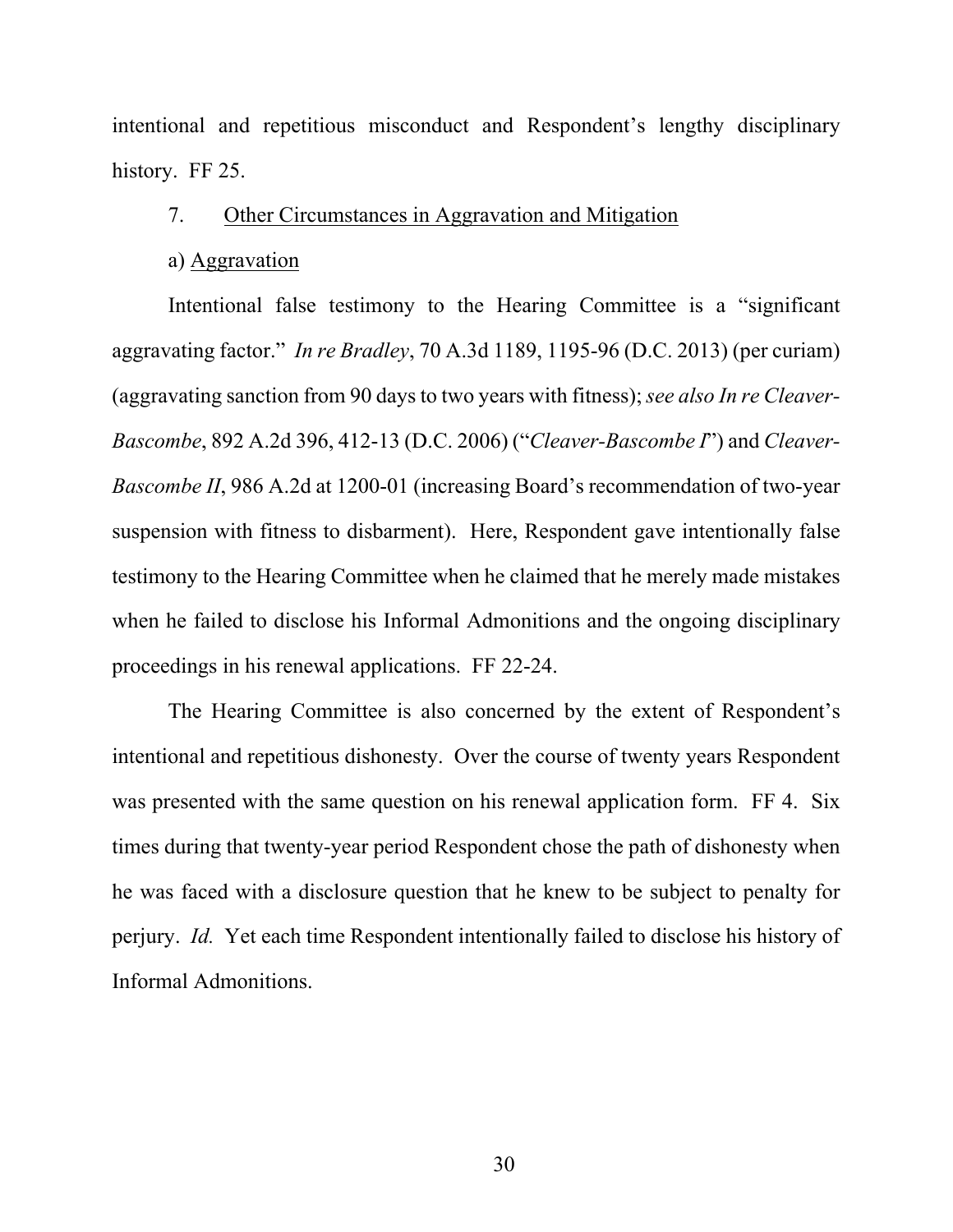#### b) Mitigation

Respondent asserts as mitigating factors that he acknowledges (1) that this matter involves "the third occasion in which he faced discipline for making untrue statements to a court[,]" (2) "that the seriousness of his behavior deserves sanction[,]" and (3) the steps he has taken to prevent a reoccurrence of this behavior should be considered in mitigation of sanction. R. Br. at 6-7.

In light of the ongoing nature of Respondent's dishonest conduct, the Hearing Committee concludes that the aggravating factors outweigh the mitigating factors.

#### C. Sanctions Imposed for Comparable Misconduct

Although Respondent's misconduct involves violations of the Maryland Rules, we look to D.C. cases in determining our recommended sanction. *See, e.g.*, *In re Ponds*, 888 A.2d 234, 245-47 (analyzing D.C. caselaw to determine sanction where the respondent violated two Rules under the MLRPC).

In the District of Columbia, "[a] lawyer need not actually be convicted of a crime of moral turpitude in order to be disbarred on the basis of the underlying conduct." *In re Corizzi*, 803 A.2d 438, 442 (D.C. 2002) (citing *In re Slattery*, 767 A.2d 203, 207 (D.C. 2001)). Here, Respondent concedes that his failure to report the pending disciplinary proceeding based on the motion to recuse on his 2017 renewal application constitutes perjury (R. Br. at 5) and we have found that his perjury violates both the federal statute (18 U.S.C. § 1621) and Maryland state statute (Maryland Code, Criminal Law § 9-101). The parties have not referenced a case where the Court has held that a violation of either of these statutes has been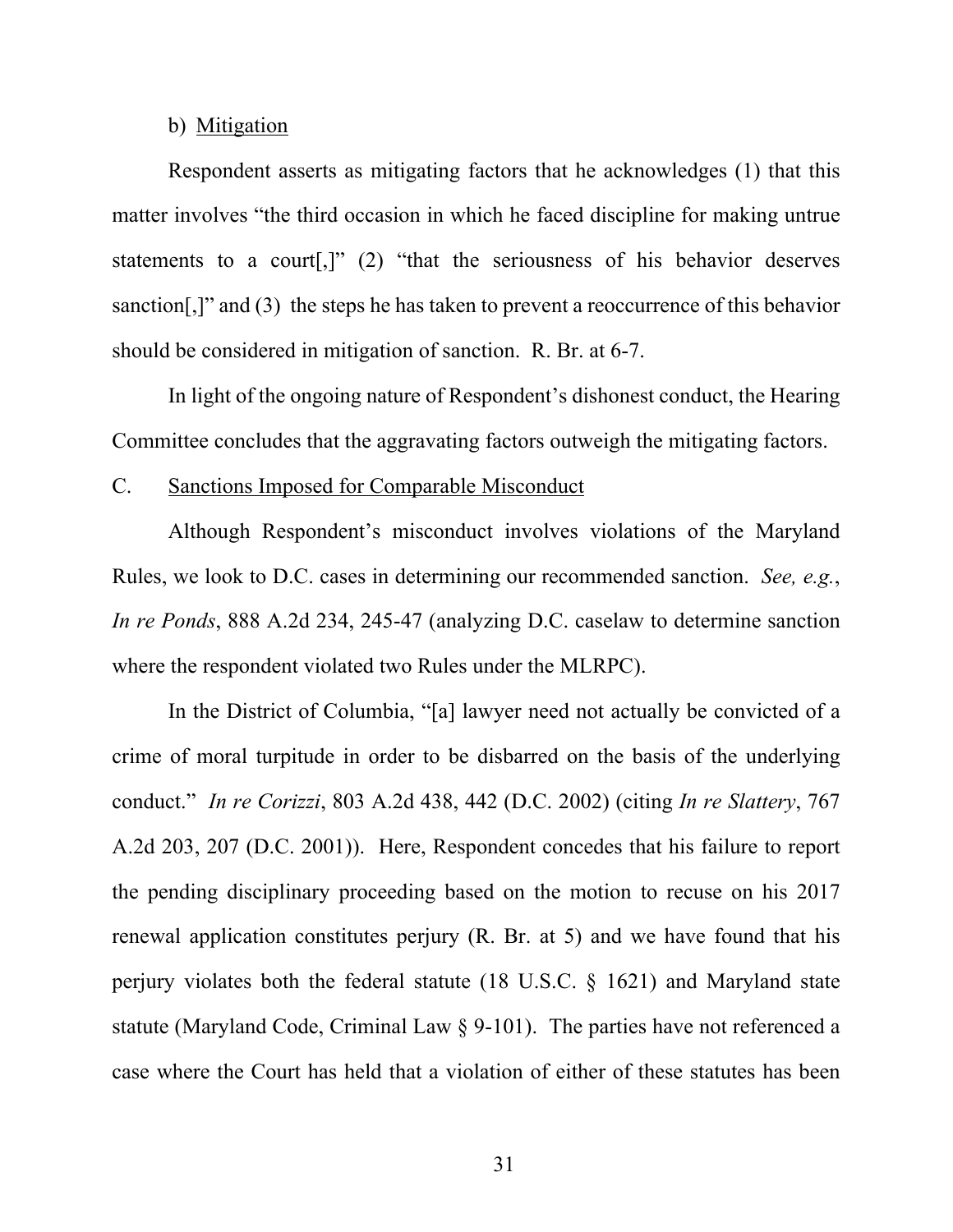determined to be moral turpitude *per se* requiring disbarment pursuant to D.C. Code § 11-2503. However, the Court has held that violations of other sections of 18 U.S. Code Chap. 79 (Perjury) are crimes of moral turpitude requiring disbarment when a respondent is convicted of the felony.

In *In re Meisner*e, 471 A.2d 269, 270 (D.C. 1984) (per curiam) (appended Board Report), "[the r]espondent pleaded guilty to an indictment returned in the United States District Court for the Eastern District of Virginia charging a violation of 18 U.S.C. § 1623 and to an information charging conspiracy to defraud the Internal Revenue Service in violation of 18 U.S.C. 371." 18 U.S.C. § 1623 addresses "the making of a false statement under oath before a grand jury with respect to a matter material to the grand jury's investigation." *Id.* at 270. The Board reasoned that this section was "essentially a perjury statute" because it "was designed to facilitate perjury prosecutions without the technical problems of proof engrafted into the federal perjury statute from common law." *Id.* (citing *Dunn v. United States*, 422 U.S. 100 (1979)).

*In re Gormley*, 793 A.2d 469, 470 (D.C. 2002) (per curiam) also involved a false declaration before a court in violation of 18 U.S.C. § 1623. The Board relied on the Court's holding in *Meisnere* in concluding that a conviction under § 1623 is a crime of moral turpitude *per se. In re Gormley*, Bar Docket No. 34-00, at 1, 3 (BPR July 27, 2001).

*In re Daum*, 69 A.3d 400 (D.C. 2013) (per curiam) involved the subornation of perjury in violation of 18 U.S.C. § 1622. The Court noted that is has previously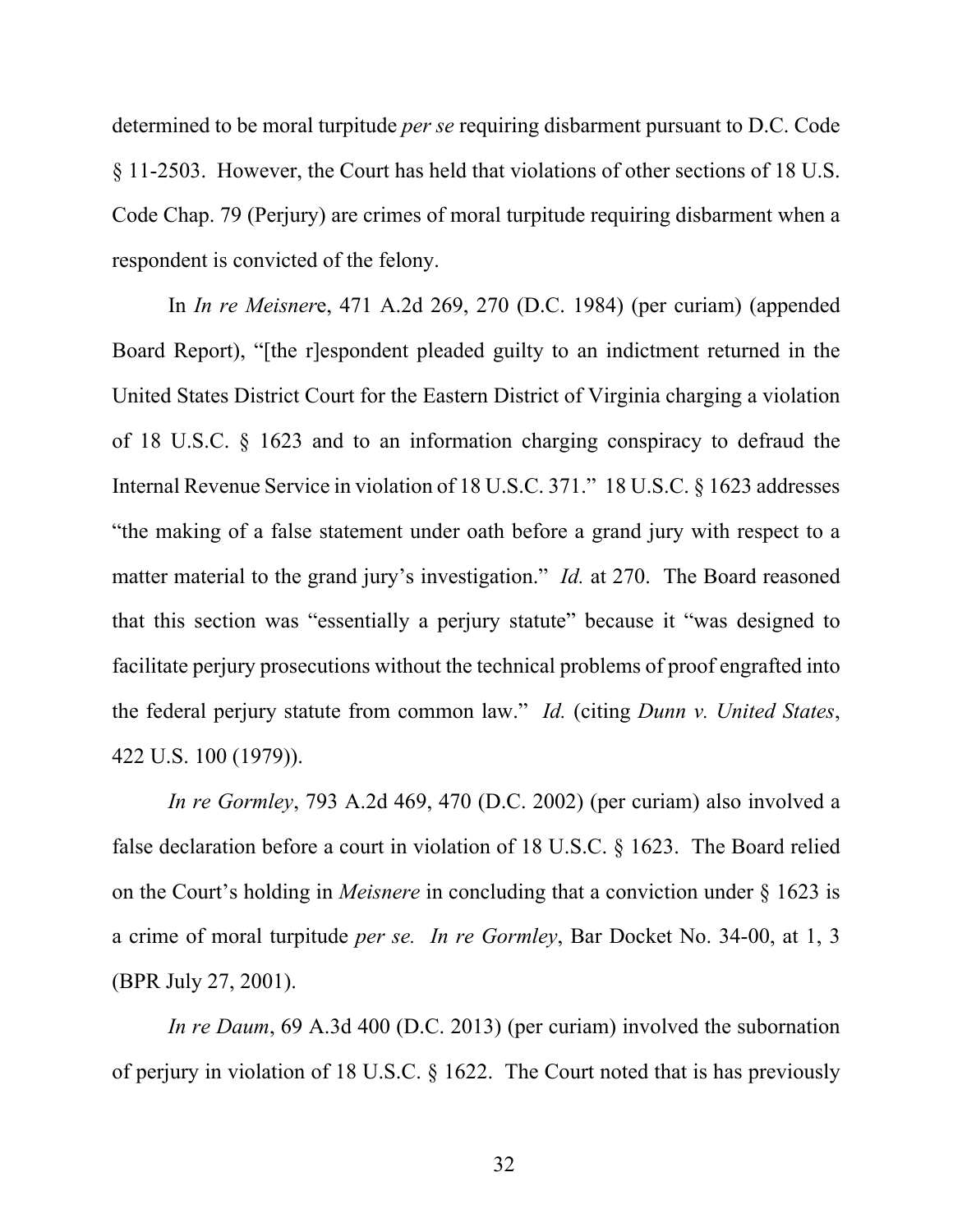"held that perjury and perjury-related offenses, such as subornation of perjury, involve moral turpitude *per se*" warranting mandatory disbarment under D.C. Code § 11-2503(a)*. Id.* at 401 (citing *In re Corizzi*, 803 A.2d 438, 442 (D.C. 2002)).

Similar state perjury-related offenses were addressed in *In re Corizzi*, where the Court reasoned that subordination of perjury in violation of D.C. Code § 22-2403 or Virginia Code § 18.2-436 involved moral turpitude *per se. Corizzi* involved the respondent's pattern of dishonesty in two separate matters resulting in multiple Rule violations. Although the respondent "was found to have committed a telling number of ethical violations," the Court focused "most particularly" on the fact that he "counseled two clients, in separate cases, to commit perjury in their depositions, which they did to the virtual destruction of their causes. The view accepting the Board's recommendation for disbarment. 803 A.2d 439, 442. Corizzi "suborned the perjury of his clients by instructing them to lie at their depositions about the referral relationship that existed between himself and . . . a chiropractor, to whom respondent had a regular practice of referring personal injury clients and who in turn referred patients to respondent for legal representation . . . and made false statements to Bar Counsel denying that he counseled his clients to lie at their depositions." *Id.*  at 440. "These actions by respondent manifestly violated Rules 3.3(a) (knowingly counseling or assisting clients to engage in criminal or fraudulent conduct); 3.4(b) (counseling clients to testify falsely); and 8.4(c) (engaging in conduct involving fraud, dishonesty or deceit and/or misrepresentation)." *Id.* By "[i]nstructing his clients to testify falsely" Corizzi also intentionally prejudiced or damaged his clients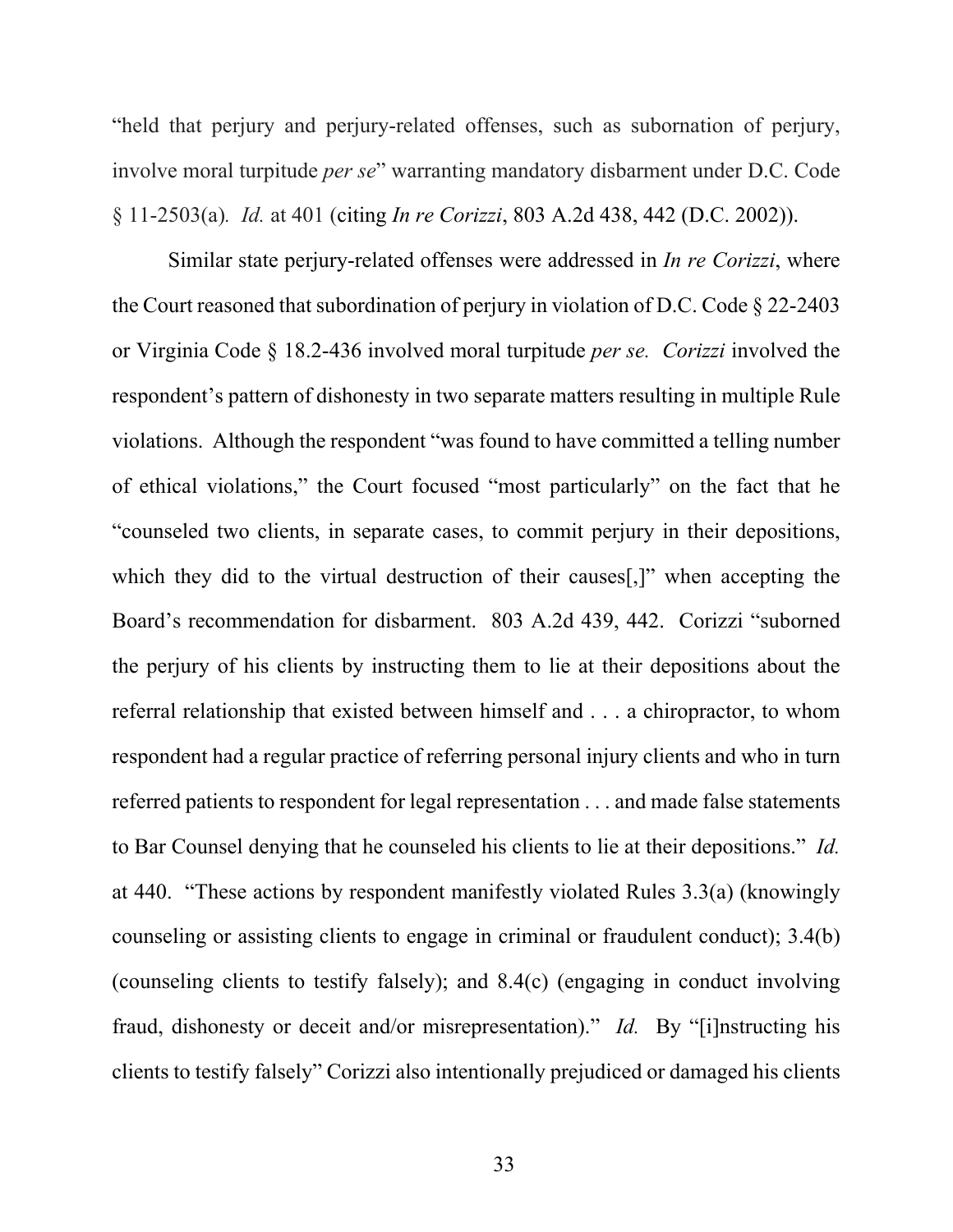in violation of D.C. Rule 1.3(b)(2), "because the instruction virtually destroyed their prospects for recovery in their personal injury claims[.]" *Id.* More importantly, the respondent's instructions "exposed [the clients] to criminal prosecution for perjury," and respondent himself could have be prosecuted for "subordination of perjury pursuant to D.C. Code § 22-2403 or Va. Code § 18.2-436." *Id.* at 442. Because "perjury-related offenses involve moral turpitude per se," the Court reasoned that disbarment was the appropriate sanction. *Id.* 

However, Disciplinary Counsel does not argue for disbarment based on a theory of moral turpitude. Rather, Disciplinary Counsel's argument for disbarment is based on Respondent's repeated pattern of dishonesty to the Maryland District Court in violation of Maryland Rules 19-303.3(a)(1), 19-308.4(b), 19-308.4(c), and 19-308.4(d), his extensive disciplinary history including two previous suspensions for similar acts of dishonesty and knowingly false statements to a court, and the aggravating factor of his intentionally false testimony before this Hearing Committee. ODC Br. at 17-20; ODC Reply Br. at 2.

The Hearing Committee is required to recommend a sanction that is consistent with the sanctions imposed in other cases of comparable misconduct that is not otherwise unwarranted. *See* D.C. Bar R. XI, § 9(h). The Hearing Committee also considers cases where the acts of misconduct involving court applications are similar to Respondent's, but the Rules were differently charged.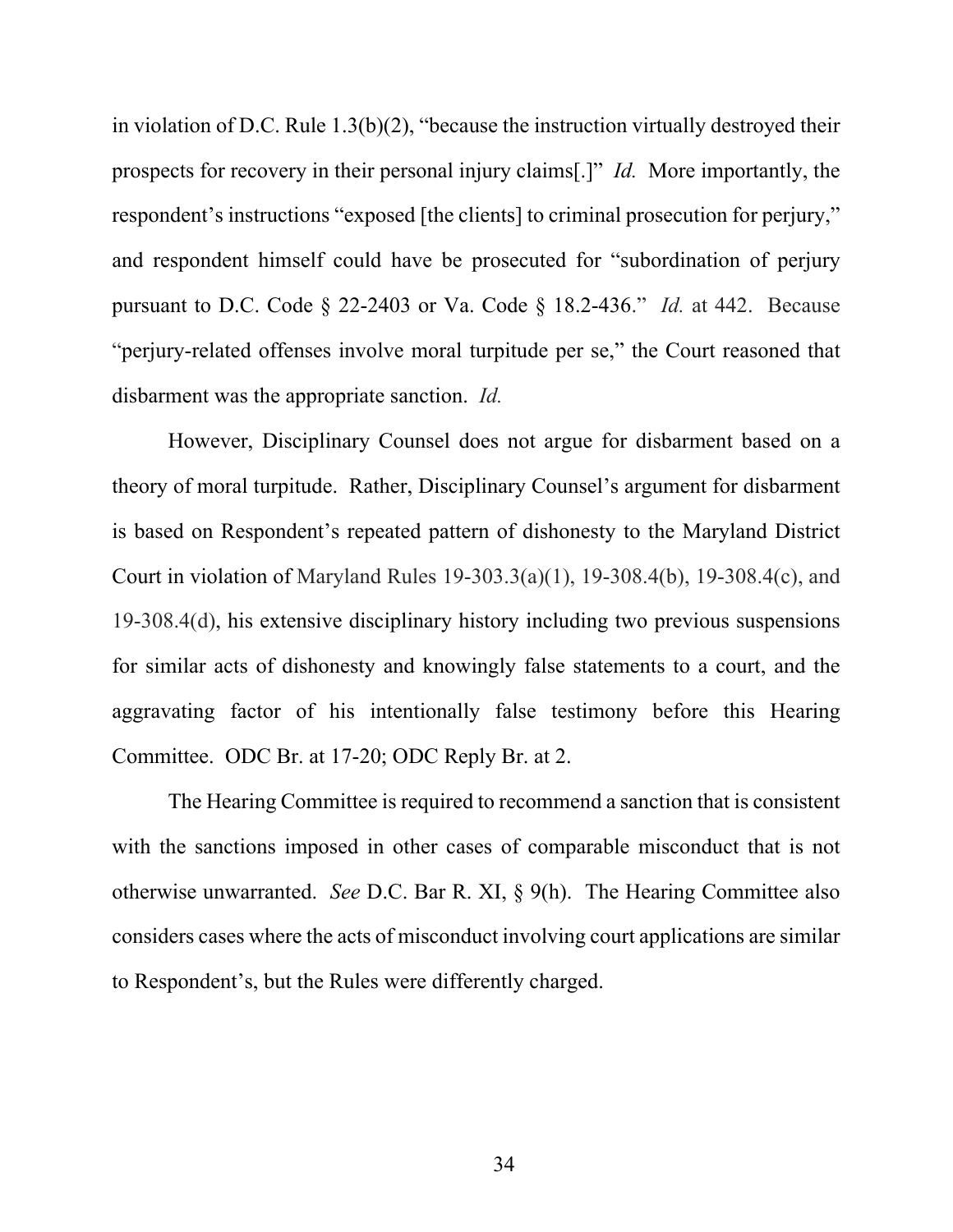In *In re Adkins*, 219 A.3d 524 (D.C. 2019) (per curiam), the Court suspended the respondent for three years with proof of fitness for similar misconduct involving the respondent's application for admission to the Bar. Adkins

submitted an application for admission to this court's bar by motion and a 2008 Supplemental Questionnaire that omitted required information. The omitted information included civil lawsuits filed by or against him, his criminal convictions, and his past overdue debts. . . . [and] his filings contained specific misrepresentations concerning his criminal conviction arising from an alcohol-related hit-and-run accident.

*Id.* at 524. Adkins' misconduct violated D.C. Rules 8.1(a) (knowing false statement of material facts on admission application), 8.1(b) (failure to disclose a fact necessary to correct a misapprehension known by the applicant to have arisen), 8.4(b) (criminal act that reflects adversely on the honesty, trustworthiness, or fitness as a lawyer), 8.4(c) (dishonesty, fraud, deceit, or misrepresentation) and 8.4(d) (serious interference with the administration of justice). "[Adkins'] omissions and false statements precluded the Committee on Admissions from properly scrutinizing his fitness, resulting in his admission to the bar[.]" *Id.* Finally, Adkins "provided false testimony at the hearing" that the hearing committee found was false in several material ways. *Id.*

In *In re Small*, 760 A.2d 612 (D.C. 2000) (per curiam), the Court suspended the respondent for three years with proof of fitness for misconduct involving the respondent's application for admission to the Bar in violation of D.C. Rules 8.4(b) (commission of a criminal act reflecting adversely on lawyer's honesty, trustworthiness or fitness to practice law) and 8.1(b) (failure to disclose a necessary fact to correct misapprehension known by lawyer or failure to respond reasonably to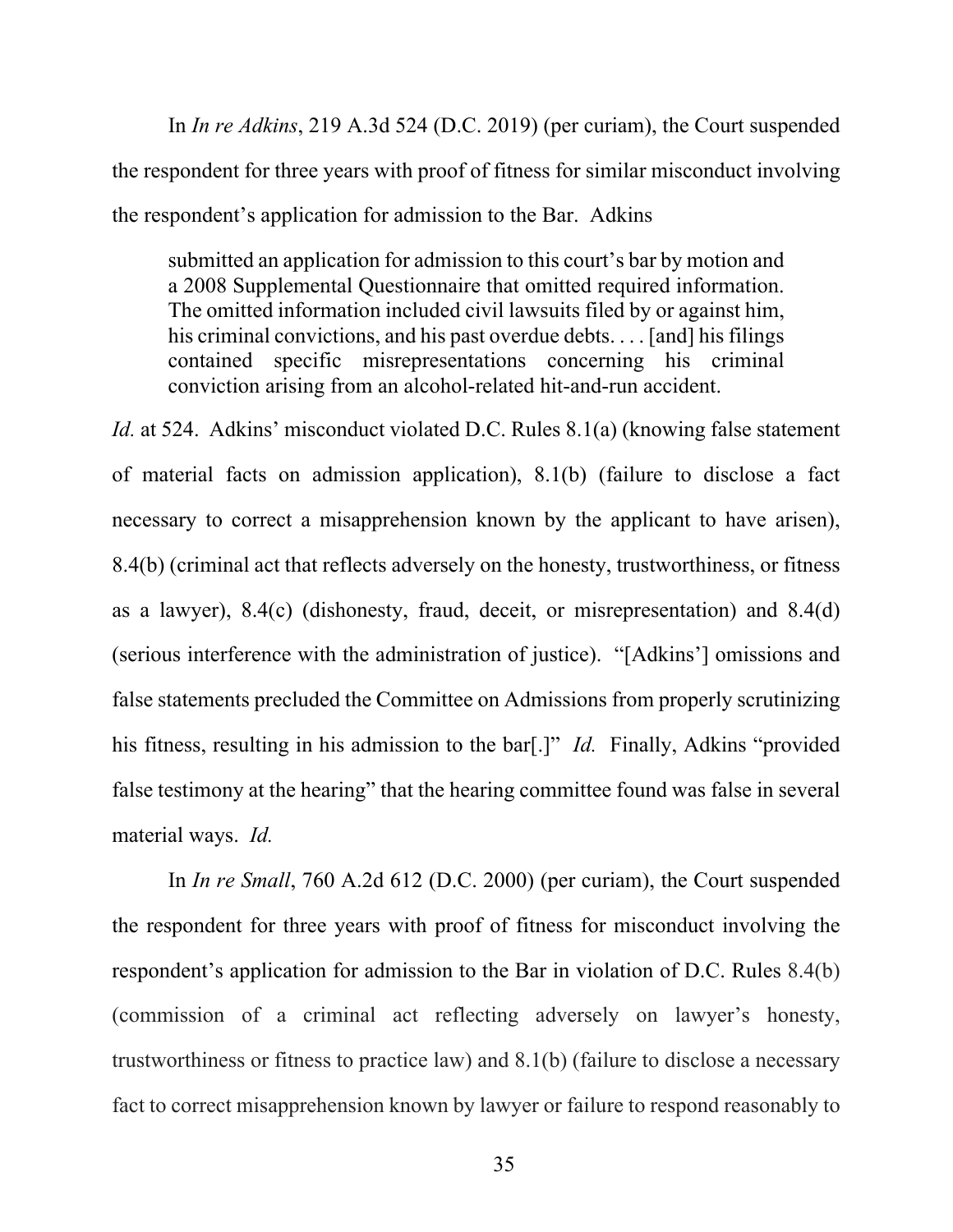lawful demand for information from admissions or disciplinary authority). Small was convicted of felony vehicular homicide for driving while impaired in New York after he had submitted his D.C. Bar application. Small failed to update his pending D.C. Bar application to reflect his criminal matter, and also made a false statement on his supplemental questionnaire by failing to disclose the criminal matter prior to his swearing-in. *Id.* at 612-13.

Similarly, in *In re Thomas Edwards*, Board Docket No. 15-BD-030 (BPR July 25, 2019), *review pending*, D.C. App. No. 19-BG-659, the Board recommended a two-year suspension with fitness for the respondent's pattern of reckless misconduct that included dishonesty in making a misstatement on her renewal application for the D.C. District Court. In addition to her pattern of commingling and recordkeeping violations, the Board concluded that the respondent was recklessly dishonest in failing to report a prior public censure on her attorney renewal form, and in failing to correct the misstatement, both of which violated D.C. Rule 8.4(c).

 In *In re Rohde*, 234 A.3d 1203 (D.C. 2020) (per curiam), the Court publicly censured the respondent for similar misconduct for a false statement on court application in violation of Virginia Rules 3.3(a)(1) and 8.4(c). Rohde

knowingly made a false statement to the United States District Court for the Eastern District of Virginia in connection with an application to be admitted to that court pro hac vice, by representing that there had not been any action in any court pertaining to his conduct or fitness as a member of the bar, even though [he] knew that . . . his criminal felony conviction [had been referred to the Board].

*Id.* at 1203. Rohde also "misled the attorney sponsoring his pro hac vice application, by failing to disclose to her the prior conviction and the related disciplinary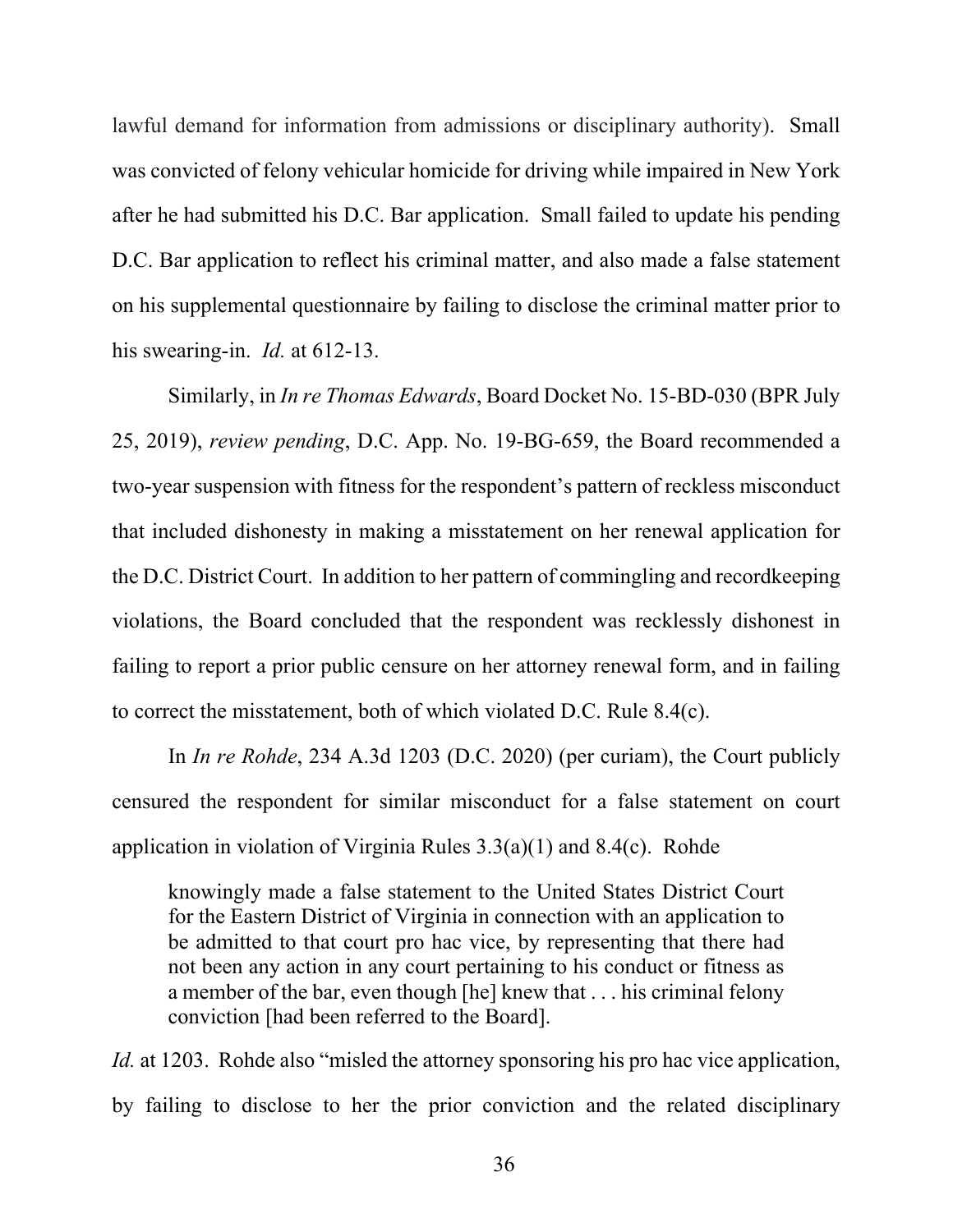proceedings." *Id.* The Board reasoned that while Rohde's conduct involved dishonesty, he had consulted in good faith with another attorney regarding whether the pending referral should be disclosed on the pro hac vice application, and that there were no aggravating factors. *In re Rohde*, Board Docket No. 15-BD-107, at 20, 24 (BPR Mar. 11, 2020).

Here, Respondent submitted six renewal applications to the District Court that intentionally omitted required information regarding his D.C. disciplinary history, violating the Maryland Rules related to dishonesty, false statements to the court, and conduct prejudicial to the administration of justice. Respondent's omissions and false statements prevented the Disciplinary Commission from properly assessing his fitness in determining whether his renewal applications should be approved. Respondent's intentionally false testimony during the hearing is a factor in aggravation of sanction. In addition, Respondent's disciplinary history includes five Informal Admonitions, as well as two one-year suspensions for prior misconduct involving dishonesty. Based on the cases involving comparable misconduct involving court applications, the Hearing Committee feels bound to recommend a three-year suspension as the appropriate sanction.

The Hearing Committee has concerns about Respondent's ability to change his pattern of intentional dishonest conduct with respect to representations he makes to courts. Respondent has "a lengthy series of ethical violations spanning two decades, one in which the misconduct grew more serious as time went on. Warnings and chastisements failed to impress [R]espondent with the need to conform to ethical

37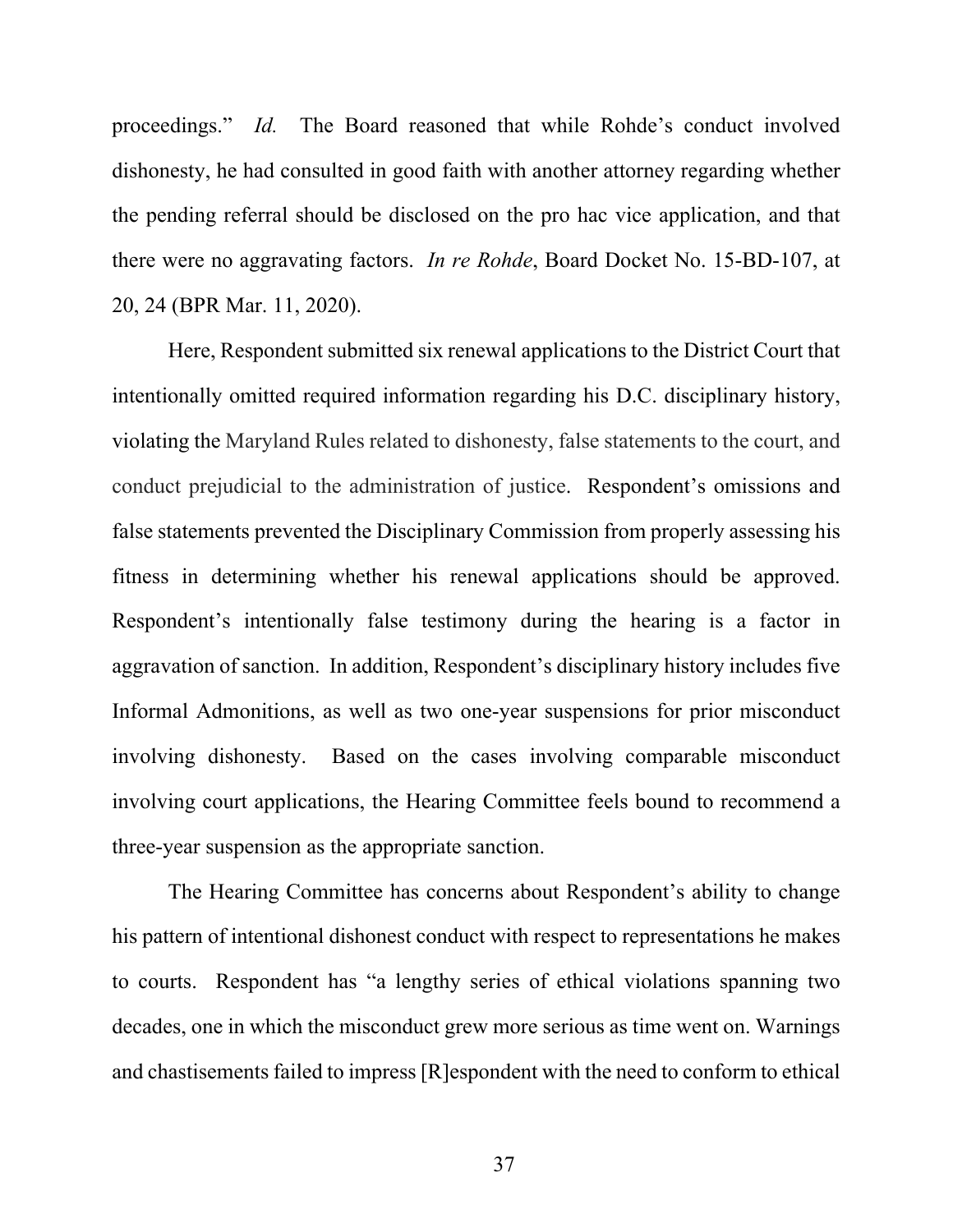standards of practice." *Tun*, 195 A.3d at 80 (J. Glickman, concurring in part, dissenting in part regarding fitness in light of this disciplinary history). Respondent recognizes this is now his third disciplinary proceeding involving dishonest conduct. R. Br. at 6. It is also the second disciplinary case in which he gave false testimony to a hearing committee. Unfortunately, the Hearing Committee has no framework to address this pattern of dishonesty.

During the hearing, Respondent offered a vague plan to have two unnamed lawyers review his filings whenever he has "to swear under perjury or anything like that" to make sure that Respondent does not make the same mistake. Tr. 71. Given Respondent's intentionally false testimony with respect to the Rule violations, we cannot conclude that Respondent's testimony regarding implementation of a review plan is credible. FF 22-25. We can envisage no fitness requirements, probation conditions, or CLE courses that will correct Respondent's disregard for the truth when he is confronted with a court submission in the future.

# V. CONCLUSION

For the foregoing reasons, the Hearing Committee finds by clear and convincing evidence that Respondent violated Maryland Rule 19-308.4(b) by committing perjury in violation of both the federal and state statutes, as well as 19-  $303.3(a)(1)$ ,  $19-308.4(c)$ , and  $19-308.4(d)$ , and should receive the sanction of a threeyear suspension. We further recommend that Respondent's attention be directed to